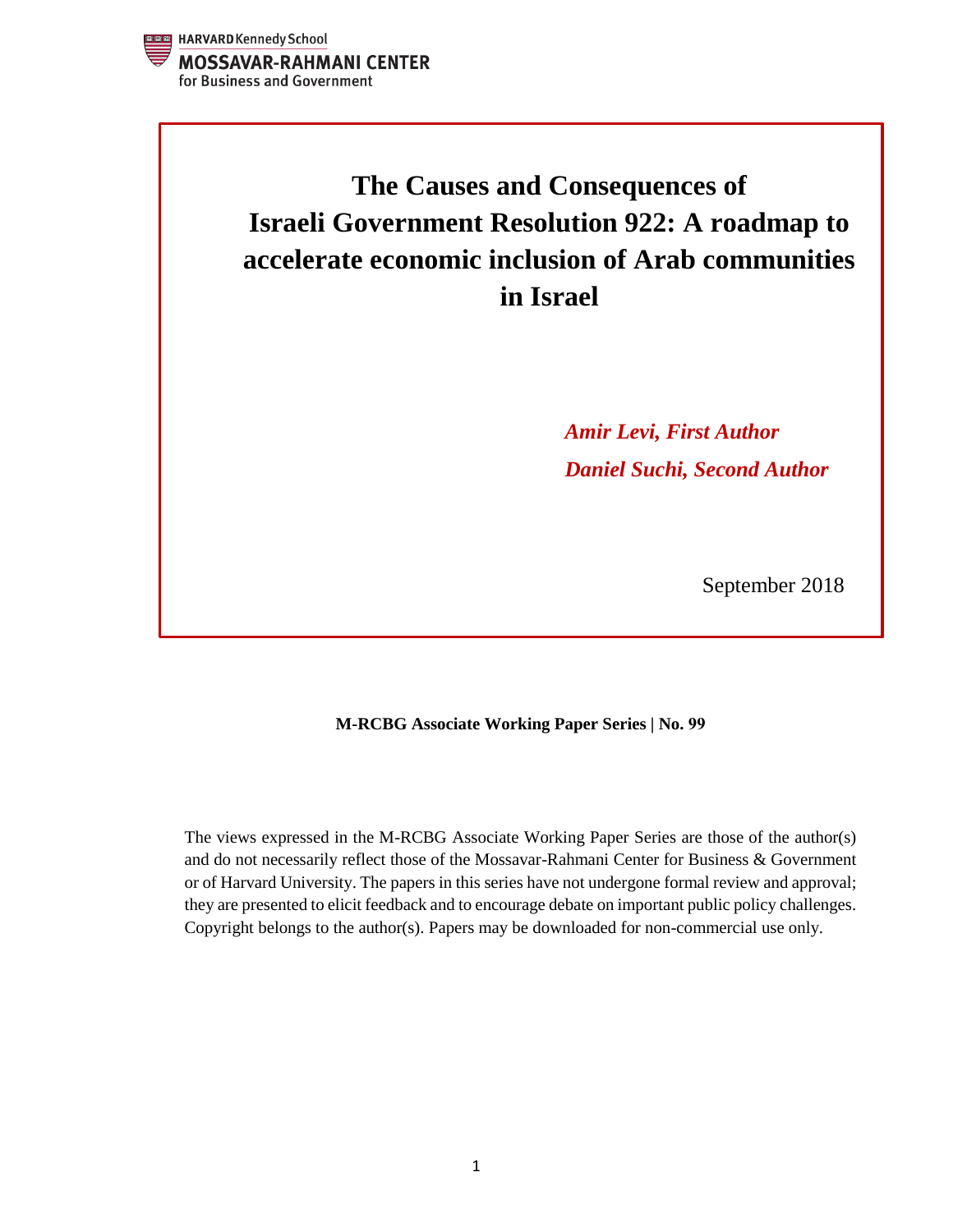

#### **Acknowledgments**

This working paper was written while in residence at Mossavar-Rahmani Center for Business and Government at the Harvard Kennedy School of Government. It is the result of a collaboration with Daniel Suchi, an associate at Harvard Kennedy School and previously a member of the Budget Department at Israel's Ministry of Finance.

I would particularly like to thank Richard Zeckhauser, John Haigh, and Larry Summers who made the fellowship possible and for their guidance, and to Tarek Masoud, my advisor, whose insights and support were invaluable. Also, thanks to Scott Leland, for his support and input during this process. This work has also benefited from the support of Reut Wexler, who researched several important issues, and from the knowledge and expertise of a number of Israeli ministries and NGOs that have been involved in this important issue.

# **About the Mossavar-Rahmani Center for Business & Government**

The mission of the Mossavar-Rahmani Center for Business & Government is to advance the state of knowledge and policy analysis concerning some of society's most challenging problems at the interface of the public and private sectors. The scope of its work ranges from the local to the global. Drawing on the unparalleled intellectual resources of the Kennedy School and Harvard University, and bringing together thought leaders from both business and government, the Center conducts research, facilitates dialogue, and seeks answers that are at once intellectually rigorous and policy relevant.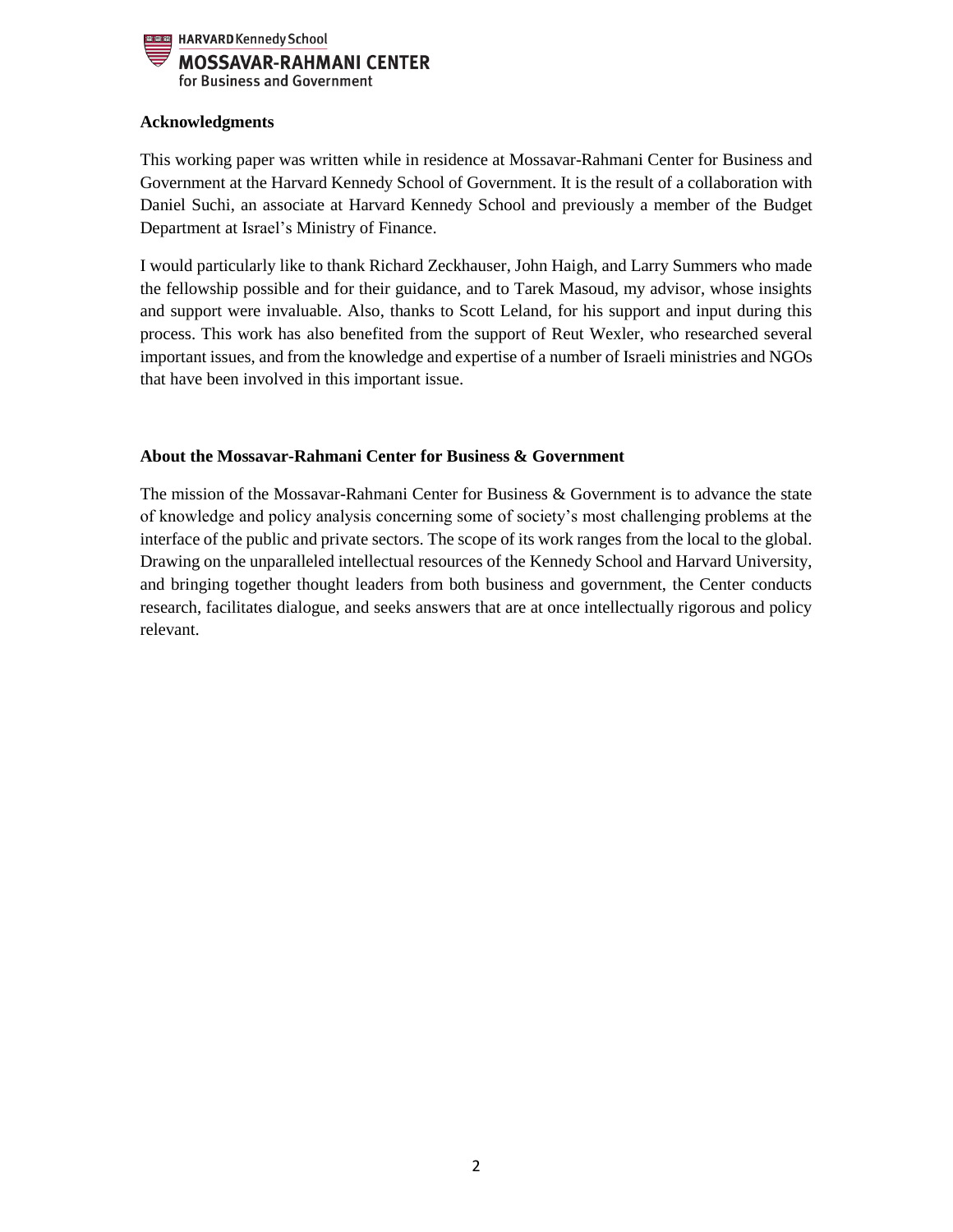

## TABLE OF CONTENTS

| 1.             |  |
|----------------|--|
| a.             |  |
| b.             |  |
| 2.             |  |
| 3.             |  |
| 4.             |  |
| 5.             |  |
| a.             |  |
| b.             |  |
| c.             |  |
| d.             |  |
| e.             |  |
| f.             |  |
|                |  |
| g.             |  |
| 6.             |  |
| a.             |  |
| b.             |  |
| 7.             |  |
| a.             |  |
| b.             |  |
| $\mathbf{c}$ . |  |
| d.             |  |
| e.             |  |
| 8.             |  |
| 9.             |  |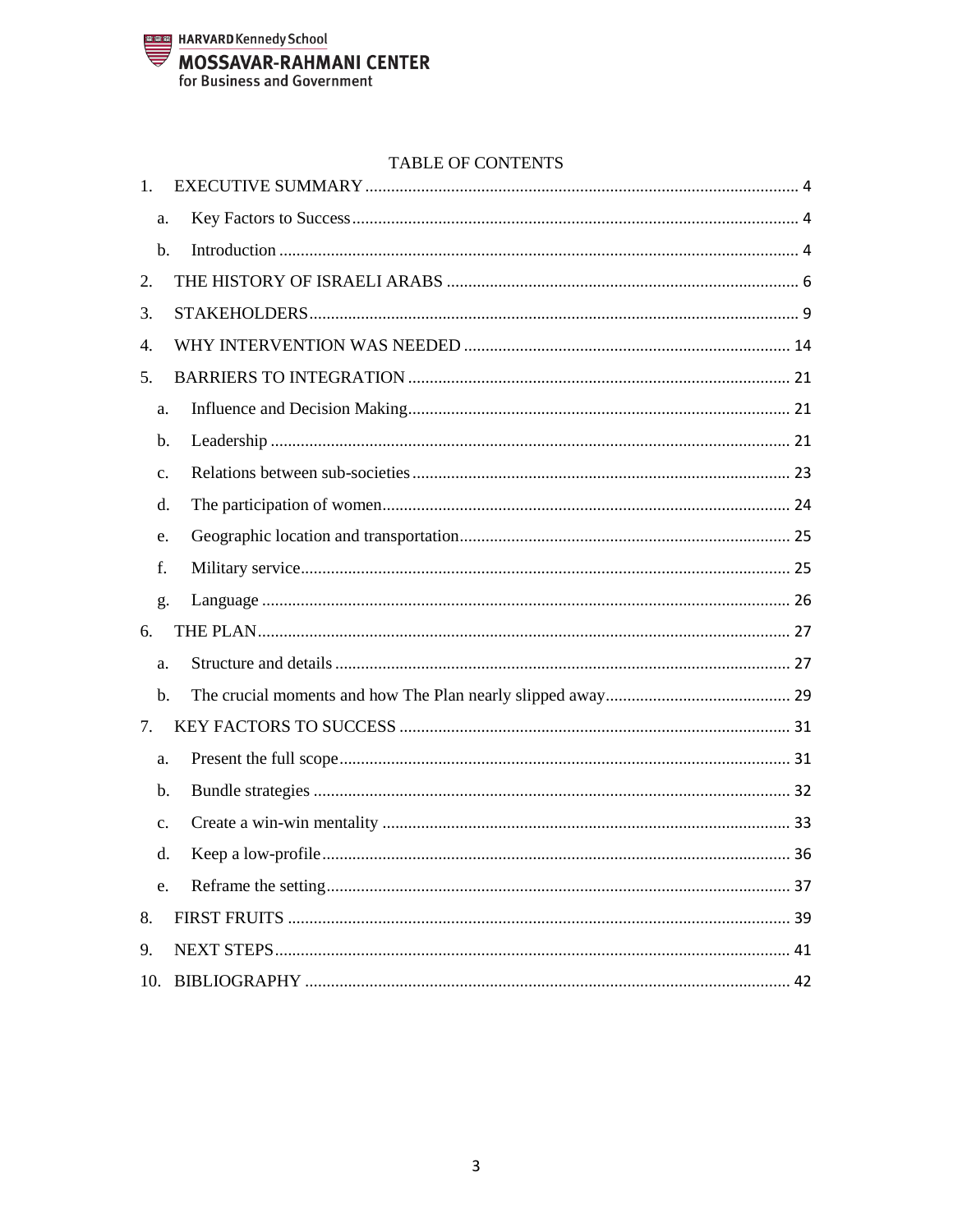

# <span id="page-3-0"></span>**1. EXECUTIVE SUMMARY**

This working paper examines the Israeli government's plan for inclusion of its Arab minority into Israel's economy and society. This plan, Resolution 922, passed on December 30, 2015, stands out because of its potential impact on Israel's economy, its budgetary scope, and the seeds of success in the first two years of its implementation. By analyzing a successful government resolution, this article draws key recommendations that could help in leading public policy reforms elsewhere.

# <span id="page-3-1"></span>**a. Key Factors to Success**

- **Present the full scope** full information creates a dynamic of change and ensures that asymmetries in various economic aspects can no longer be sustained. The better-known the entity creating the information, and the more data-driven their approach, the harder it will be to ignore the asymmetries.
- **Bundle strategies** creating a systemic change that deals with all sub-sectors with similar characteristics is more likely to help all parts of the population and assist the overall national economy. Creating an appealing "package" that includes all population sub-groups suffering from the same symptoms will incentivize key players to support the plan, while also reducing the risk of it devolving into disparate personal interests.
- **Create a win-win mentality** the "circles strategy" starting with key, influential stakeholders who share similar values and hold the top posts to create an initial coalition; it continues by adding partners who have been positively influenced by the initial coalition; next, the coalition gains support from external players such as NGOs, academia, and other external supporters; last, the coalition confronts the outer circle of those hardest to convince.
- **Keep a low-profile**  achieving profound change requires tremendous behind-the-scenes effort, not least to ensure that things get done.
- **Reframe the setting**  changing previous ways of thinking and arguments that previously held little appeal so as to take discussions onto the "home field," helping those who opposed the plan see it from a different perspective.

# <span id="page-3-2"></span>**b. Introduction**

"We are looking for justice, for respect, and our dignity back" said Edgar Dakwar, head of the Fassuta Local Authority,<sup>1</sup> at the end of the meeting. It was mid-2015, and the negotiations between government representatives and Israeli Arab leadership had encountered both advancements and setbacks along the one-year journey that was to reach a satisfactory conclusion at the third cabinet meeting.

In Israel, a relatively small country of only 8 million people, there are several distinct subsocieties: secular Jews, religious Jews (together "the general population"), Ultra-Orthodox Jews, and Israeli Arabs. From an economic perspective, the latter two have always lagged economically. At the same time, their share of the population is growing rapidly and is expected to continue growing over the next 30 years.

 $\overline{\phantom{a}}$ <sup>1</sup> Fassouta or Fassuta, is an Arab-Christian local authority in the Upper Galilee in the north of Israel.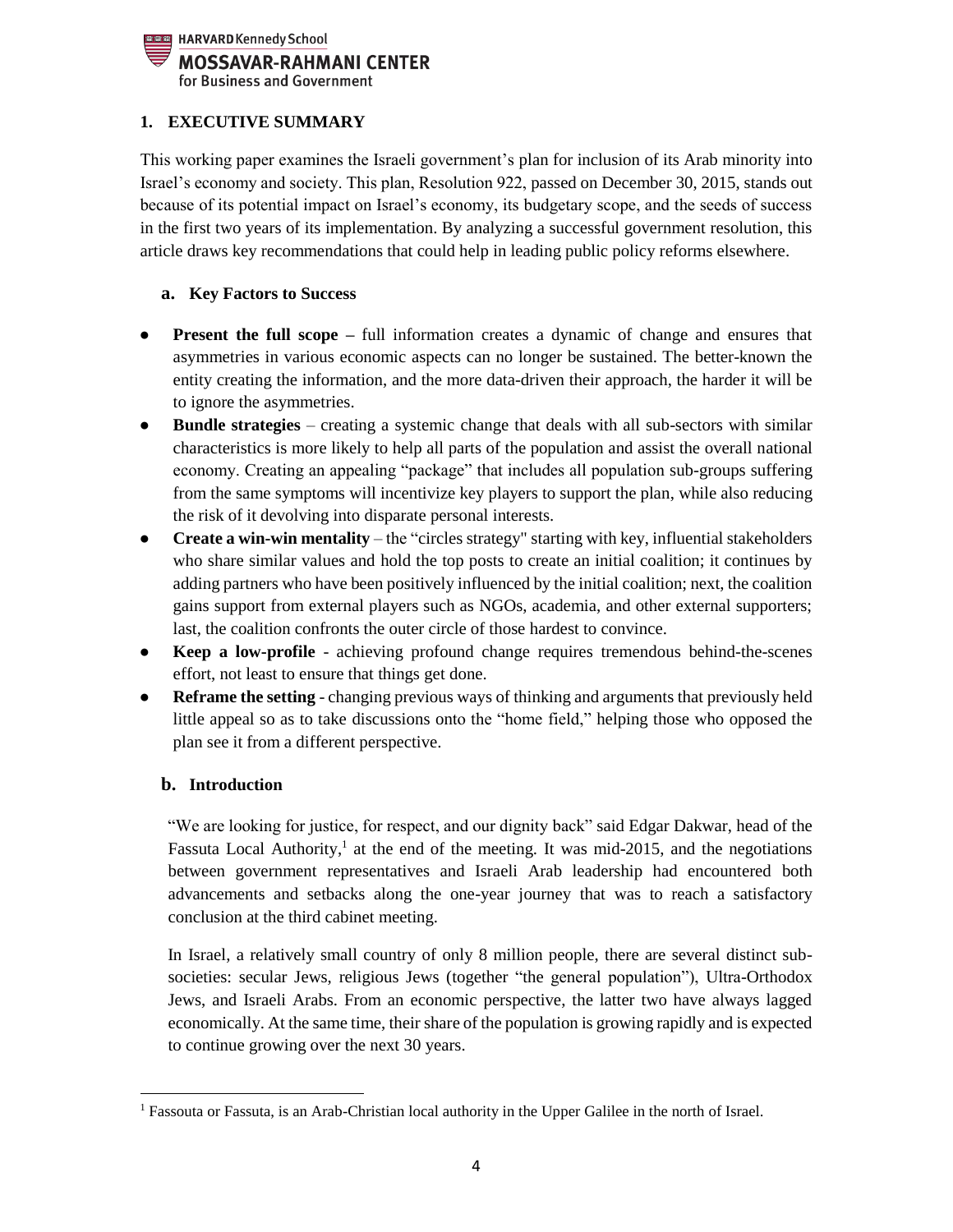

Ultra-Orthodox Jews and Israeli Arabs lag behind the general population in almost every economic indicator, as most evidenced in employment and matriculation entitlement rates:<sup>2</sup> In the labor force, the employment rate is only 48% for Ultra-Orthodox men and only 33% for Israeli Arab women, while the general population employment rates are above 80%. In a similar manner, the matriculation entitlement rates are 9% and 48% among Ultra-Orthodox and Israeli Arabs, respectively, compared with 75% of the general population.

The stories behind lower participation in the labor market of the Ultra-Orthodox and Israeli Arabs are very different. Historically, both communities have struggled economically because of lack of opportunity and/or inequality, but for different reasons. While a large proportion of the Ultra-Orthodox community actively chose not to participate in the economy, in order to maintain their religious way of life, the Israeli Arab situation stems from several major factors, which will be the focus of this paper. First, external barriers that pertain to the relationship between the Israeli-Arab population and the Israeli government and include the following: the role of military service and the relationship between the two sub-societies (Israeli Arabs and Israeli Jews). The second major category is internal barriers within Israeli Arab society, including patriarchal societal norms and leadership challenges. The third category is internalexternal barriers, which include a lack of influence in the key decision-making centers in Israel, geographic location and lack of transportation, and poor proficiency in Hebrew.

On December 30, 2015, the story took a new turn. After a year of data analysis, an extensive period of mapping out the relevant stakeholders and gaining allies, and a long dialogue with the Israeli Arab community, it finally happened. To turn economic peril into opportunity and realize the economic potential of Israeli Arab society, the Israeli government, at its third meeting on the topic, approved a comprehensive plan (**The Plan**) for Israeli Arab society (Israeli Government Resolution No. 922 (**Resolution**)). The Plan called for a change in resource allocation and increased investment in the Arab sector, with particular emphasis on education, public transport and infrastructure, housing, employment and public safety. The Resolution changed the budget allocation by directing a percentage of national funds to the Israeli Arab community and setting specific targets to guarantee that the increase in funding would have visible effects.

The Plan was approved by a right-wing government at a time of growing tension between different factions in Israeli society. This paper tries to identify the reasons that led to approval by such an unlikely government. Is it possible to lead a critical, game-changing policy when there is no political gain? What is the role of the officials? <sup>3</sup> And can policymaking of this type be replicated under different scenarios in Israel and other countries and political systems?

 $\overline{a}$ 

<sup>&</sup>lt;sup>2</sup> In Israel, "matriculation entitlement," means that a student who has finished high school has sufficiently completed the required testing in order to receive a high school diploma. It is possible to complete classes but not receive "matriculation entitlement."

<sup>&</sup>lt;sup>3</sup>In this paper, "official" refers to civil servants rather than political appointees.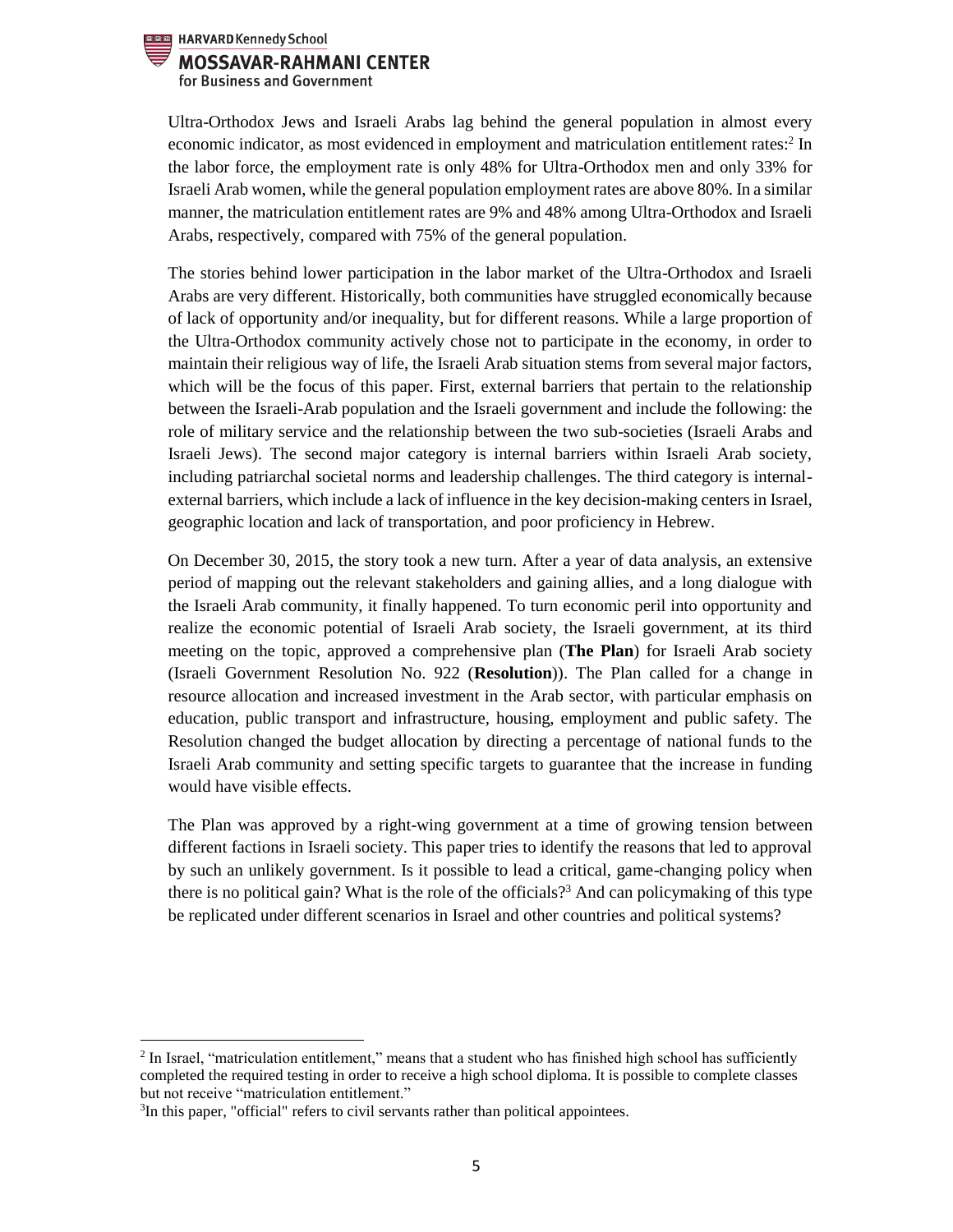

## <span id="page-5-0"></span>**2. THE HISTORY OF ISRAELI ARABS<sup>4</sup>**

#### **The first period: 1947-1966**

On November 29, 1947, the [UN General Assembly](https://en.wikipedia.org/wiki/United_Nations_General_Assembly) adopted Resolution 181, the plan to end the [British Mandate.](https://en.wikipedia.org/wiki/British_Mandate_for_Palestine_(legal_instrument)) The Resolution, which recommended the creation of independent Jewish and Arab States, was accepted by the [Jewish leadership,](https://en.wikipedia.org/wiki/Jewish_Agency_for_Palestine) but rejected by the Arab leadership. At that time, the majority population of the Mandate was Arab. The Declaration of the State of Israel took place on May 14, 1948. To this day, May 14 marks Independence Day for the Jewish population, but marks Nakba Day ("Catastrophe Day") for the country's Arab population.

As a result of mass Jewish immigration from around the world upon its independence, the demographics of the new state changed dramatically. By the end of the War of Independence in 1948, Jewish residents had become the majority in the State of Israel. The Arabs in Israel, who had become citizens of the new state, now represented only 15 percent of the population.

In the Declaration of Independence, it was expressed clearly:

The State of Israel will be open for Jewish immigration and the ingathering of the exiles; it will foster the development of the country for the benefit of all its inhabitants; it will be based on freedom, justice, and peace as envisaged by the prophets of Israel; it will ensure complete equality of social and political rights to all its inhabitants irrespective of religion, race or sex; it will guarantee freedom of religion, conscience, language, education, and culture; it will safeguard the Holy Places of all religions, and it will be faithful to the principles of the Charter of the United Nations.<sup>5</sup>

Meanwhile, given the tension and suspicion that remained between Arabs and Jews after the War of Independence, a military government-administration was imposed on the Israeli Arab population. This military administration, which operated in parallel with the government ministries, was responsible for all areas of civilian life among Israeli Arabs, which made it effectively the exclusive entity dealing with the Israeli Arab population. In 1966, about 18 years after it was imposed, Prime Minister Levi Eshkol cancelled the military administration, and other government ministries took responsibility for Israeli Arab well-being.

#### **The second period: 1967-1993**

The second period can be described as the emergence of the "Palestinization"<sup>6</sup> era, a period which saw an emerging criticism of the Israeli establishment and acknowledgment of the Palestinian identity of Israeli Arabs.

Post-1967, after the Six Day War between Israel and its neighbors Egypt, Jordan, and Syria, a reunion took place between Israeli Arabs and Palestinians from the West Bank and the Gaza strip, raising questions of identity among Israeli Arabs. The emergence of a new, educated middle class

 $\overline{\phantom{a}}$ <sup>4</sup> Though the history of the Israeli Arabs began prior to the UN Resolution in 1947, this paper focuses on history since that period.

<sup>&</sup>lt;sup>5</sup> "The Declaration of the Establishment of the State of Israel," from Knesset Israel website, May 1948, [https://www.knesset.gov.il/docs/eng/megilat\\_eng.html](https://www.knesset.gov.il/docs/eng/megilat_eng.html)

<sup>6</sup> Elie Rekhess (ed.), *The Arab Society in Israel: A Compendium* (Israel: Abraham Fund Initiatives, 2009), 5 (Hebrew).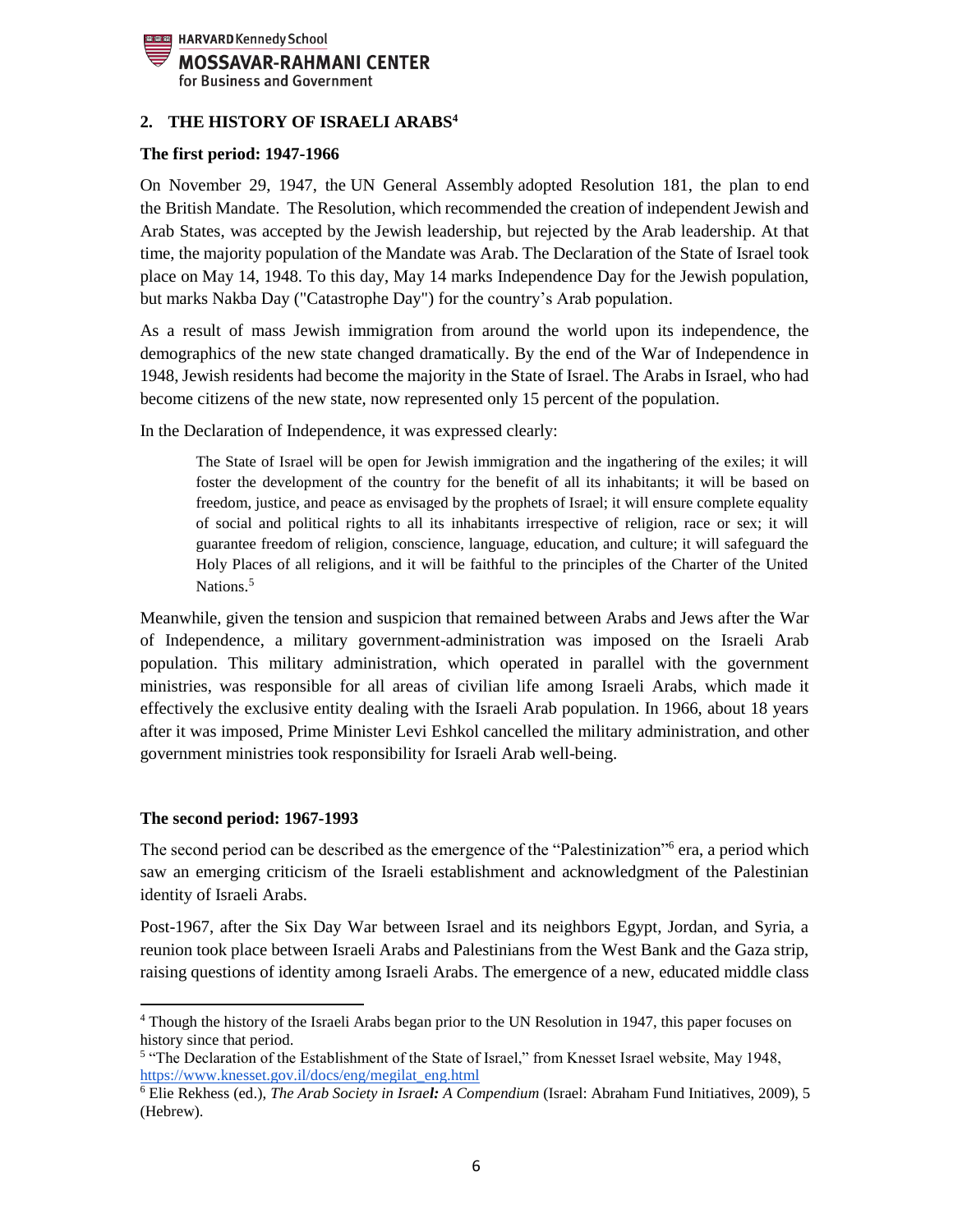

among Israeli Arabs, together with the effects following the war, led to new criticism of Israeli government policy by the Israeli Arabs.

In 1976, the first violent clash took place between Israeli Arabs and state authorities over the state's land expropriation from Israeli Arab citizens (famously known as "Land Day"). Following these events, Israeli Arabs began a period of political activism, which included the creation of institutions such as the National Student Union of Arab Students and the Higher Arab Monitoring Committee.<sup>7</sup>

Although this period raised the issue of identity between Israeli Arabs and Palestinians, it also highlighted the differences between Israeli Arabs and the Palestinians as reflected in their respective standard of living and the cultural change resulting from the Israeli Arabs' citizenship in a developed country.

#### **The third period: 1993-2000**

In the third period, the Oslo Accords in 1993 strengthened the Israeli orientation of Israeli Arabs.<sup>8</sup> The Oslo Accords dealt with the relationships and the autonomy of the Palestinian population in the West Bank and the Gaza strip, but there was no discourse related to the unique context of Israeli Arabs.

The political leadership of the Israeli Arabs supported the Oslo Accords. Although they were not part of the coalition, they did enjoy fruitful cooperation with the government headed by Yitzhak Rabin, as reflected in an increase in government expenditure on the Israeli Arab population.

While peace expectations grew with the Oslo Accords, the Palestinian Authority focused on the establishment of a Palestinian state. Since Israeli Arabs were not part of the discourse, they became increasingly aware of the split between the two societies (the Israeli Arab and the Arab Palestinian). They thus focused their efforts on improving their quality of life within the State of Israel.

# **The fourth period: 2000-2015**

The fourth period began with severe internal protests in Arab cities on October 1, 2000, after a clash between the Palestinian Authority inhabitants and the State of Israel. Twelve Arab citizens of Israel were killed in the demonstrations. The protests raised the issue of the economic gap between Israeli Jews and Israeli Arabs, and the gaps in budget allocations.

In order to investigate these events, a state commission of inquiry (the "Or Commission") was appointed to investigate the events. A government-appointed commission was unusual and can be seen as a significant achievement for Israeli Arabs. The recommendations of the Or Commission<sup>9</sup> were divided into specific recommendations regarding the responsibility of individual officials, and general recommendations regarding the relations between the State of Israel and Israeli Arabs. In the latter section, they called on the State of Israel to reduce budget inequality and diminish

 $\overline{a}$ <sup>7</sup> Rekhess, *The Arab Society in Israel*, 6.

<sup>8</sup> For further reading regarding Oslo agreement see: [https://history.state.gov/milestones/1993-2000/oslo.](https://history.state.gov/milestones/1993-2000/oslo)

<sup>9</sup> For the official summation of the Or Commission Report, see The Jewish Virtual Library -

https://www.jewishvirtuallibrary.org/the-official-summation-of-the-or-commission-report-september-2003.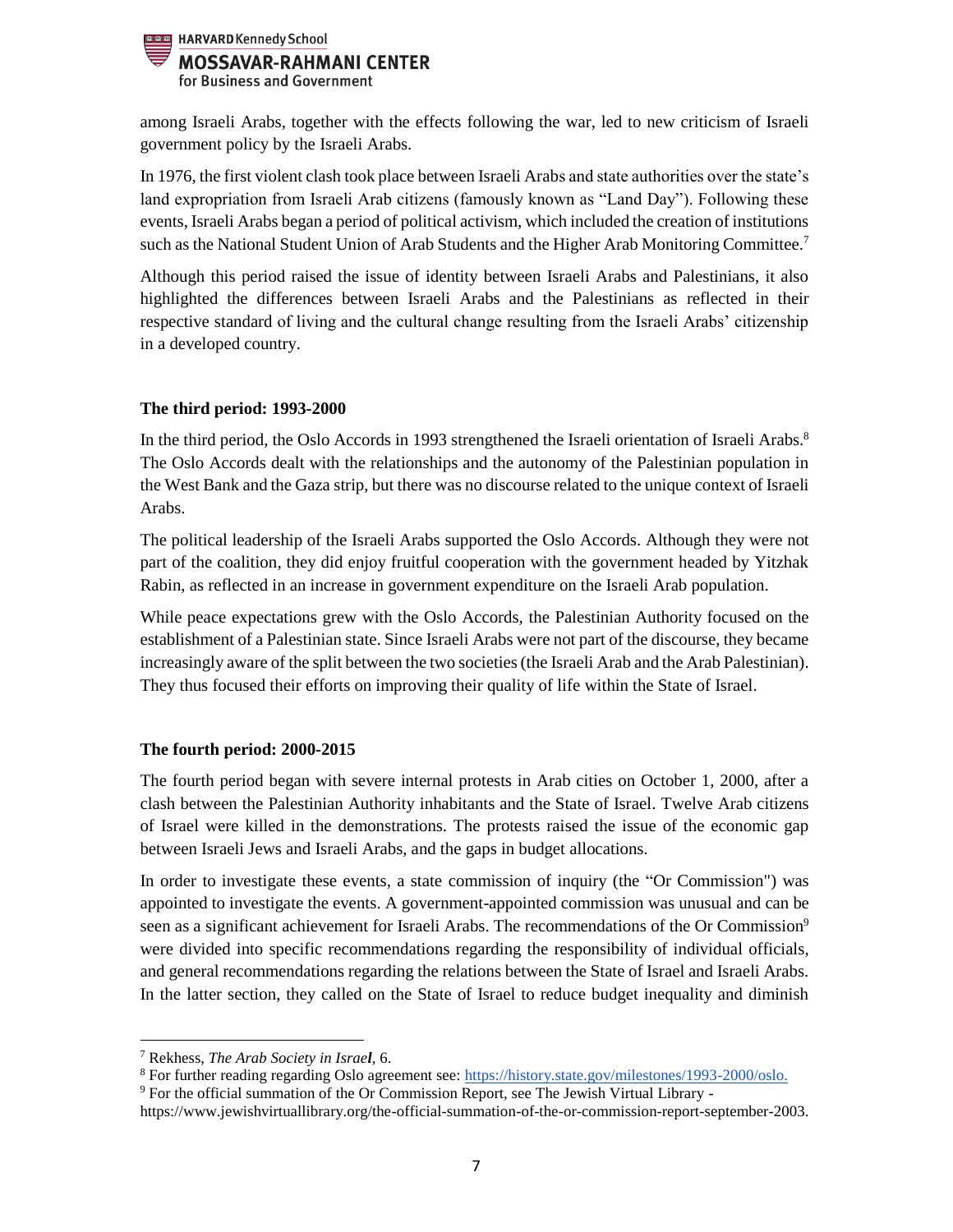

discrimination connected to issues such as land allocation, while also demanding that the Israeli Arab leadership avoid inflammatory messages that encourage civil disobedience and undermine Israeli Arab loyalty to the State.

# **Current Status**

In 2015, 67 years after the establishment of Israel, 21% of Israel's population was Arab. The total Arab population numbered around 1.8 million of whom 83.8% were Muslim, and 8.4% Christian. Israeli Arab society still lags in almost every indicator, such as the poverty rate - which is four times higher than the Jewish poverty rate. Israeli Arab society continued to be marked by low participation of women in the labor market and in the political leadership.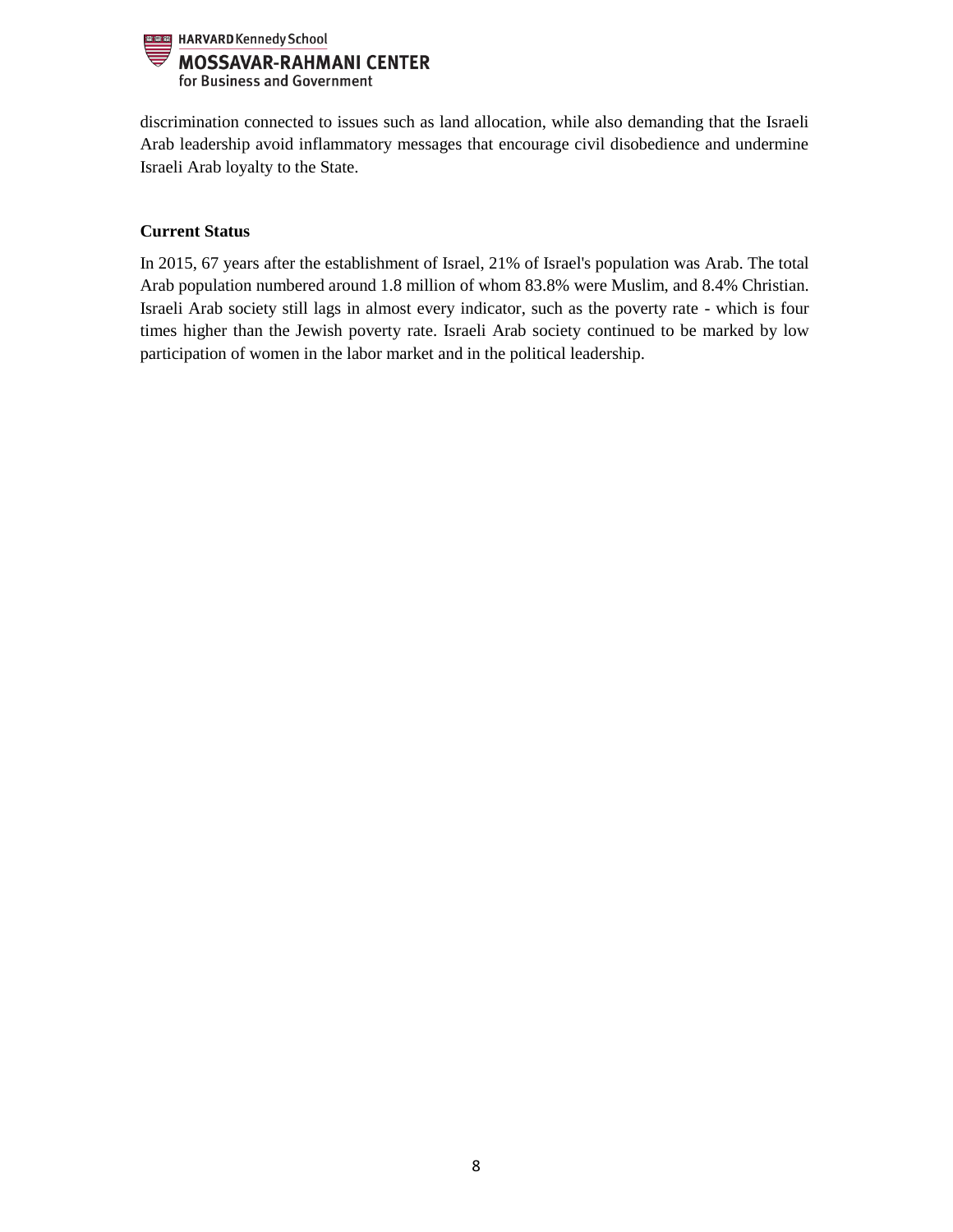

## <span id="page-8-0"></span>**3. STAKEHOLDERS**

#### **The Government and Parliament (the Knesset)**

Israel is a multiparty democracy with a parliamentary system. In January 2018, independent watchdog agency Freedom House<sup>10</sup> gave the State of Israel the status of a free country, awarding it an overall freedom rating of 2/7 (where 1 is most free; 7 least free).

The main function of the Knesset is legislative, and it consists of 120 members (Member of Knesset – MK) who are elected every four years. The diverse social composition of Israel's society creates a multiplicity of parties in the Knesset, with more than 10 parties having representation in the current Knesset. The Government of Israel is the executive authority, headed by the Prime Minister (PM), who appoints a Cabinet of Ministers, approved by the Knesset. The government is the executive authority in most governmental and public aspects and each ministry has significant influence and responsibility on the way its relevant sphere of responsibility is shaped. Each ministry consists of a Minister, Director Generals who are personally appointed, and civil servants. Israeli public service is composed of a professional bureaucracy that usually remains stable through political changes. Civil servants in Israel, as in other parliamentary democracies, have a weighty role in decision-making. The four most influential ministries are: The Ministry of Justice, Ministry of Defense, the Prime Minister's Office, and the Ministry of Finance (**MOF**).

#### **The Prime Minister's Office**

 $\overline{\phantom{a}}$ 

The Prime Minister's Office (**PMO**) is composed of various units and is responsible for four major areas: first, coordinating all governmental ministry offices on various matters; second, assisting the PM in his daily work; third, formulating Cabinet policy, conducting Cabinet meetings, and overseeing the implementation of Cabinet policy; and fourth, overseeing foreign diplomatic relations with countries around the world. The work of the PMO's Director General focuses on economic topics. Specifically, they work with the Budget Department at the Ministry of Finance and on the first three topics mentioned above. One of the main PMO units is tThe Authority for Economic Development of Minorities (which would later become part of the Ministry of Social Equality).<sup>11</sup> Founded in 2007, its main role is to maximize the economic potential of Israeli Arabs by building programs to incentivize employment and economic development, and by supervising and assisting in the implementation of these programs. Though the Authority for Economic Development of Minorities leads diverse projects to improve the economic welfare of Israeli Arabs, its resources and executive influences are limited.

 $10$  For the full report, see Freedom in the World 2018: Israel https://freedomhouse.org/report/freedomworld/2018/israel

 $11$  The unit was until mid-2015 part of the Prime Minister's Office, and later became part of the newlyestablished Ministry of Social Equality. In this paper, 'PMO' is used to describe both the PMO and the Ministry of Social Equality.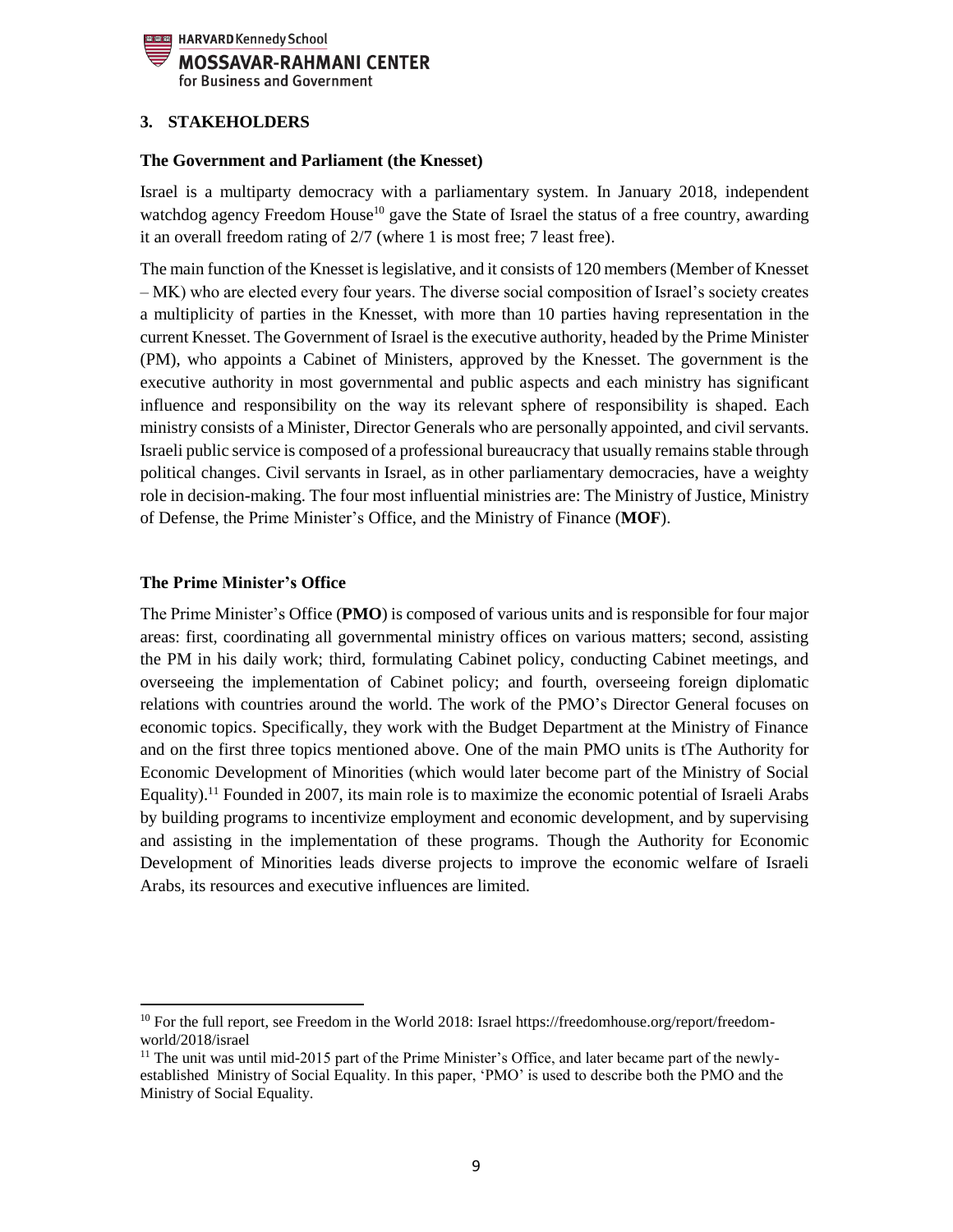

## **The Budget Department**

The Ministry of Finance's Budget Department (**BD**) is an economic unit that formulates annual budget allocation and has assisted in the planning of Israel's economic policy since 1953.

Like other budget departments in OECD countries, its influence stems from its responsibility for the allocation of national resources. In addition to the structural influence of the BD, in 1985, after years of economic crisis, the BD enhanced it's standing and unique status in Israel through its role in initiating and implementing economic efficiency reforms. The BD consists of 60 young economists who join the team for a limited period, without tenure. As an influential unit, the BD has a strong ethos of duty and loyalty to the public, and it knows how to deal with pressure from special interest groups.

## **The Team**

At the end of 2014, the government appointed a joint team drawn from the PMO and the BD to analyze the economic development status of Israel's Arab citizens. Throughout 2015, they consulted with various players to find an efficient method to maximize Israeli Arabs' economic potential, created a comprehensive plan, and ensured that they brought in all relevant stakeholders (**The Team**). The officials' ability to lead significant policy change can be partially understood as a result of the political-system structure, as Moe and Caldwell suggest.<sup>12</sup> In a presidential system, since authority is divided between president and congress, the president has little choice but to rely heavily on his appointees. On the other hand, in a parliamentary system, "the bureaus work closely together, as do their principals, and are staffed by civil servants with reputations for honesty, expertise, and neutral competence."<sup>13</sup> Moe and Caldwell examined the UK as an example of a parliamentary system, in which two arms of executive power exist - the civil servants in the PMO and those in the Chancellor of the Exchequer's Treasury.<sup>14</sup> They refer to the control of the Treasury, whose control over taxes and budgets is so complete that the intervention of parliament, and indeed of cabinet, is limited.<sup>15</sup>

#### **The President of Israel**

 $\overline{\phantom{a}}$ 

The functions of the President, as described by the Constitution, are those of a non-partisan Head of State who represents the country and the people as a whole, internally and externally. Because the President does not hold executive power, he is able to represent national unity and the core values of the State. The President is tasked with roles and powers that other governmental institutions cannot take upon themselves, such as signing laws into effect, appointing new ambassadors, and accepting the credentials of foreign ambassadors.

<sup>&</sup>lt;sup>12</sup> Terry M. Moe and Michael Caldwell, "The Institutional Foundations of Democratic Government: A Comparison of Presidential and Parliamentary Systems," *Journal of Institutional and Theoretical Economics (JITE)* 150, no. 1 *(*March 1994): 171-195.

<sup>13</sup> Moe and Caldwell, "A Comparison of Presidential and Parliamentary System**s**,*"* 188.

<sup>&</sup>lt;sup>14</sup> Equivalent to the Ministry of Finance in Israel.

<sup>&</sup>lt;sup>15</sup> Moe and Caldwell, "A Comparison of Presidential and Parliamentary Systems," 189.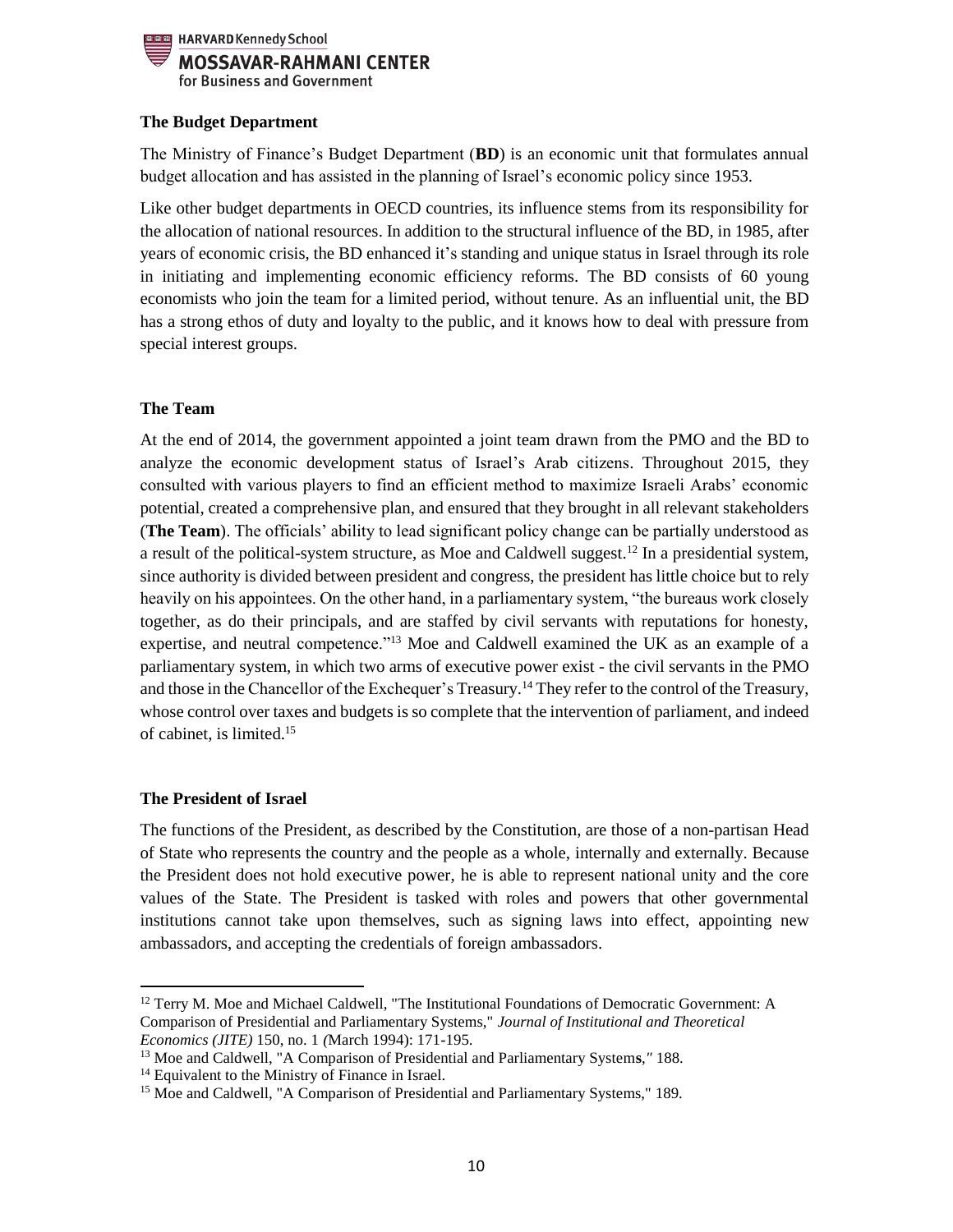

## **Israeli Arab Leadership**

Arab leadership in Israel can be divided into two main layers: the national layer and the municipal layer. The Arab national leadership has a range of opinions on economic and political topics, with some emphasizing economic integration as a key goal and others focusing more on Palestinian nationalist concerns. After years of having several small parties with different political manifestos, in the 2015 elections, due to the setting of a new heightened threshold for the minimum number of parliamentary seats per party, a multi-party alliance of Israeli Arab political parties was formed (named the 'Joint List'). In that election, The Joint List focused on an economic campaign.<sup>16</sup> At the municipal layer, there was the Union of (Arab) Local Authorities established in 1974 to attempt to gain parity in state budget allocations between Arab local authorities and Jewish local authorities. From the beginning of the State of Israel in 1948, the Arab leadership in Israel adopted a "strategy of adaptation" and acceptance of the State of Israel as a Jewish state in which the Arabs are a dominant minority.<sup>17</sup> Towards the end of the  $20<sup>th</sup>$  century, more opposition voices were heard in the Israeli Arab community against the institutions of the State of Israel and against their own leadership.

## **The Media**

 $\overline{\phantom{a}}$ 

In this day and age, mass media plays a central role in representing social reality. Israeli news media tends to highlight political and security issues rather than economic or welfare issues. An analysis of topics in the Israeli media in 2017 shows that security and economic topics had almost identical coverage (18% and 16%, respectively). However, when examining Arab media in the country, security topics had more than double the coverage of economic topics (6% and 2.6%, respectively).<sup>18</sup> This is reinforced by examining the appearance of Arab MKs in the Israeli media in articles, interviews, etc. Despite the fact that Arab members of the Knesset work primarily to promote civil topics (97% of the proposals submitted by Arab Knesset Members in the 18th Knesset dealt with civil issues and only 3% concerned Palestinian topics), $19\,75\%$  of their media interviews deal with Palestinian topics.

<sup>16</sup> 37.5% from the basic principles of The Joint List's platform, was on economic matters.

<sup>17</sup> Amal Jamal, *Arab Civil Society in Israel: New Elites Social Capital and Oppositional Consciousness*  (Israel: Hakibbutz Hameuhad, 2017), 115 (Hebrew).

http://www.kotar.co.il/KotarApp/Viewer.aspx?nBookID=104226721#125.9998.6.default <sup>18</sup> Ifat Media Analysis, 2016.

<sup>19</sup> Uri Gopher, "Analysis of the Parliamentary Activities of Arab Members of Knesset," *Abraham Fund Initiatives* (2012).<http://www.abrahamfund.org/webfiles/fck/km.pdf>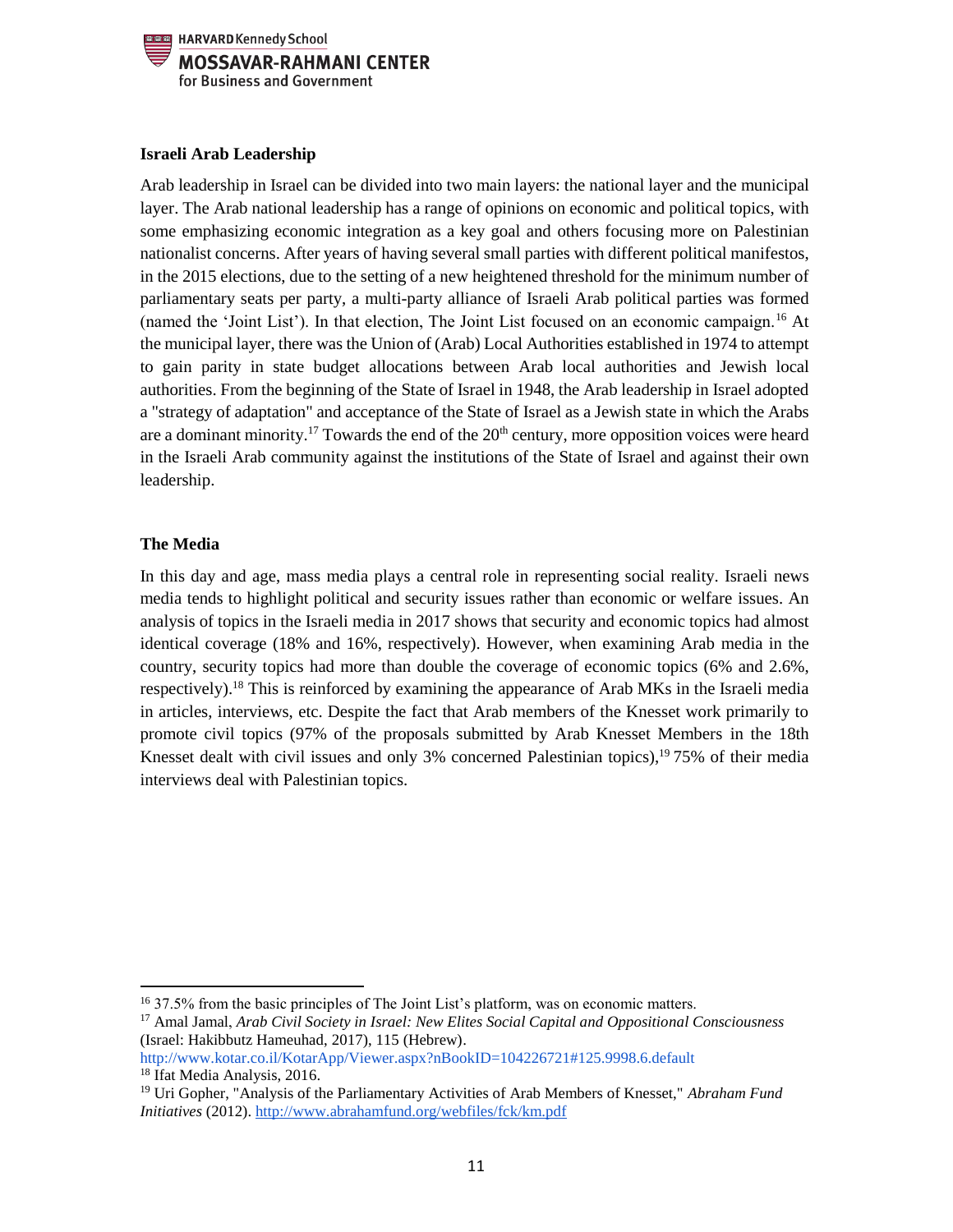HARVARD Kennedy School

#### **MOSSAVAR-RAHMANI CENTER**

for Business and Government



**Figure 1:** Topics on which Arab MKs appeared in Israeli media. Source: Ifat Media Analysis, 2016.

#### **The Public**

 $\overline{\phantom{a}}$ 

The Internet and social networks have become the "public square" where communities are formed and interactions take place and take off. Social protests utilize these networks. The most prominent example of a social protest in the past decade is the "Arab Spring" which began in Tunisia in 2011, mostly via Facebook. As Turkish writer, academic and techno-sociologist Zeynep Tufekci explains, "This is analogous to the role offline street protests play as a way in which people sharing dissenting ideas can find one another and form the initial (or sustaining) groups that make movements possible."<sup>20</sup>Among Israeli Arabs, the growth of virtual space has brought about a fundamental change in patterns of media activity. The younger generation raises crucial issues which are not necessarily represented by the official leadership.<sup>21</sup> In a 2011 survey, 77% of surveyed Israeli Arab youth answered that Facebook is a factor in "removing social restrictions and accepted norms," and 48% believe that Facebook could improve the status of women in Israeli Arab society.<sup>22</sup>

This involvement of the public makes the most of virtual space, as can be seen in the growth of Israeli Arab non-profit organizations (**NGOs**). The number of these organizations has been increasing steadily since the early 1980s. Indeed, most NGOs and civil society organizations in Israeli Arab society have been established over the last three decades. As of 2006, there were 2,609

<sup>&</sup>lt;sup>20</sup> Zeynep Tufekci, *Twitter and Tear Gas: The Power and Fragility of Networked Protest* (Connecticut: Yale University Press, 2017): 11.

<sup>21</sup> Jamal, *Arab Civil Society in Israel,* 151-155.

<sup>22</sup> Tal Pavel, *Annual Report of Arab Media in Israel, 2012* (Ariel: Institute for the Study of New Media, Society and Politics, Ariel University, 2013): 97 (Hebrew). http://aunmedia.org/sites/default/files/research/mediareport2012.pdf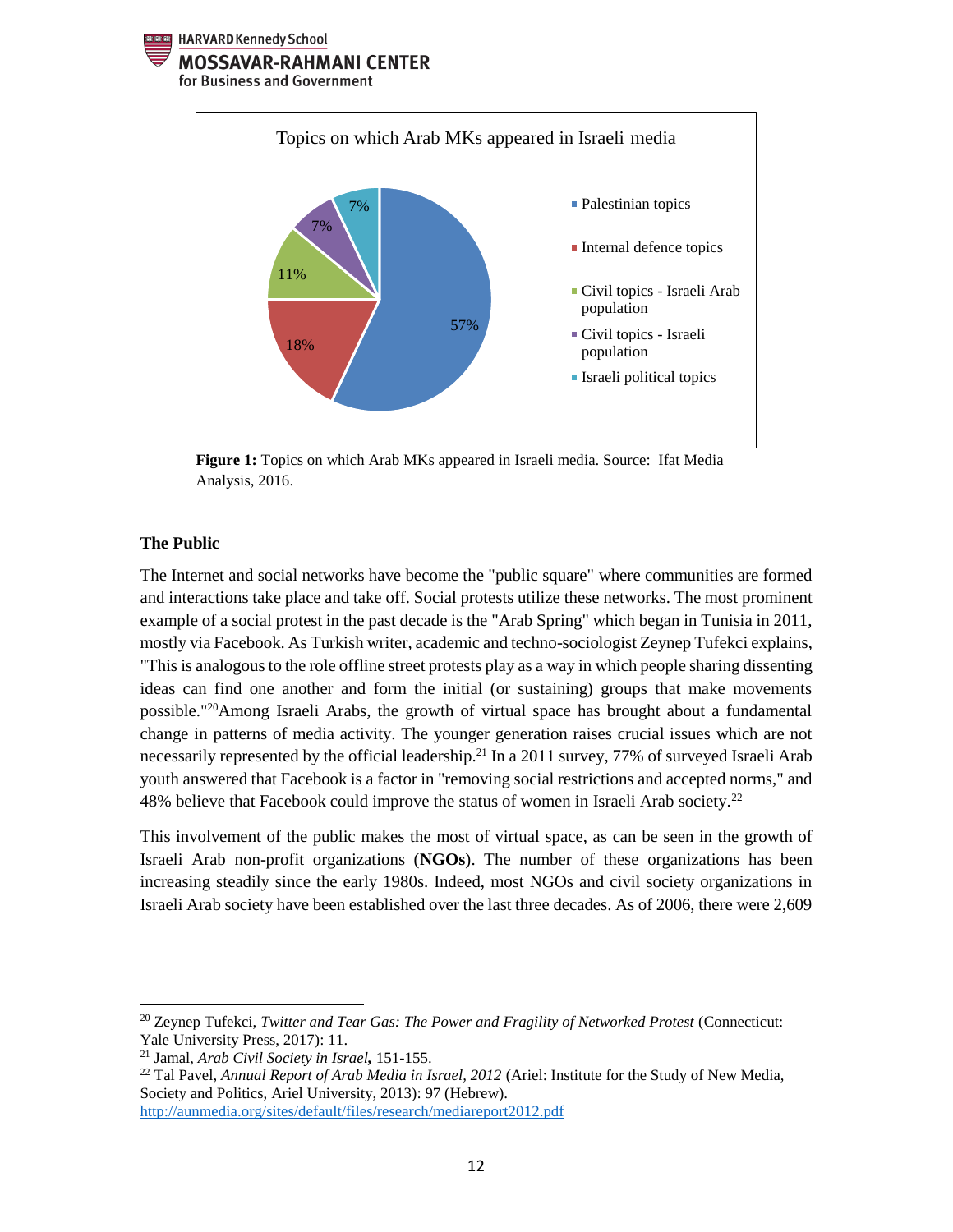

registered third sector organizations in the Arab sector, of which around 1,517 are active.<sup>23</sup> In particular, these NGOs focus on culture, religion, and leisure, education, research, and welfare.



**Figure 2**: Number of Active Arab Civil Organizations in Israel. Source: Amal Jamal, *Arab Civil Society in Israel: New Elites Social Capital and Oppositional Consciousness* (Israel: Hakibbutz Hameuhad, 2017), 125 (Hebrew)<sup>24</sup>

 $\overline{\phantom{a}}$ <sup>23</sup> Nissan Limor, *Civil society and the Third Sector in Israel* (Jerusalem: The Israel Democracy Institute, June 2010), 26-28 (Hebrew). [https://www.idi.org.il/media/4923/%D7%97%D7%91%D7%A8%D7%94-](https://www.idi.org.il/media/4923/%D7%97%D7%91%D7%A8%D7%94-%D7%90%D7%96%D7%A8%D7%97%D7%99%D7%AA-%D7%95%D7%9E%D7%92%D7%96%D7%A8-%D7%A9%D7%9C%D7%99%D7%A9%D7%99-%D7%91%D7%99%D7%A9%D7%A8%D7%90%D7%9C.pdf) [%D7%90%D7%96%D7%A%D7%97%D7%99%D7%AA-](https://www.idi.org.il/media/4923/%D7%97%D7%91%D7%A8%D7%94-%D7%90%D7%96%D7%A8%D7%97%D7%99%D7%AA-%D7%95%D7%9E%D7%92%D7%96%D7%A8-%D7%A9%D7%9C%D7%99%D7%A9%D7%99-%D7%91%D7%99%D7%A9%D7%A8%D7%90%D7%9C.pdf)

[<sup>%</sup>D7%95%D7%9E%D7%92%D7%96%D7%A8-%D7%A9%D7%9C%D7%99%D7%A9%D7%99-](https://www.idi.org.il/media/4923/%D7%97%D7%91%D7%A8%D7%94-%D7%90%D7%96%D7%A8%D7%97%D7%99%D7%AA-%D7%95%D7%9E%D7%92%D7%96%D7%A8-%D7%A9%D7%9C%D7%99%D7%A9%D7%99-%D7%91%D7%99%D7%A9%D7%A8%D7%90%D7%9C.pdf) [%D7%91%D7%99%D7%A9%D7%A8%D7%90%D7%9C.pdf.](https://www.idi.org.il/media/4923/%D7%97%D7%91%D7%A8%D7%94-%D7%90%D7%96%D7%A8%D7%97%D7%99%D7%AA-%D7%95%D7%9E%D7%92%D7%96%D7%A8-%D7%A9%D7%9C%D7%99%D7%A9%D7%99-%D7%91%D7%99%D7%A9%D7%A8%D7%90%D7%9C.pdf)

<sup>&</sup>lt;sup>24</sup>[https://books.google.co.il/books?id=pWLCpqnsoLQC&pg=PA201&lpg=PA201&dq=2006+2,609+ngos](https://books.google.co.il/books?id=pWLCpqnsoLQC&pg=PA201&lpg=PA201&dq=2006+2,609+ngos&source=bl&ots=v1B73HdHvW&sig=b_2mAE5naqv44bn5FGGl5ZuoTxQ&hl=en&sa=X&ved=2ahUKEwipyajdn8rcAhXQsaQKHZtMAZ8Q6AEwAnoECAEQAQ#v=onepage&q=2006%202%2C609%20ngos&f=false) [&source=bl&ots=v1B73HdHvW&sig=b\\_2mAE5naqv44bn5FGGl5ZuoTxQ&hl=en&sa=X&ved=2ahUKE](https://books.google.co.il/books?id=pWLCpqnsoLQC&pg=PA201&lpg=PA201&dq=2006+2,609+ngos&source=bl&ots=v1B73HdHvW&sig=b_2mAE5naqv44bn5FGGl5ZuoTxQ&hl=en&sa=X&ved=2ahUKEwipyajdn8rcAhXQsaQKHZtMAZ8Q6AEwAnoECAEQAQ#v=onepage&q=2006%202%2C609%20ngos&f=false) [wipyajdn8rcAhXQsaQKHZtMAZ8Q6AEwAnoECAEQAQ#v=onepage&q=2006%202%2C609%20ngos&](https://books.google.co.il/books?id=pWLCpqnsoLQC&pg=PA201&lpg=PA201&dq=2006+2,609+ngos&source=bl&ots=v1B73HdHvW&sig=b_2mAE5naqv44bn5FGGl5ZuoTxQ&hl=en&sa=X&ved=2ahUKEwipyajdn8rcAhXQsaQKHZtMAZ8Q6AEwAnoECAEQAQ#v=onepage&q=2006%202%2C609%20ngos&f=false) [f=false\]](https://books.google.co.il/books?id=pWLCpqnsoLQC&pg=PA201&lpg=PA201&dq=2006+2,609+ngos&source=bl&ots=v1B73HdHvW&sig=b_2mAE5naqv44bn5FGGl5ZuoTxQ&hl=en&sa=X&ved=2ahUKEwipyajdn8rcAhXQsaQKHZtMAZ8Q6AEwAnoECAEQAQ#v=onepage&q=2006%202%2C609%20ngos&f=false)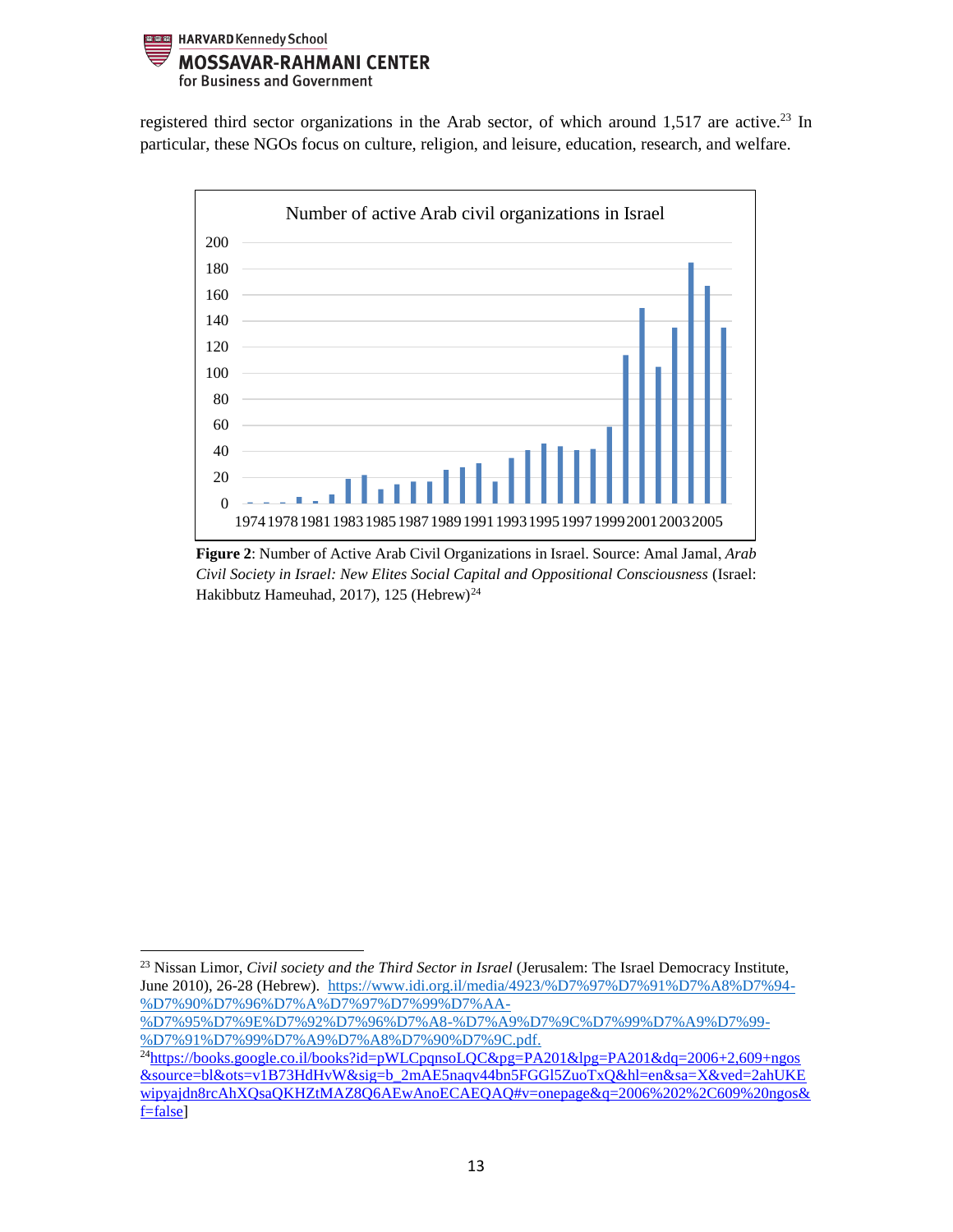

## <span id="page-13-0"></span>**4. WHY INTERVENTION WAS NEEDED**

Minorities lag economically in many countries, but the impact of this on a nation's economy depends largely on the population percentage of the particular minority group and how far they are behind economically. In the 1980s, in Israel, the "general population" accounted for 80%, today it is down to 69%, and by 2060 it is expected to decrease to  $50\%$ .<sup>25</sup>



**Figure 3:** Demographic trends - percentage out of total population. Source: CBS and the processing of Israel national bank.

The importance of full Israeli Arab integration in Israel's economy was recognized by different committees long before Government Resolution 922. It was common knowledge that gaps existed in different forms and measures across most economic matrices, but the severity of the gaps, and what this implied about the lack of Israeli Arab integration into the economy, remained a riddle.

Previous government approaches to the economic integration of its Israeli Arab citizens, which had a very limited understanding of the gaps, focused on short-term solutions such as annually allocating millions of shekels specifically to certain Israeli Arab topics. The allocation was not based on a profound understanding of the gaps, nor did it include specific goals.

The deeper, structural issues of economic gaps between Israeli Arabs and non-Arabs in Israel needed to be addressed in order to ensure a sustainable solution for the long-term. Therefore, one of the first things the Team did was seek to understand the bigger picture regarding the economic gaps between the Arab and Jewish sectors. With the assistance of different officials, the Team found that a comprehensive long-term approach was needed.

 $\overline{\phantom{a}}$ 

<sup>&</sup>lt;sup>25</sup> Assuming the fertility rate remains at its current level.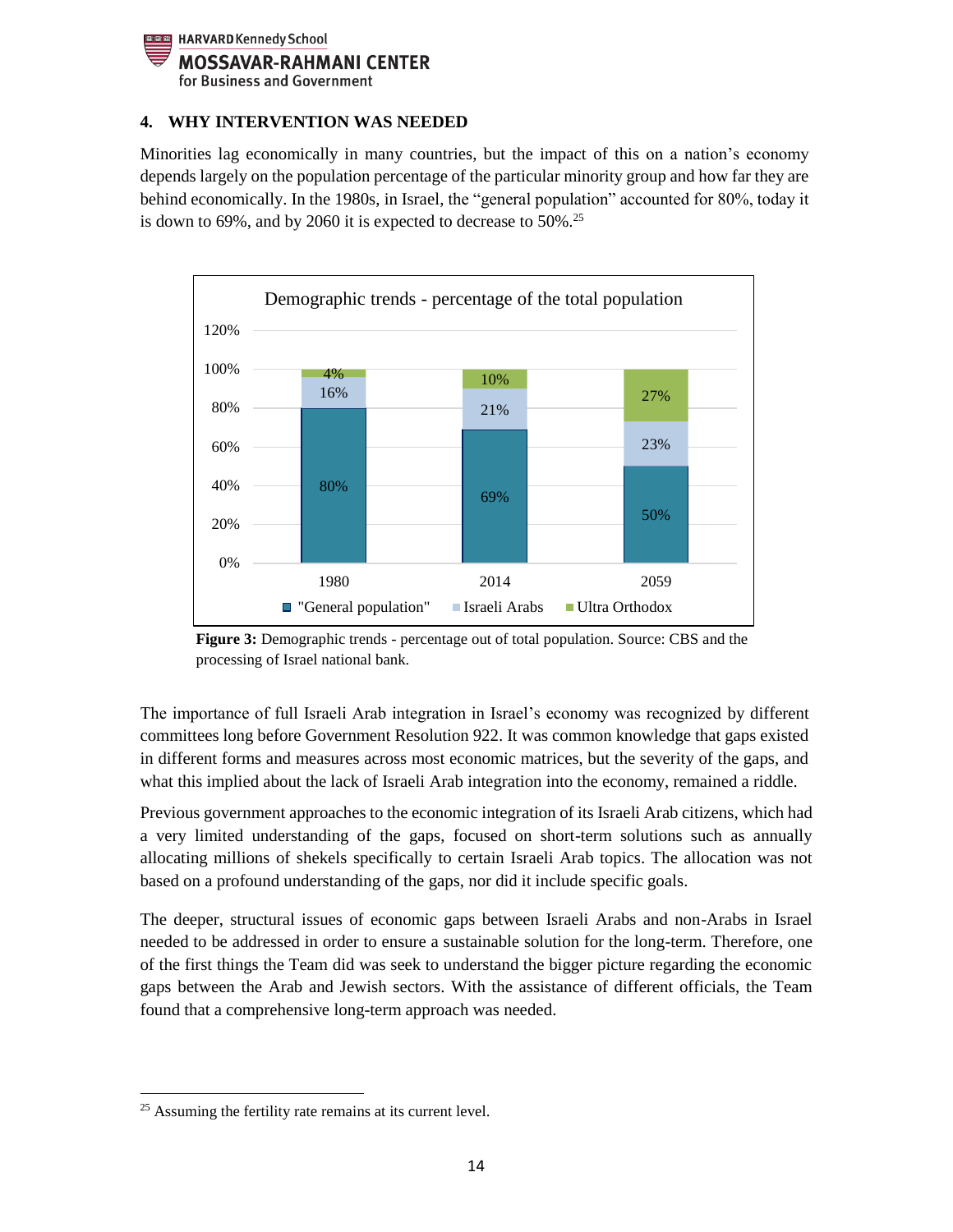

# **Macro Level**

 $\overline{\phantom{a}}$ 

Israel's Arab population is expected to grow from around 16% of the total population in 1980 to 23% in 2059. Specifically, the working-age (25-64) Arab population is expected to grow by 3% from 2015-2019, while the general population in the same age group will grow only by 0.2%. If Israel's Arab citizens enjoyed high employment rates, which would have been a fantastic source of growth for the Israeli economy, but this was not the case. Only one out of three Israeli Arab women is employed compared to around four out of five women in the general population. If these demographic and employment patterns continue, they will lead to a 2% reduction in overall Israeli employment by 2020 and a 6% reduction in 2059. Since every 1% drop in the employment rate has a negative influence of 0.75% on the Israeli GDP, the worrying employment rate of the Israeli Arab population will result in losses of tens of billions of NIS in future GDP.

It is also important to note that the Arab population of Israel includes Muslims, Christians, Druze, Bedouin and Circassians and is thus not homogenous, and while this paper takes the broad view of the population as a whole, further reading is recommended particularly with regard to the Arab-Bedouin population in the Negev, where labor force participation in general is very poor, and among women all the more so (although it is rising slowly), resulting in particularly poor socioeconomic conditions among large swathes of this community.<sup>26</sup>



**Figure 4:** Employment rate in a "Business as Usual" Scenario. Source: CBS and the processing of Israel Bank. Based on the assumption that both employment rates and fertility rates remain constant.

<sup>&</sup>lt;sup>26</sup> Perspectives on Arab-Bedouin Women Employment in the Negev, March 2018, Negev Coexistence Forum for Civil Equality [https://www.dukium.org/wp-content/uploads/2018/05/Bedouin-Women-Employment-Report-2018-email-version.compressed.pdf]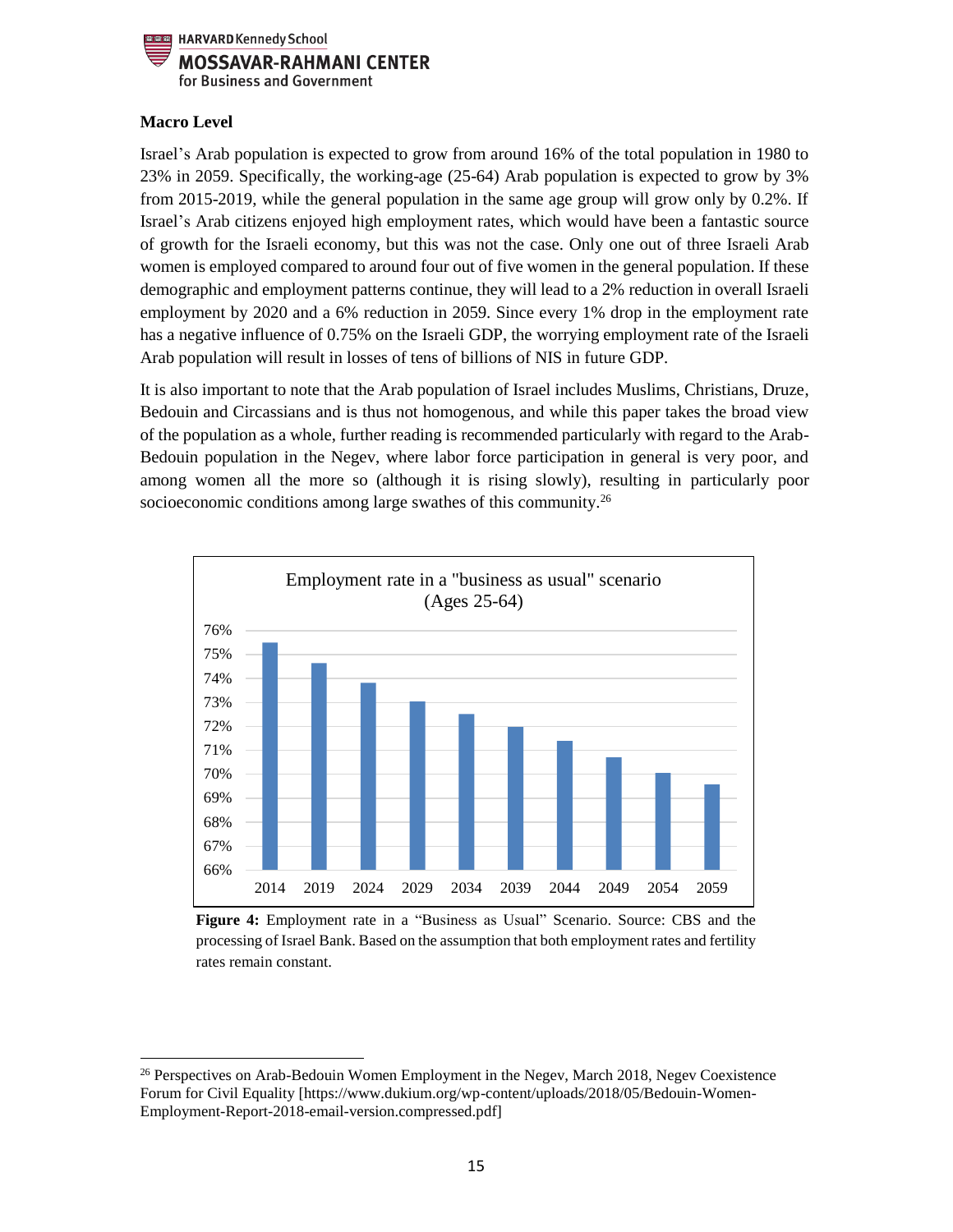

This trend affects the Debt-to-GDP ratio, one of the most significant indicators of economic growth. Under a "Business as Usual" scenario, in which the employment rate of Israeli Arabs and Ultra-Orthodox Jews remains as it was in 2015, the Debt-to-GDP ratio would rise to 170% (from around 60% in 2015). However, under a "convergence" scenario, based on the assumption that the employment rate of these groups will grow and will converge with the rate of general society, the Debt-to-GDP remains in a favorable range. A non-convergence scenario could therefore lead to a financial crisis in the future.



 **Figure 5**: Debt-to-GDP Ratio. Source: Chief Economist Department, Ministry of Finance.

# Major Gaps<sup>27</sup>

#### **Education**

Current gaps in employment rates and salaries can be explained partially as the outcome of previous gaps in education. Similarly, understanding the current gaps in education will be key to closing future gaps.

Gaps exist across all stages of education in Israel. In 2012, only 24% of the country's Arab population had a post-high school education, while among the Jewish population the figure was above 50%. The gap is evident even before higher education  $-$  in 2013, the matriculation entitlement rate was 45.7% among the Arab population, in comparison with 72.2% among the Jewish population.<sup>28</sup> Earlier still is the gap in performance recorded in the education system's first national exam in the 5th grade between 4% and 9%.<sup>29</sup>

 $\overline{\phantom{a}}$  $^{27}$  All the numbers in this section were gathered and analyzed prior to 2015.

<sup>28</sup> Out of the relevant group age.

 $29$  The exam is composed of three parts: English, math, and science and technology.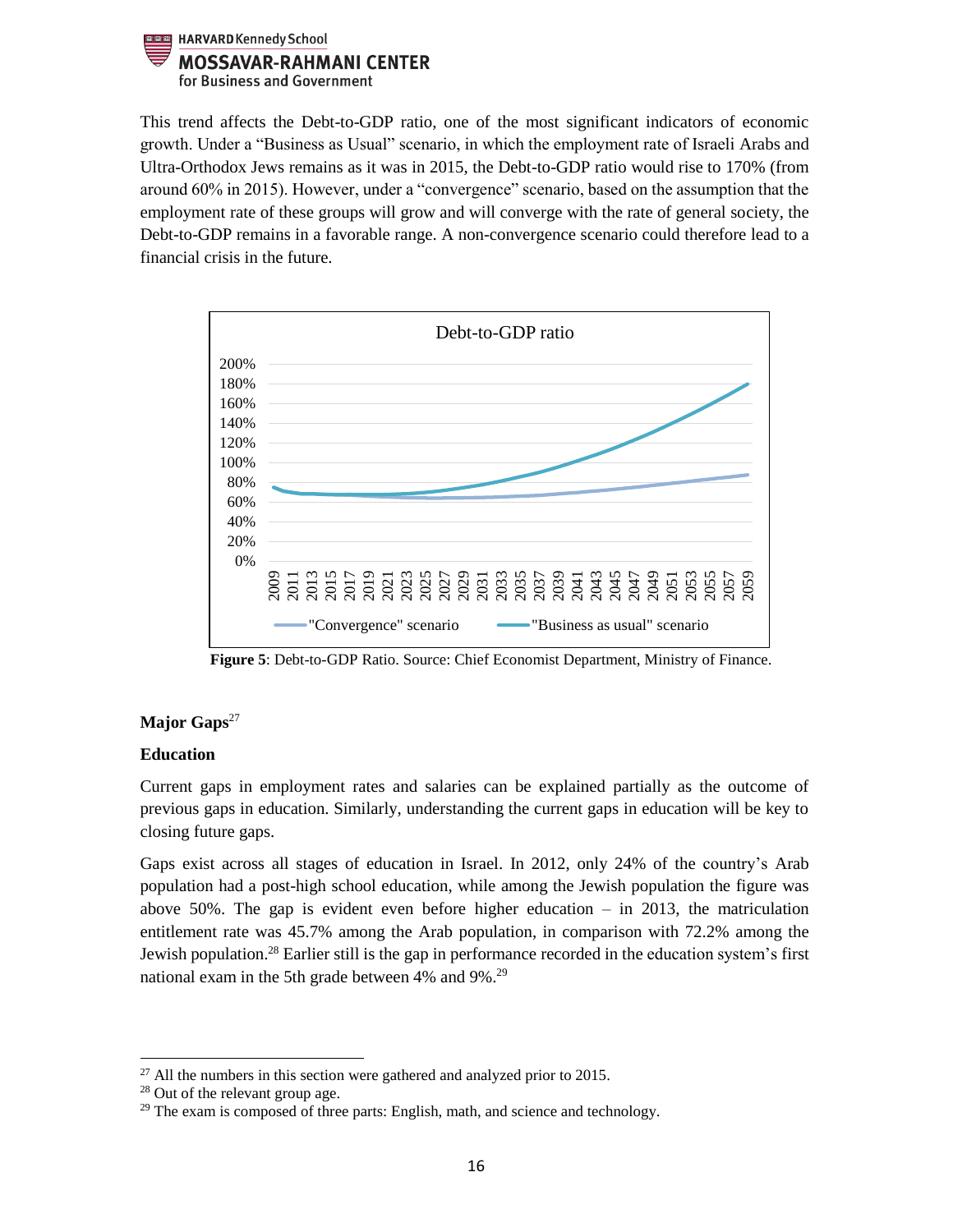



 **Figure 6**: Entitlement to matriculation. Source: Ministry of Education.

#### **Infrastructure**

The Arab population is mostly concentrated in outlying areas and, as a result, is somewhat dependent on public transit and adequate road infrastructure if they are to participate in the workforce.

The gaps in public transit help explain one of the reasons for the low employment rate among the Arab population in Israel. As a point of reference, the Team examined Jewish and Arab localities of a similar population size that were proximate to one another. The results showed that the Arab localities, on average, received only 40% of the public transportation services that "similar" Jewish localities enjoyed. In several measurements, the gaps were even larger.



 **Figure 7**: Mileage per week per person. Source: Ministry of Transportation.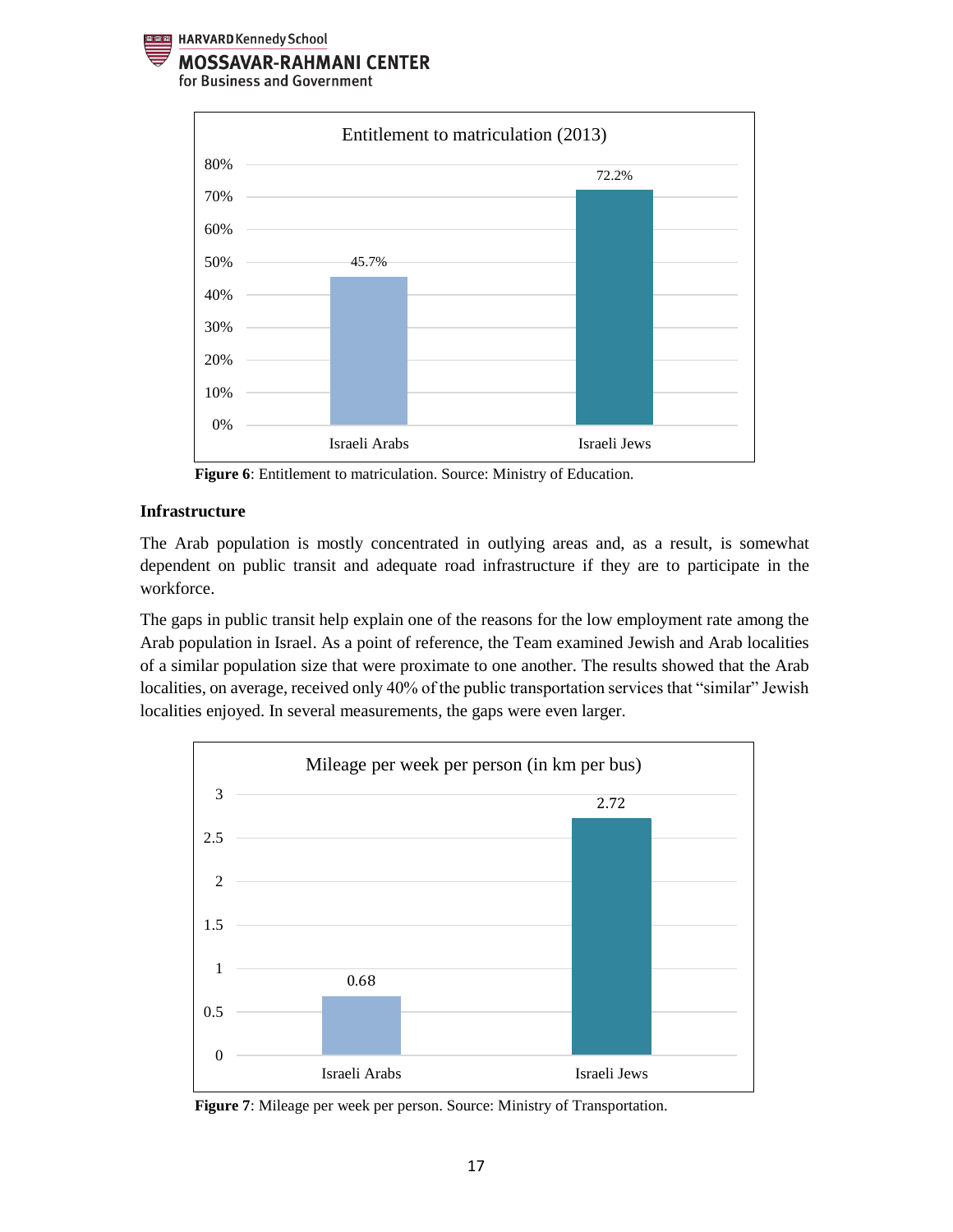

## **Local authorities**

The local authorities in Israel are responsible for providing education, welfare services, and other municipal services. The more resources and the stronger the human capital of a local authority is, the more and better the quality of services its residences will receive.

Based on a national socioeconomic scale of 1-10 (10 being the highest), the average spend of local authorities on services per capita is ranked at only 2.3 in Arab municipalities (of which there are 85<sup>30</sup> in total), compared with an average of 5.5 for Jewish local authorities. Hence, on average, the per capita spend of Arab local authorities on services equates to 70% of the average spend per capita in Jewish local authorities.



**Figure 8**: Average spend per capita by local authorities on services according to socioeconomic clusters in NIS (2013). Source: CBS.

\*In 2013 all the Arab authorities were between 1-5 on the socioeconomic scale.

# **Employment programs**

The Israeli government uses different methods to increase employment, including subsidizing daycare for the children (aged 0-3) of women in employment, and subsidizing the construction of industrial areas.

In these programs, the support extended to the Arab population is low relative to its share of the population. To illustrate the point, only 6% of all the children in government supervised and subsidized daycare kindergartens are Arab children, and the size of industrial areas per capita is seven times higher for Jews than for Arabs.

 $\overline{a}$ <sup>30</sup> From the professional and inter-ministerial team report 'Atudot Le'Israel' for fostering management training programs and formulating change in the public service sector in Israel, April 2016. <http://www.pmo.gov.il/SiteCollectionDocuments/Atudot/Atudot%20for%20Israel%20Brochure.pdf>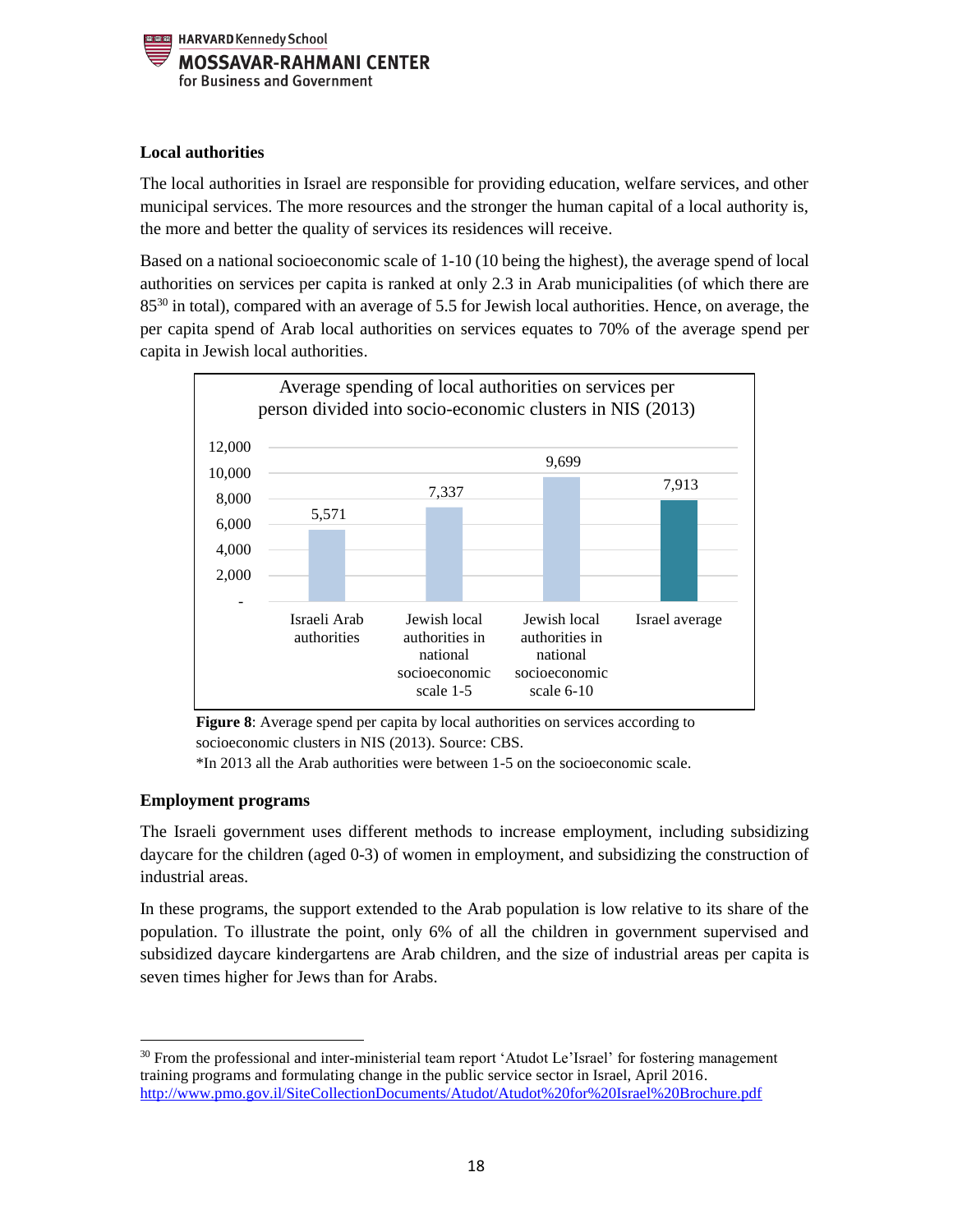





## **Housing**

Urbanization is economically advantageous on several fronts, not least because it increases access to a wider range of educational and medical services, which subsequently increase literacy and health. Urbanization also tends to decrease the use of private vehicles and increase the availability of public transportation. There is more social integration in urbanized areas, as well as the possibility of greater earning potential, due to greater employment availability.

The Arab population in Israel is in the main located in more outlying areas, often without centralized planning or the high-rise construction typical of urban areas. This contrasts with large, planned modern cities.

| Gaps in the availability of planning bodies and public institutions by sector |                 |                   |  |  |  |  |
|-------------------------------------------------------------------------------|-----------------|-------------------|--|--|--|--|
|                                                                               | The Arab Sector | The Jewish Sector |  |  |  |  |
| Public institutions                                                           | 2,770           | 77,594            |  |  |  |  |
| Planning                                                                      | 24,500          | 256,183           |  |  |  |  |

**Figure 10:** Gaps in the availability of planning bodies and public institutions by sector. Source: "120 Days Report" regarding housing in the Israeli Arab sector.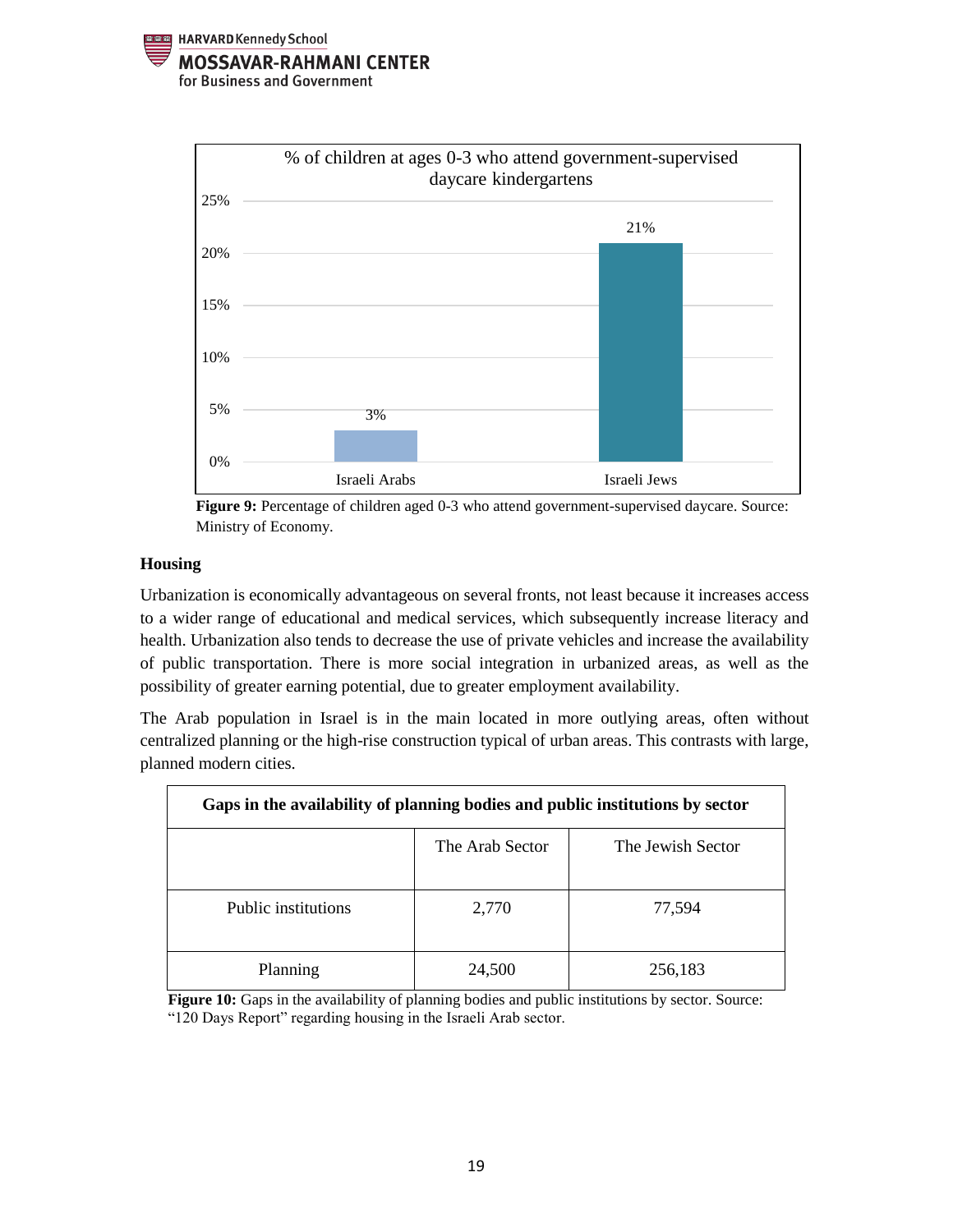

# **Public Safety**

Strong law enforcement and the maintenance of public order are essential to economic prosperity. Violence and crime undermine potential commercial transactions, create distortions, and lead to economic inefficiencies.

In general, the annual Israel Police reports reflect much higher involvement of Arabs in violent crimes than their proportion in the population. 55.6% of the murders, 43.7% of the robberies, 37.9% of assaults, and 50.2% of severe attacks on police officers were reported as being committed by Arabs, who make up only 21% of the Israeli population.

These figures should be read together with the low Arab representation in Israel's police. At that time, according to police data<sup>31</sup>, of the total of 28,674 permanent members of Israel Police only 12% were non-Jews. In addition, in the upper echelons of Israel Police, the first ever Muslim deputy commissioner was appointed in 2015.

| Number of violent crime cases based on the suspect's religion, 2006-2016 |        |       |        |  |  |  |
|--------------------------------------------------------------------------|--------|-------|--------|--|--|--|
|                                                                          | Jewish | Arab  | % Arab |  |  |  |
| Murder                                                                   | 267    | 334   | 55.6%  |  |  |  |
| Robbery                                                                  | 1,821  | 1,419 | 43.7%  |  |  |  |
| Assault                                                                  | 1,260  | 772   | 37.9%  |  |  |  |
| Assault of a police officer under<br>extenuating circumstances           | 2,653  | 2,769 | 50.2%  |  |  |  |

**Figure 11:** Number of Cases of Major Violent Crime Based on the Suspect's Religion, 2006-2016. Source: Knesset Data and Research Center.

# **Vicious cycle**

 $\overline{a}$ 

The gaps mentioned are inter-connected and reinforce one another, creating a self-perpetuating circle of poverty and lack of economic opportunity. Education gaps are one of the main causes of income gaps; income gaps weaken local authorities; weakened local authorities have fewer resources to invest in infrastructure, transportation, and other social services; and a lack of infrastructure, transportation, and social services leads to a shortage of jobs that will in turn affect education.

<sup>31</sup> Police Annual Report 2015 (Hebrew) [https://www.police.gov.il/Doc/TfasimDoc/din\\_2015.pdf](https://www.police.gov.il/Doc/TfasimDoc/din_2015.pdf) (Pie Chart on page 142 of PDF)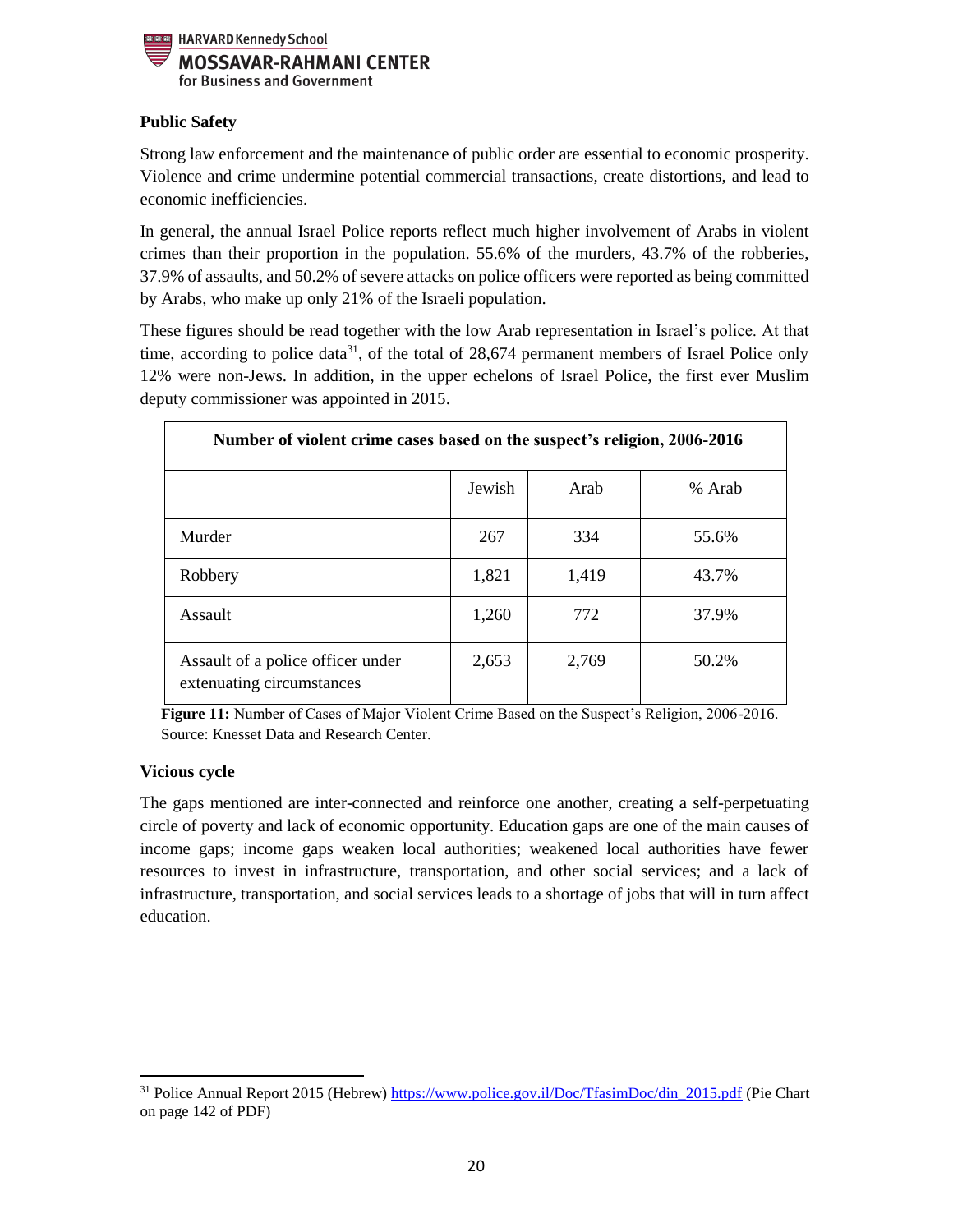

## <span id="page-20-1"></span><span id="page-20-0"></span>**5. BARRIERS TO INTEGRATION**

#### **a. Influence and Decision Making**

Decision making is carried out by a limited number of officials. The PM of Israel is the head of the government and leader of the multi-party parliamentary system. Executive power is exercised by the government, including management of all ministries and setting of the national budget. The Supreme Court interprets laws and has the power to cancel legislation made by the Knesset. Other important figures include the Attorney General, the media owners, leading editors and announcers at major Israeli media channels, and the CEOs and presidents of the largest private companies.

As of the founding of Israel in 1948, 34 different governmental coalitions have been built; some were led by the reigning right-wing party at the time and others were led by the leading left-wing party. Each coalition comprised diverse parties from almost every sector of the Israeli population, but the Israeli Arab parties have never been part of the Israeli government. Thus, the Israeli Arab parties have never had an appointed minister nor representation in the sphere where decisions were made.<sup>32</sup> This absence of executive experience and lack of participation in the creation of the State's budget and in setting economic-policy goals makes it difficult for Israeli Arabs to promote national reforms. For instance, there have been only two permanent Israeli Arab Supreme Court Justices in the Israel Supreme Court, and both were Christians (none have been Muslim),<sup>33</sup> no Israeli Arab has served as Attorney General, and there have been no key figures in the media channels that mold Israeli public opinion. Similarly, there is scant representation of Israeli Arabs among the most influential people in Israel's private sector.

#### <span id="page-20-2"></span>**b. Leadership**

l

Lack of internal cohesion and ineffective municipality management hinders economic growth on a national and local level.

Arab society is characterized by multiple identities: Arabs who identify as Israeli, Arabs who identify as Palestinian, with Arab society further separated by religion and/or ethnicity into Muslim, Christian, Bedouin, Druze and Circassian groups. The struggle between these different identities creates tensions in the national leadership of the country's Arab citizens.

Evidence of internal tensions and volatility can be seen in the distribution of voting between three segments of Israeli Arab voters between 1949 and  $2003$ <sup>34</sup>

<sup>&</sup>lt;sup>32</sup> The only Arab-Muslim Minister ever to hold office in Israel's government was Raleb Majadele, but he was a member of Israel's Labor Party and not a member of an Israeli Arab party.

<sup>&</sup>lt;sup>33</sup> There was once an Arab Muslim Justice on temporary appointment.

<sup>34</sup> Ra'anan Cohen, S*trangers in their Homeland: Arabs, Jews, State* (Tel Aviv: Dyonon Tel Aviv University Press, 2006): 31, 188 (Hebrew).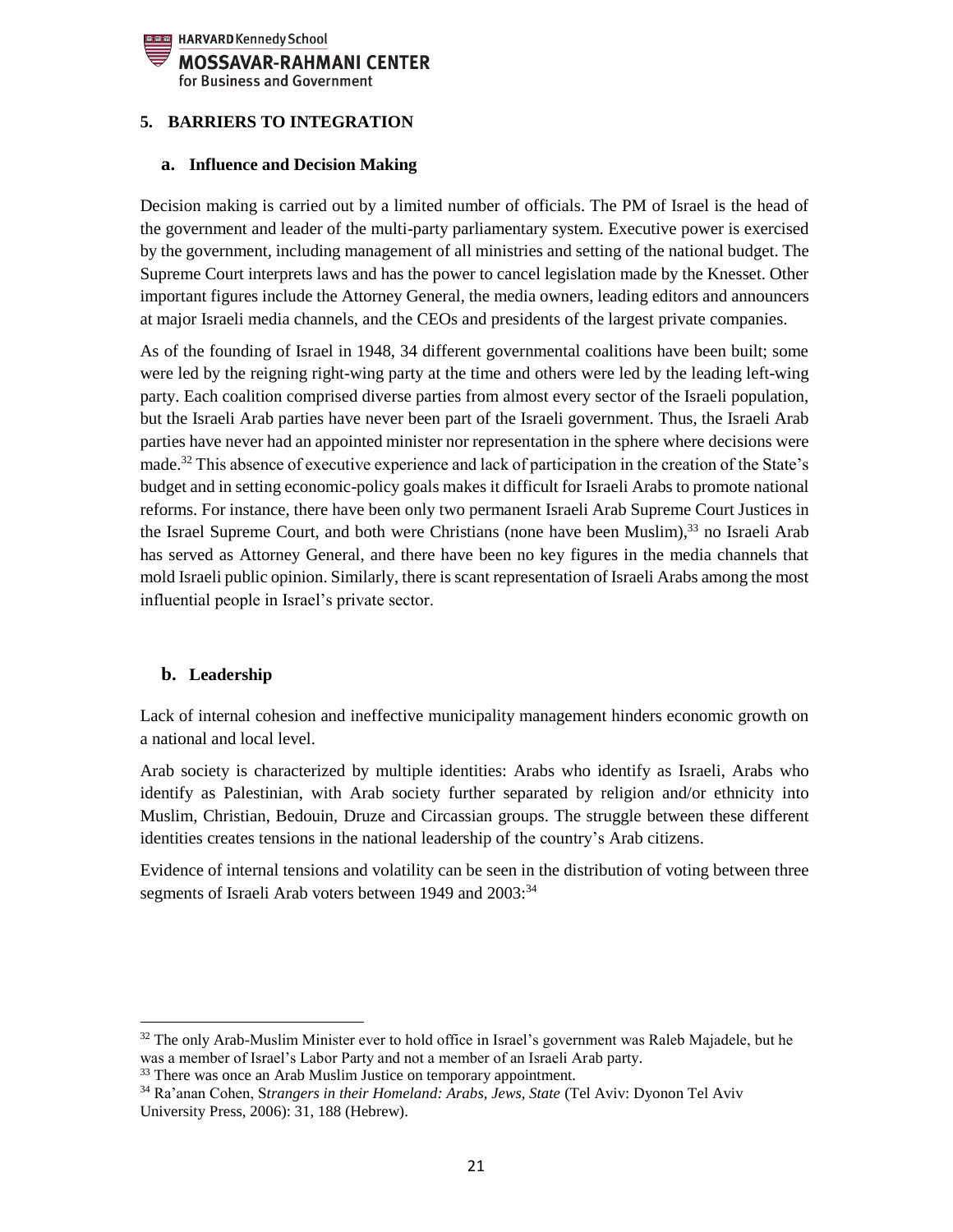HARVARD Kennedy School

#### **MOSSAVAR-RAHMANI CENTER**

for Business and Government



**Figure 12:** Arab Votes Distribution in Percentile, 1949 – 2003 (excluding Arabs living in mixed Arab-Jewish cities where ballot results are not as clear-cut as in purely Arab towns and villages). Source: Ra'anan Cohen, S*trangers in their Homeland: Arabs, Jews, State<sup>35</sup>* (Tel Aviv: Dyonon Tel Aviv University Press, 2006) (Hebrew).<sup>36 37</sup>

A second challenge for Israeli Arab leadership is reflected in the mismanagement of Israeli Arab local authorities. When central government intervenes in an authority's activity, this indicates weak local management. There are two methods of central government intervention: the first is the appointment of an independent accountant to supervise the authority's budget on behalf of the State. This method had been applied in 63.5% of the local Arab authorities by the end of 2008 compared to 16.9% in the Jewish authorities. The second method suspends the elected mayor while appointing an ad-hoc council to run local authority affairs. It is considered a last resort decision, and since 2004 it has been used in 27% of Israeli Arab local authorities compared with only 4.7% of Jewish authorities.<sup>38</sup>

[%D7%94%D7%A2%D7%A8%D7%91%D7%99%D7%99%D7%9D-%D7%9E](http://www.inss.org.il/he/publication/%D7%94%D7%91%D7%97%D7%99%D7%A8%D7%95%D7%AA-%D7%94%D7%9E%D7%A7%D7%95%D7%9E%D7%99%D7%95%D7%AA-2013-%D7%91%D7%99%D7%99%D7%A9%D7%95%D7%91%D7%99%D7%9D-%D7%94%D7%A2%D7%A8%D7%91%D7%99%D7%99%D7%9D-%D7%9E/) -

l

<sup>35</sup> An English version of Ra'anan Cohen's book *Strangers in their Homeland: A Critical Study of Israel's Arab Citizens* was published by Sussex Academic Press in 2009.

<sup>36</sup> *Zionist* – Jewish people that support the notion of a Jewish country in the land of Israel.

*Zionist satellite parties (Accompanying)* - used as terminology for parties that were established by the Labor Party, the leading party in Knesset and the government until 1977, to gain broader support. *Nationalist* - Arab movements, which raise the idea of Arab national unity.

 $37$  Mixed Jewish-Arab cities is a term used to describe municipalities in which Jews and Arabs live together, such as the city of Haifa.

<sup>38</sup> Nadia Hilu, "The 2013 Local Elections in Arab Localities: Characteristics and Results*" INSS Insight* No. 482, (November 5, 2013) (Hebrew).

[http://www.inss.org.il/he/publication/%D7%94%D7%91%D7%97%D7%99%D7%A8%D7%95%D7%AA](http://www.inss.org.il/he/publication/%D7%94%D7%91%D7%97%D7%99%D7%A8%D7%95%D7%AA-%D7%94%D7%9E%D7%A7%D7%95%D7%9E%D7%99%D7%95%D7%AA-2013-%D7%91%D7%99%D7%99%D7%A9%D7%95%D7%91%D7%99%D7%9D-%D7%94%D7%A2%D7%A8%D7%91%D7%99%D7%99%D7%9D-%D7%9E/) [-%D7%94%D7%9E%D7%A7%D7%95%D7%9E%D7%99%D7%95%D7%AA-2013-](http://www.inss.org.il/he/publication/%D7%94%D7%91%D7%97%D7%99%D7%A8%D7%95%D7%AA-%D7%94%D7%9E%D7%A7%D7%95%D7%9E%D7%99%D7%95%D7%AA-2013-%D7%91%D7%99%D7%99%D7%A9%D7%95%D7%91%D7%99%D7%9D-%D7%94%D7%A2%D7%A8%D7%91%D7%99%D7%99%D7%9D-%D7%9E/) [%D7%91%D7%99%D7%99%D7%A9%D7%95%D7%91%D7%99%D7%9D-](http://www.inss.org.il/he/publication/%D7%94%D7%91%D7%97%D7%99%D7%A8%D7%95%D7%AA-%D7%94%D7%9E%D7%A7%D7%95%D7%9E%D7%99%D7%95%D7%AA-2013-%D7%91%D7%99%D7%99%D7%A9%D7%95%D7%91%D7%99%D7%9D-%D7%94%D7%A2%D7%A8%D7%91%D7%99%D7%99%D7%9D-%D7%9E/)

http://www.inss.org.il/publication/israel-the-2015-elections/

In the State of Israel there are 257 authorities, of which 85 are in Arab localities. Of the 31 temporary committees appointed in Israel since 2004, 23 were in Arab localities. At the end of 2008, there were 54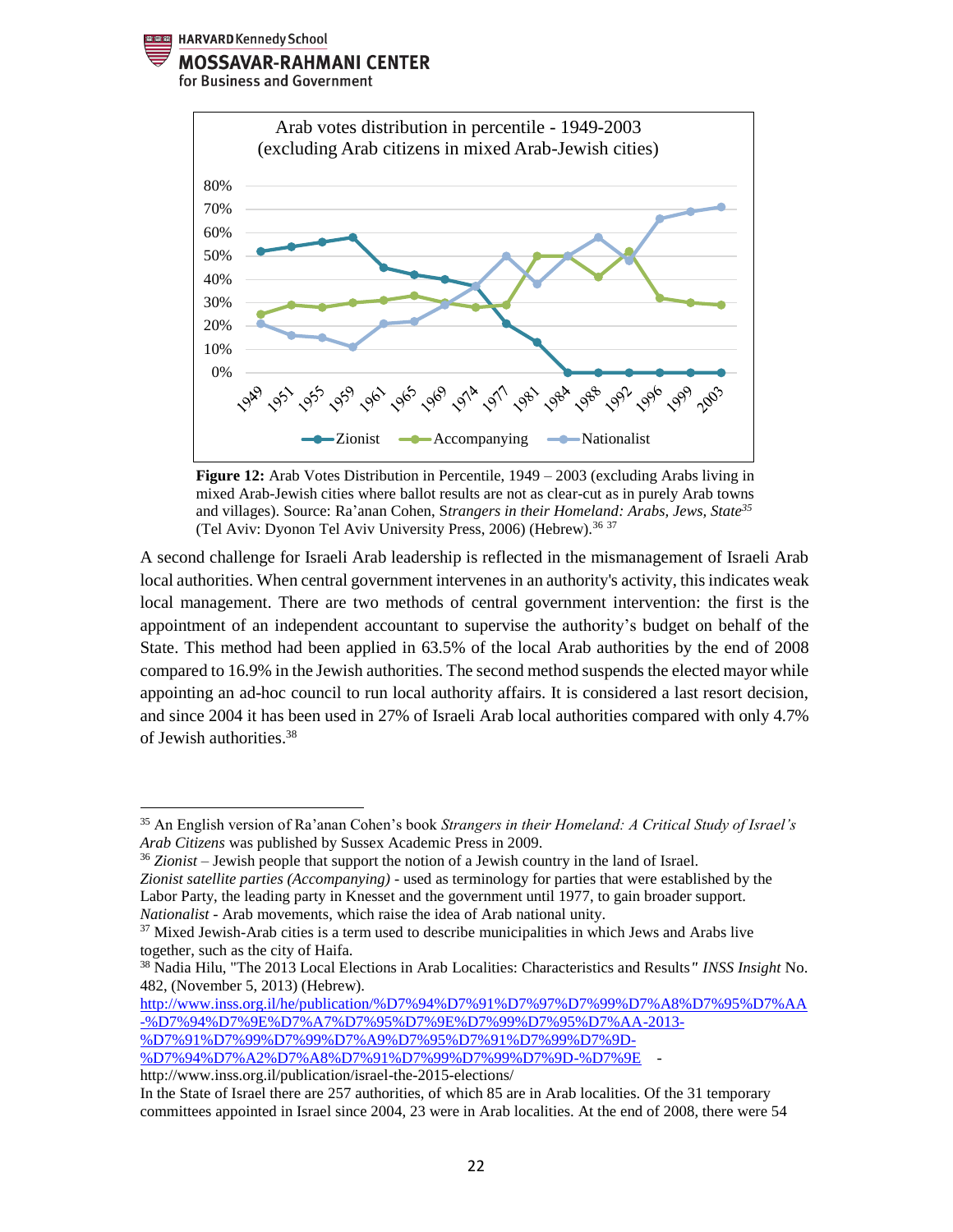

A sea change in Arab leadership is a fundamental condition for the successful economic integration of Israel's Arab population.

#### <span id="page-22-0"></span>**c. Relations between sub-societies**

Trust in a society builds solid ground for economic progress. However, the relationship between Arabs and Jews has been constantly tense, right from the start. Although the Jewish leadership accepted the UN resolution for the founding of two separate states in 1947, the Arab leadership in and beyond Palestine rejected it, leading to the War of Independence in 1948.

We will use two tools to highlight the impact of this constant social barrier: an index of Arab-Jewish Relations based on opinion polls, and an analysis of the psychological needs of each group.

## **Index of Arab-Jewish Relations in Israel, 2015**

The annual Arab-Jewish Relations Index is based on a public opinion poll conducted by Sammy Smooha, a Professor of Sociology at the University of Haifa. The purpose of the survey is to provide an up-to-date picture of the attitudes of Jewish and Arab citizens towards each other and the State. Smooha's surveys indicate that despite the tension between the two groups, both Jewish and Arab Israelis show acceptance of the fundamental fact of coexistence in the State of Israel. As Smooha concludes, "In 2015, between 62.8% and 81.3% of Arabs agreed on the foundations of coexistence as did 58.9% to 88.9% of Jews. These very high percentages reveal a strong commitment of Arabs and Jews to coexistence in principle."<sup>39</sup>

Arab society has undergone "Israelization," which includes bilingualism, biculturalism, and a modern way of life, and acclimation to a democratic form of government. Moreover, Israeli Arabs share the benefits of living in a welfare state.

While trust is built between the two groups in places of continuous interaction - such as the workplace - Smooha notes that alienation between the two societies is more overtly expressed in random meetings between them in the public sphere. As of 2015, only 26.6% of Arabs do not feel comfortable working in a place where Jews work, while 34.1% of Jews do not feel comfortable working with Arabs.<sup>40</sup> This finding shows significant mutual discomfort between the two populations and presents a great challenge for integrating Arabs into the labor market.

#### **The psychological needs of each group**

Theories of reconciliation determine that an end to a struggle cannot be achieved merely by satisfying the instrumental motivations of both parties, such as maximizing achievements. Instead,

 $\overline{\phantom{a}}$ 

accountants on behalf of the state in the Arab authorities, out of 83 accountants who were appointed in all authorities throughout the country

<sup>39</sup> Sammy Smooha*, Still Playing by the Rules: Index of Arab-Jewish Relations in Israel, 2015* (Haifa: Pardes, 2017), 277. The coexistence definition is based on seven questions, and the above range represents the scores in the various questions.

<sup>40</sup> Smooha*, Still Playing by the Rules,* 283.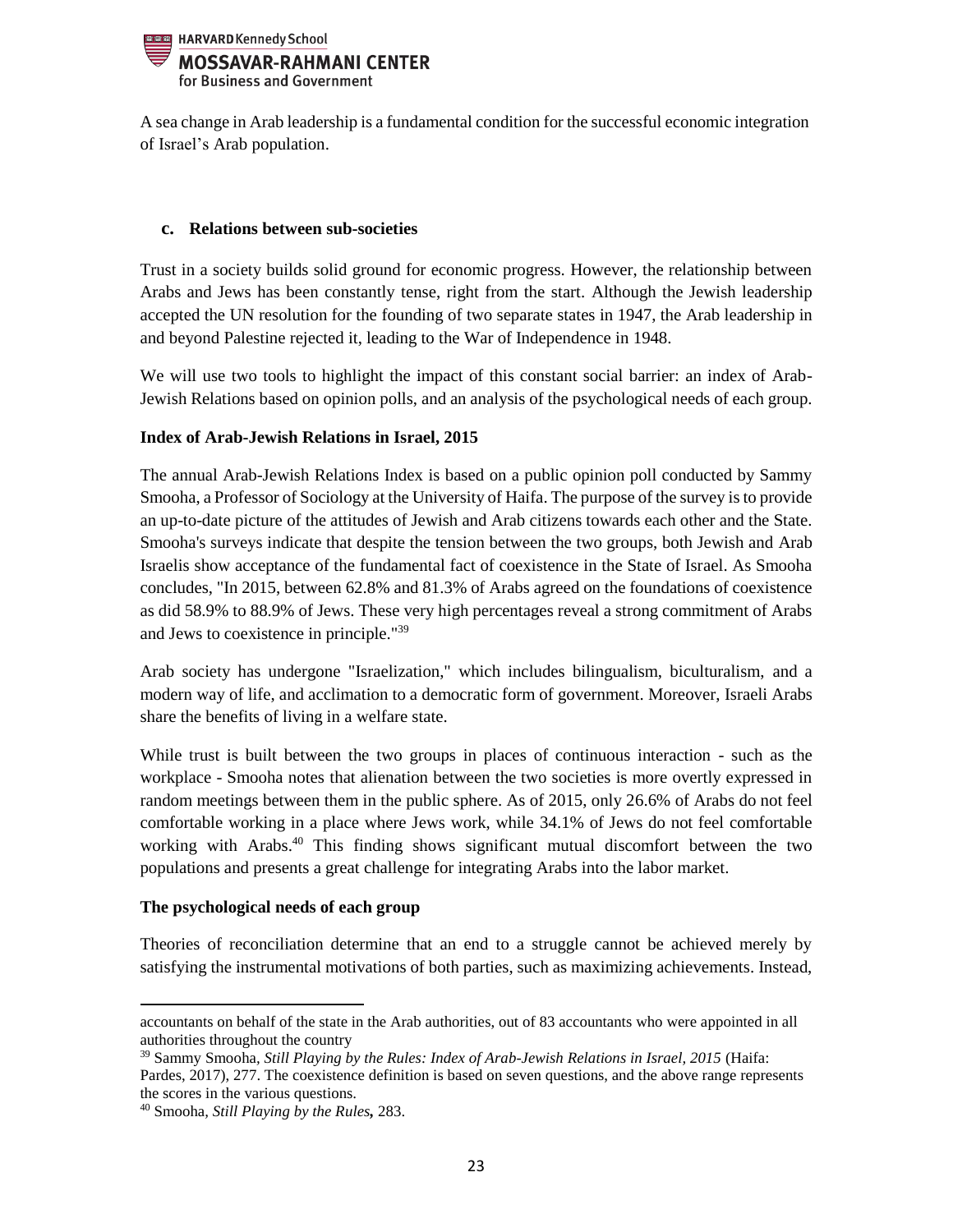

it is critical to satisfy the emotional needs of both sides. As long as these emotional needs remain unsatisfied, they block the path to full integration. $41$ 

In other words, an "emotional transaction" should be established. In such a transaction, the highpower group in Israel (the Jewish citizens) should empower the lower-power group (the Arab citizens), while the low-power group has to accept the high-power group (accepting the notion of a Jewish state).

Psychology Professor, Eran Halperin, in researching the social psychology of intergroup conflict, describes the varying needs of high-power groups and low-power groups. The former wants to maintain the hierarchical relationship, while also maintaining a positive self-image and keeping the peace.<sup>42</sup> On the other hand, the latter group needs a distinct and positive identity. Since it is hard to satisfy all these needs simultaneously, Halperin's compromise centers around individual mobility, rather than social change, while maintaining the hierarchy.

# <span id="page-23-0"></span>**d. The participation of women<sup>43</sup>**

Traditional societies typically limit and, in certain cases, exclude women from full civil and economic participation. In Israel, the phenomenon is most evident in the Arab sector, thus creating both economic and social barriers to the full inclusion of Israeli Arabs in civil society. In Arab society, Hisham Sharabi explains, patriarchy exists in all social structures and is not limited to familial patriarchy. This is known as "neopatriarchy". The practice of neopatriarchy is at odds with modern, meritocratic social structures which promote people regardless of gender or family affinity.

The participation of women in Arab institutions in Israel is low in many aspects.<sup>44</sup> In politics, representation is almost nonexistent. Prior to 1999, there had never been a female Israeli Arab MK, and in the current parliament only two of the 18 Israeli Arab MKs are female.<sup>45</sup> At local government level, there is currently not a single female mayor in any of the country's 85 Arab local authorities. Since 1948, only one Israeli Arab woman has served as mayor.

Employment figures in Israel indicate the existence of a patriarchal social structure as well, as the employment rate of Arab women is 33%, compared to 82% for Jewish women.

 $\overline{\phantom{a}}$ 

<sup>&</sup>lt;sup>41</sup> Nurit Shanbel and Arie Nadler, "A Needs-Based Model of Reconciliation: Satisfying the Differential Emotional Needs of Victim and Perpetrator as a Key to Promoting Reconciliatio*n*," *Journal of Personality and Social Psychology* 94, no.1 (January 2008): 116 – 132.

 $42$  Eran Halperin, ["](http://www.icsi.berkeley.edu/~heran/)The Psychology of 922" (PowerPoint presentation, The Applied Center for the Psychology of Social Change IDC Herzliya, December 2017), slides 13-24.

<sup>43</sup> Hisham Sharabi, *Neopatriarchy: A Theory of Distorted Change in Arab Society* (Oxford: Oxford University Press, 1988): 3-14.

<sup>44</sup> Faisal Azaiza, Khawla Abu-Baker, Rachel Hertz-Lazarowit, and As'ad Ghanem, *Arab Women in Israel, Current Status and Future Trends* (Tel Aviv: Ramot, 2009) (Hebrew). <http://www.text.org.il/index.php?book=0904122>

 $45$ Joint List – 13 MKs; Other political parties – 5 MKs.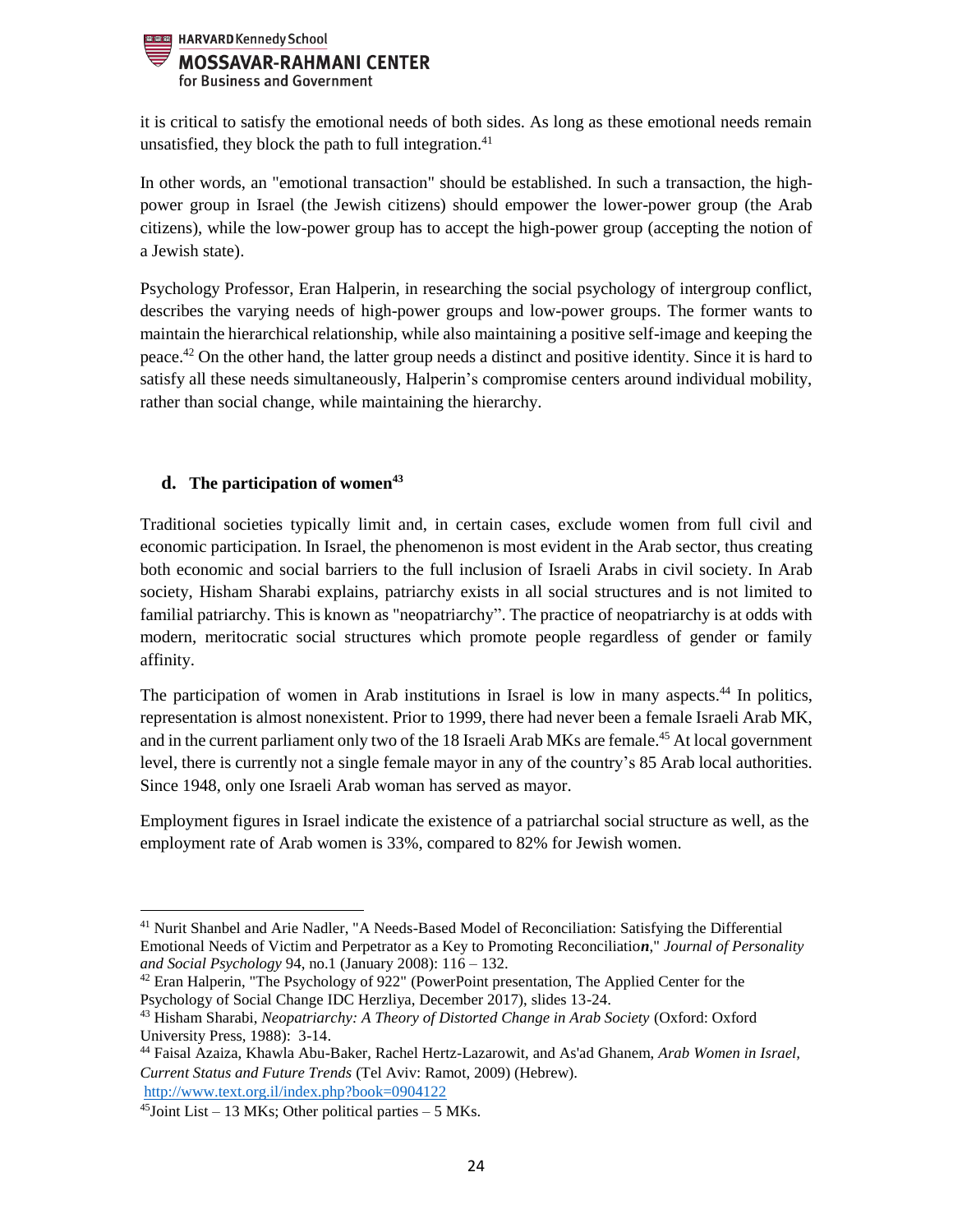

The existence of a traditional structure within an advanced economy constitutes a barrier to a cohesive society with full participation of all its elements in civil society and the economy. As a result, in the last decade, the Israeli government has taken steps to enable Arab women to gain a better education and thus improve their chances of integration into the labor market. However, the ability of the government is limited. Substantial internal structural change is necessary and must be led from within Israeli Arab society.

## <span id="page-24-0"></span>**e. Geographic location and transportation**

Proximity to major industrial and business areas increases employment opportunities and increases income levels, and promotes the development of housing, infrastructure, transportation, culture, and more.

The heartland of Israel's economy, where half of the population is concentrated, and where the majority of cultural events take place, is a conurbation in the geographic center of Israel, known as the Dan Metropolitan Area or the 'Dan District'. Only about 10% of the Arab population lives in the Dan District, while 47% of the Arab population lives in northern Israel. A combination of factors limits the economic potential of Israeli Arabs. Many Israeli Arabs live, on average, two hours by car from Dan District; they often live in relatively small villages (the largest, Nazareth, with about 66,000 inhabitants), and without sufficient public transportation - 41% of Israeli Arab localities did not have any public transportation in 2009 and 43% had only sporadic public transportation services.<sup>46</sup> Limited road infrastructure further limits the economic potential of Israeli Arabs and hinders social and culture integration.

# <span id="page-24-1"></span>**f. Military service**

With certain exceptions, the Israel Defense Service Law requires all 18-year-olds to serve in the Israeli Defense Forces ("IDF"**)**.

Serving in the military is the norm in Israel and it therefore has post-military service implications on Israeli society. Participation or non-participation in the military can impact acceptance or exclusion from Israeli society. The IDF is a "ticket" to societal inclusion,<sup>47</sup> and in the labor market it is key to networking. Moreover, military service is recognized as one of the basic demands of any civilian and is likely to top any list of requirements in job descriptions. <sup>48</sup> The IDF is an important and popular Israeli institution, and Israeli society continues to view the IDF as one of the most symbolic State institutions. Israeli Arabs do not serve in the IDF for several reasons,

 $\overline{\phantom{a}}$ <sup>46</sup> Eran Yashiv & Nitsa Kasir (Kaliner), "The Labor Market of Israeli Arabs: Key Features and Policy Solutions," *Center for Economic Policy Research Policy Insight* 78 (February 2015):7.

<sup>47</sup> Amnon Rubinstein and Tomer Kenneth, *Multiculturalism in the IDF* (Herzliya: IDC Herzliya, May 2017): 4 (Hebrew).

<sup>48</sup> Ephraim Lavie, *The Arab-Palestinian Society in the State of Israel*, (Tel Aviv: Institute for National Security Studies, June 2016) (Hebrew).

http://www.inss.org.il/he/wp-content/uploads/sites/2/systemfiles/IsraelandArabSociety072794085.pdf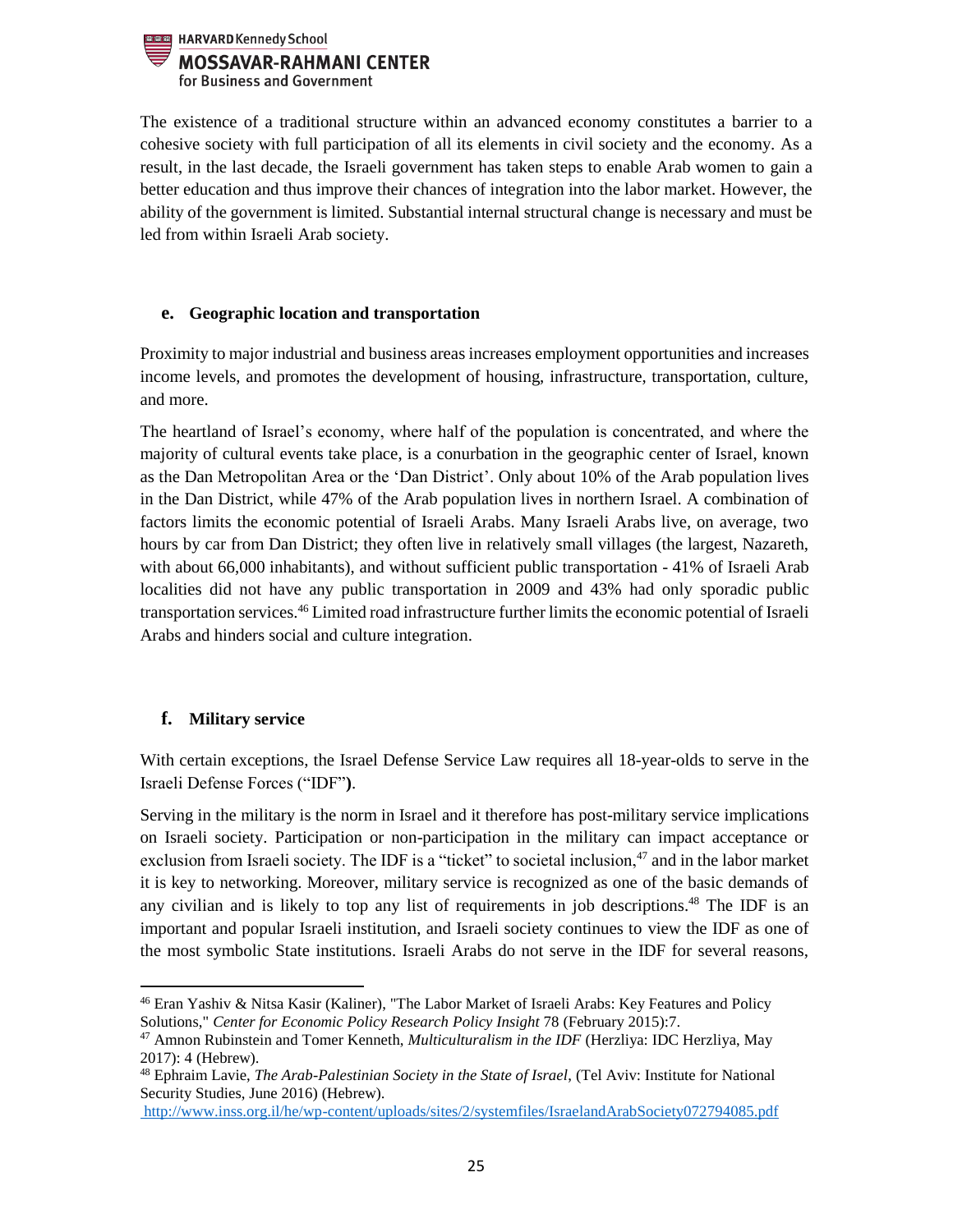

including the belief that it is immoral to ask Israeli Arabs to fight against their Arab neighbors.<sup>49</sup> This does however create a significant barrier to economic and social integration.

While military service is the most common path, a secondary path called "National Service" has grown in popularity over the years. National Service is a two-year program that spans service jobs related to welfare, healthcare, and other volunteering activities. It was originally created for religious Jewish women and later made accessible to other groups in Israeli society, including Israeli Arabs. Even though the number of Arabs in the service has increased over recent years, it is still just a small percentage of the Arab population in the pertinent age group.

# <span id="page-25-0"></span>**g. Language**

Knowledge and proficiency in the common language is an important part of economic and social integration. Even though in Israel there are three official languages – Hebrew, Arabic, and English – the most commonly used language is Hebrew.

According to the National Authority for Measurement and Assessment (RAMA),<sup>50</sup> 29% of Israeli Arab children had low proficiency in Hebrew studies. Only 25% of the students tested showed high levels of proficiency.<sup>51</sup>

In 2011, 79% of Arab employees confirmed they speak Hebrew at work. This figure highlights the direct connection between employment and level of proficiency in the Hebrew language. Lack of proficiency in Hebrew creates obstacles to entering the labor force, and also affects income levels. There is a correlation between income and knowledge of the Hebrew language among Israeli Arabs. Among Arabs with relatively low incomes (up to 2,000 NIS a month per capita in the household), the rate of those who are fluent in Hebrew (at a "good" or a "very good" proficiency level) is about 55%, while among those with high income the rate exceeds 90%. 52

 $\overline{\phantom{a}}$ 

<sup>49</sup> Rubinstein and Kenneth, *Multiculturalism in the IDF,* 5.

<sup>50</sup>A unit in the Ministry of Education, 2016-2017 results.

<sup>51</sup> Ministry of Education, "Hebrew as a second language for Arabic-speaking students," *National Authority for Measurement and Assessment in Education (RAMA)* (October 5, 2017) (Hebrew). http://meyda.education.gov.il/files/Rama/Alda\_Takzir\_2017.pdf

<sup>52</sup> Shirley Marom, *The importance of the Hebrew language for integration and advancement The Arab population in the employment market* (Israel: Department of Publications, Ministry of Education, 2014), 122 (Hebrew). http://cms.education.gov.il/NR/rdonlyres/F489CADF-99FB-426D-92D7- AE8AAB1E5694/183414/15.pdf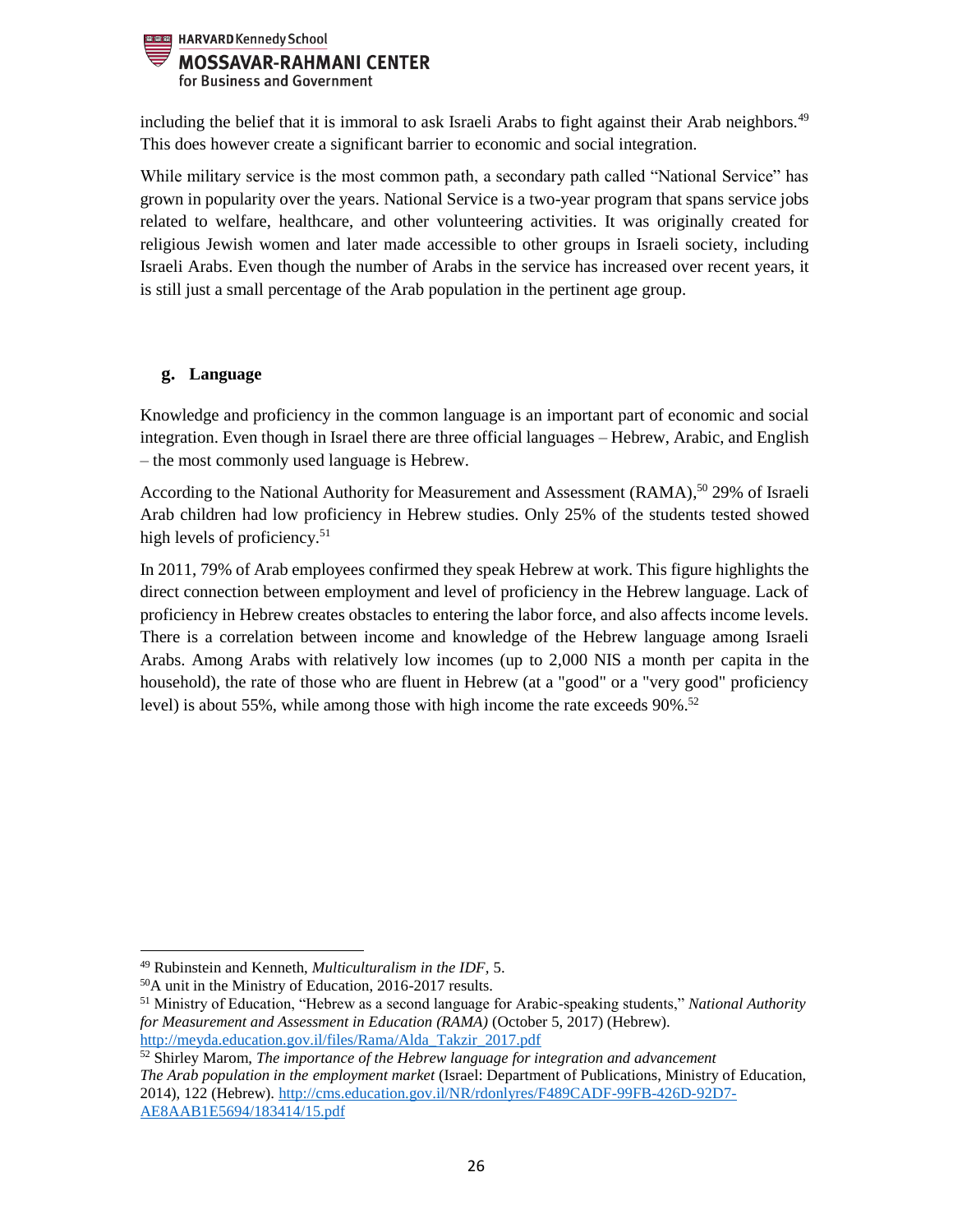

# <span id="page-26-0"></span>**6. THE PLAN**

#### <span id="page-26-1"></span>**a. Structure and details**

The changes in budget allocation took shape in different forms, all as part of The Plan:

- 1. Government Resolution 922 of December 30, 2015 set out the core of The Plan;
- 2. Differential budgeting in education agreement between the Ministry of Finance and Ministry of Education to reallocate budget resources, by redistributing resources from strong elementary schools to weak ones;
- 3. Government Resolution 1560 of June 19, 2016 set goals for the education system such as matriculation entitlement and dropout rates;
- 4. Government Resolution 1402 of April 10, 2016 public safety plan, including the addition of more police stations in Arab localities and increasing the number of Israeli Arab police officers (men and women).

The Plan did not focus on an increase in the total State budget. Instead it focused on a new budgetary allocation that would give the Israeli Arab sector a proportionally larger slice of the budgets of the stakeholder ministries in order to redress the disproportions of the past. It was estimated that the total budget to be allocated to Israeli Arabs would increase by 15 billion NIS (approximately 4B USD) over a 5-year period. Specifically, The Plan called for proportional budgeting by the government in several fields – education, public transportation, road infrastructure, water and sewage infrastructure, local municipalities, employment, housing, public safety and more, as explained briefly below:

#### **Education**

Comprised of six major components: 1) allocating more funds to "weaker" schools by differential budgeting; 2) ensuring that a specific amount of the informal education budget would fund other after-school activities, such as scouts; 3) improving the quality of teaching; 4) removing barriers to the construction of new classrooms; 5) committing to goals designed to equalize the matriculation entitlement rate and decrease the Arab dropout rate to 3% by 2021; and 6) achieving goals set with regard to the percentage of Arabs in higher education: undergraduates (17%), post graduate students(12%), and doctoral students (7%), and taking concrete steps to reach these goals.

#### **Public transportation**

In order to close the service gaps between Arabs and Jews by 2022, The Plan was to ensure that Arab villages would receive a 40% share of each new budget for subsidizing public transportation services. In addition, the Ministry of Transportation committed to make accessible, in Arabic, all available transportation information regarding schedules, prices, and so on, both online and onsite.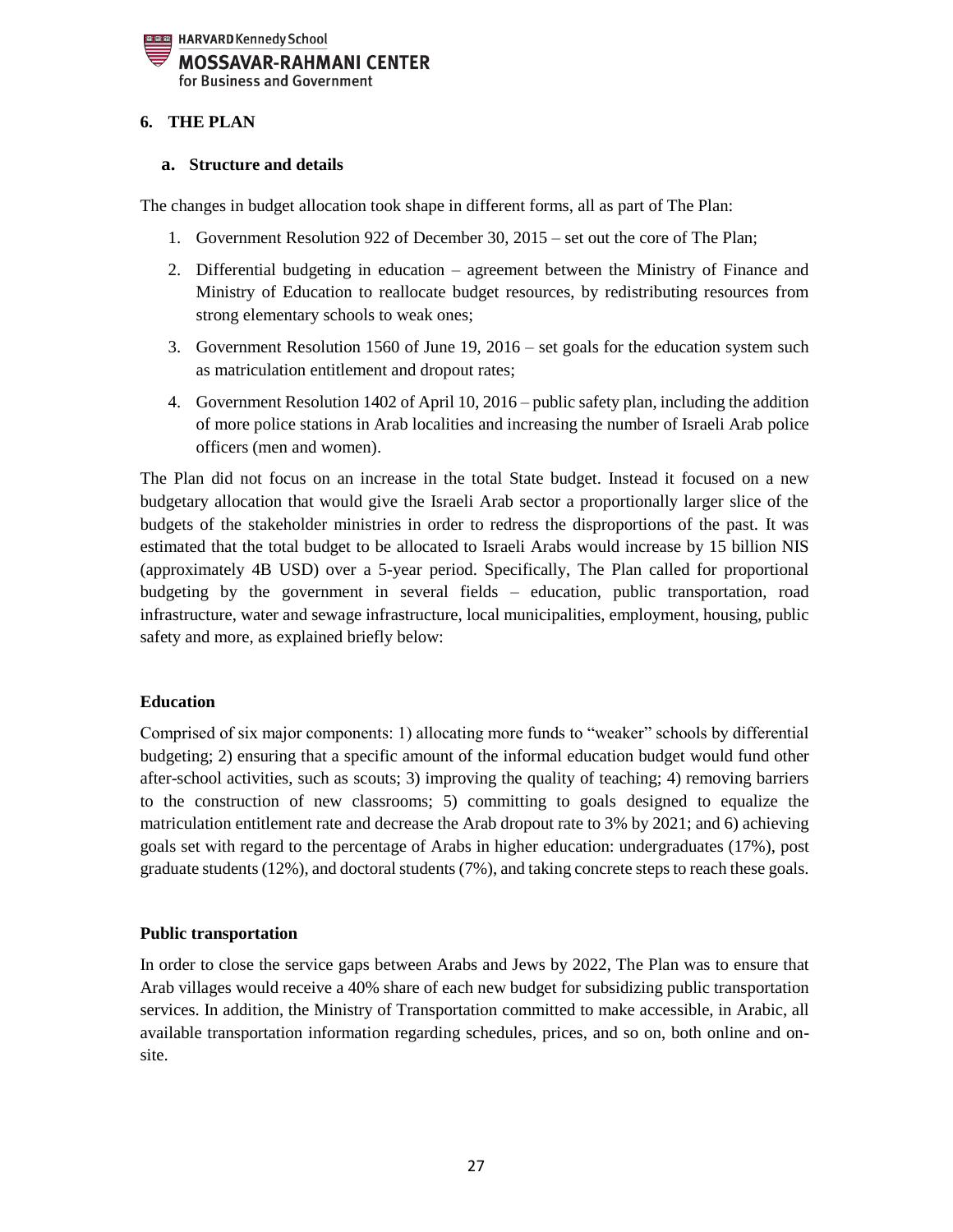

## **Transportation infrastructure**

The Plan promised the Arab community at least 40% of budget allocations for the construction and maintenance of urban roads in Israeli Arab areas. Moreover, additional funds were allocated to intercity roads in regions with large Arab populations.

## **Municipalities**

Municipalities can draw on different sources of revenue to provide basic services to their inhabitants. Municipalities that cannot provide basic services may receive a "balancing grant" from the government, which is assigned according to a formula. The Plan adjusted the formula so that a significant sum would be transferred from the stronger municipalities to the weaker ones. In addition, The Plan sought to create pioneering, excellently managed Israeli Arab municipalities through development grants. Lastly, The Plan sought to further equip the labor force in the Arab authorities through a leadership training program for the municipalities.

## **Employment**

In regard to employment, The Plan prioritized Arab citizens in employment programs and budgets, by seeking to remove employment barriers, and by developing specialized targeted programs. The Plan allocates 25% of the budget for building new daycare for the Arab community; funds the operation of national employment centers tailored to the Arab population; ensures a specific amount is directed to industrial areas; and allocates a specific portion of the budget to assist small businesses.

#### **Housing**

There are two essential tools needed to develop the real estate sector – statutory tools to facilitate quicker approval of building plans and permits required by law, and the earmarking of budget for development purposes. The Plan deals with both. A new zoning committee was established, and it has significantly shortened the average time of approval from 10 years to one year. In the budget, allocations for housing development, planning, and construction of public institutions grew to approximately NIS 1.7 billion (450M USD).

#### **Public Safety**

To improve public safety, and to increase the likelihood of successful Arabic businesses, the Ministry of Interior will promote, among other things, an increase in the number of Israeli Arabs serving in the police force, the construction of new police stations, implementation of programs to reduce violence and crime and to improve relations between the police force and the Arab community in Israel. The Police actively increased its recruitment efforts among Muslim Arabs and it is hoped that forthcoming annual reports from Israel Police will show the outcomes of this and other initiatives to increase the faith of the Arab public in its presence, and whether indeed the promised 12 new police stations have come into being.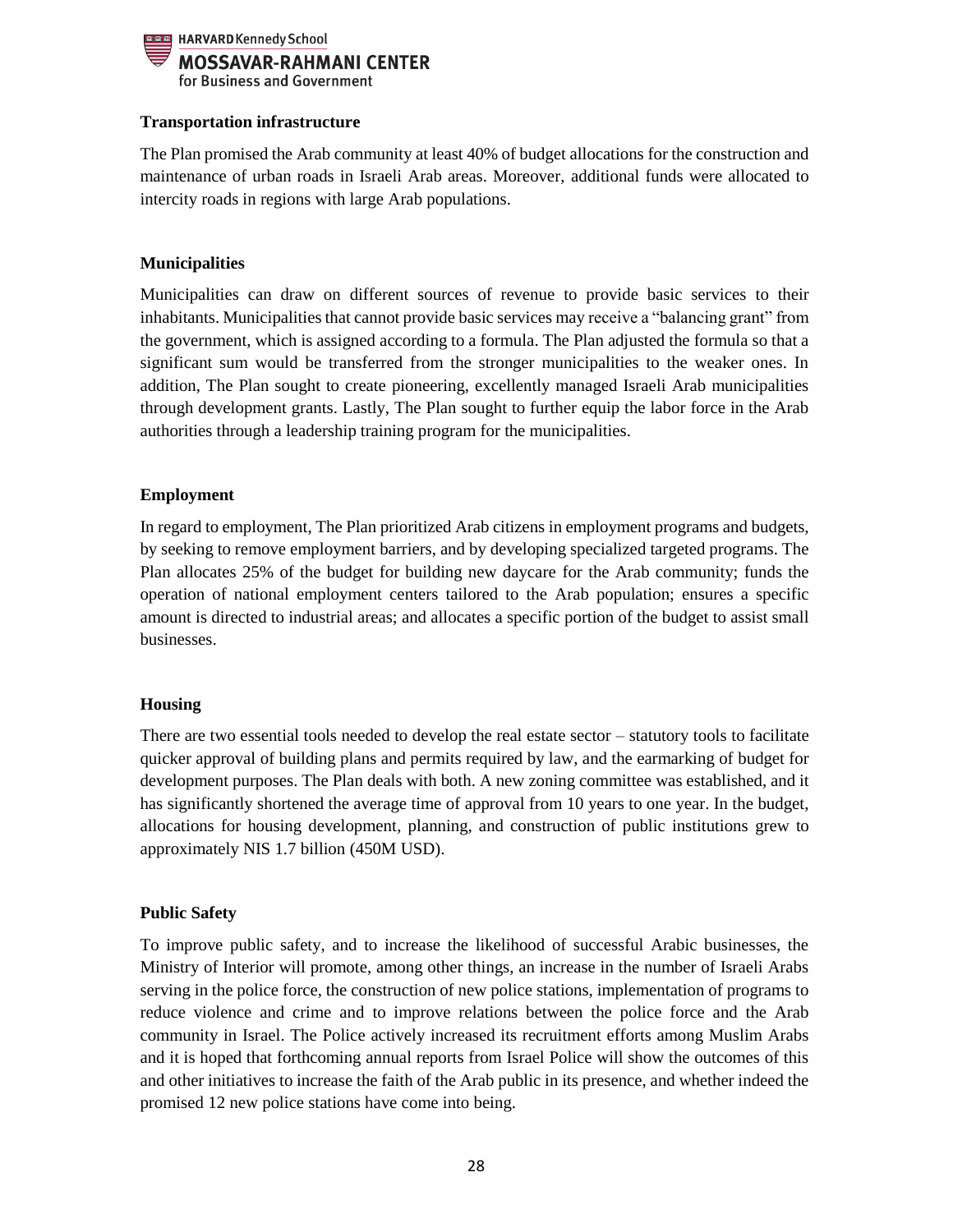

# **Civil service**

Since the vast majority of Israeli Arabs do not serve in the Israel Defense Forces, and since civil service is recognized as an alternative to military service, The Plan will track the progress of government goals for the number of Arab members doing community or civil service, for example increasing participation to 6,000 in 2017 (in comparison to 240 in 2005).

## **Other aspects**

 $\overline{a}$ 

The Plan included additional aspects, with relatively smaller allocations, to categories such as sports, culture, healthcare, and tourism.

## <span id="page-28-0"></span>**b. The crucial moments and how The Plan nearly slipped away**

During the 2016 budget legislation process, the BD initiated a new rule – the Numerator. According to this rule, in effect since January 1, 2016, a new budgetary allocation must be fiscally balanced at the same time as the State budget. This means that budgetary issues usually arise once a year, when the annual State budget is passed. In consequence, the last day for approval of The Plan in the Cabinet was December 31, 2015. It was an inflexible deadline.

The draft resolution was scheduled to be presented and voted on during the third week of December 2015. The Team worked around the clock to build the broadest consensus possible before the meeting, while hoping to attract relatively little press attention. As the deadline approached, more rumors arose regarding The Plan. On the morning of the cabinet meeting, a well-known financial newspaper published an article on the draft resolution, and The Plan was removed from the Cabinet agenda without explanation.

On Sunday, December 27, the last Sunday before the Numerator came into effect, the Resolution should have been approved in a government meeting. All parts of the Resolution were agreed upon in advance and were backed by budget agreements between the government ministries and the BD.

Before the meeting started, four Ministers declared they would vote against the resolution, since, according to them, the Arabs needed to increase civic participation in order to receive more budget allocations. From a right-wing political point of view, their dissent would make sense. They could only stand to lose by approving The Plan, while they could gain politically by resisting and stopping it.

The Plan was presented by The Team at the government meeting. The opening slide of the presentation included a quote from Ze'ev Jabotinsky, the founding father of Revisionist Zionism.<sup>53</sup> Jabotinsky is almost universally acknowledged as the most important figure in the history of the

<sup>53</sup> Revisionism is a faction within the Zionist movement. It is the founding ideology of the non-religious right in Israel and was the chief ideological competitor to the dominant socialist Labor Zionism.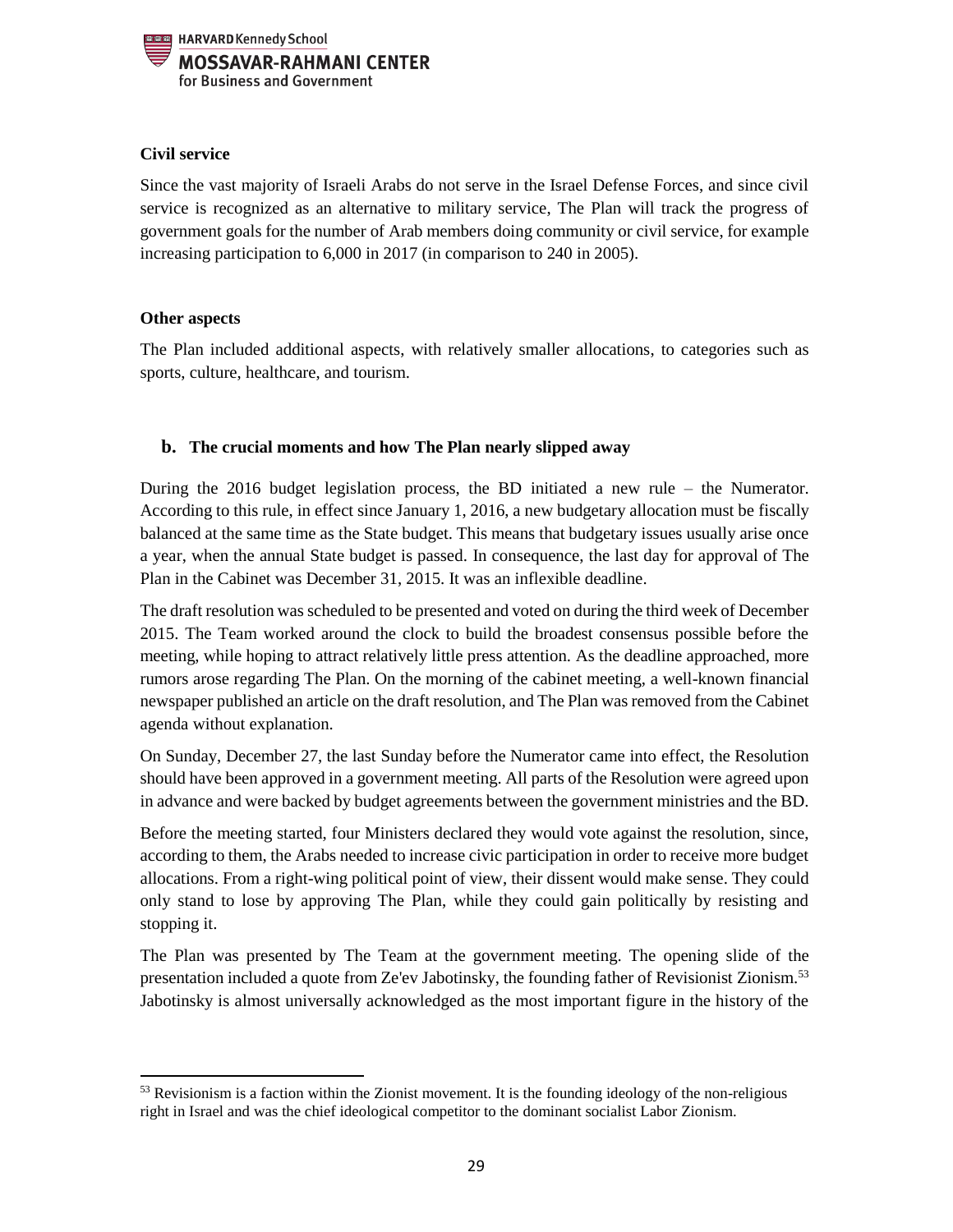

Likud, the party then leading the government. In a 1926 piece of writing entitled, "What the Revisionist Zionists Want," Jabotinsky referred to the importance of Israeli Arabs.

He wrote,

After the formation of a Jewish majority, a considerable Arab population will always remain in Palestine. If things fare badly for this group of inhabitants, then things will fare badly for the entire country. The political, economic and cultural welfare of the Arabs will thus always remain one of the main conditions for the well-being of the Land of Israel.<sup>54</sup>

By opening with the Jabotinsky quote, the Team Leaders created empathy and helped to build common understanding.

After touching on the political scene, the presentation then focused completely on economic analysis, the gaps between the population groups and their influence on the economy, and the peril on the one hand, and opportunity on the other, from successfully integrating Arab society into the nation's economy. Several participants were surprised that the entire discussion was quantitative and focused on future implications for Israel's economy in the absence of integration. This meeting also ended without a vote as consensus had not been reached.

A short time later, the Prime Minister scheduled an ad hoc government meeting for the morning of December 30, 2015. The same dynamic of resistance continued from previous meetings, and this meeting ended at noon without a consensus. Throughout the two meetings and more than six hours of discussion, the room was split into three groups: the opposition, who continued to insist on Arab civic participation as a prerequisite for increasing budget allocations; the supporters – such as the Minister of Finance, the Minister of the Interior (an Ultra-Orthodox person), each from independent parties, and the Minister for Social Equality; and the Prime Minister, who believed in the necessity of The Plan, but also needed to deal with the resistance among members of his party.

The final meeting was scheduled for that afternoon, ahead of the Numerator deadline. It was now or never. Before the final meeting, The Team reached a compromise with the government ministries. The Team negotiated with the resisting stakeholders by meeting with each person individually. Illegal construction in Arab localities was a common phenomenon and regulating it would provide the opposition a trophy to bring back to their voters. The compromise suggested that the housing clause in the government resolution would be postponed until the problem of illegal construction was dealt with. The compromise ensured that the majority of The Plan could continue going forward.

So it was that at the eleventh hour, on December 30, the resolution was approved. Six months later, a plan to regulate illegal construction was approved, and the government could also put the housing clause into effect.

 $\overline{\phantom{a}}$ 

<sup>54</sup> Ze'ev Jabotinsky, "What the Revisionist Zionists Want", 1926.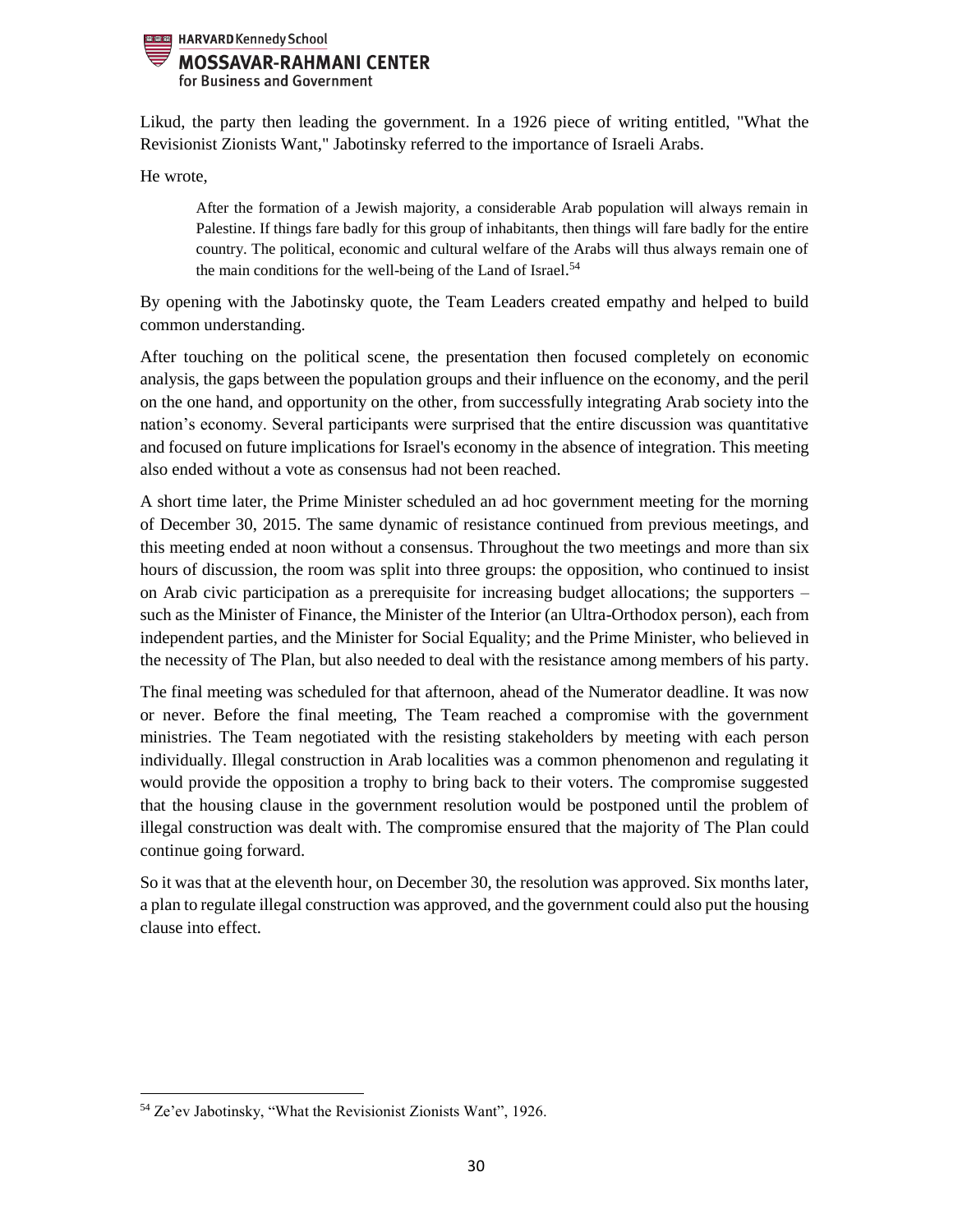

# <span id="page-30-0"></span>**7. KEY FACTORS TO SUCCESS**

#### <span id="page-30-1"></span>**a. Present the full scope**

The existence of economic gaps between Arabs and Jews in Israel was known to all. Anyone could clearly see evidence of it in the workforce or by visiting an Arab village. But who could quantify the low number of buses serving an Arab village every week in comparison to a Jewish village of similar size? How many subsidized daycare centers were there in Arab villages in relation to the total number nationwide? Cross-budget analyses such as these had never been conducted before.

They came about when the BD decided on a new strategy, in a similar way to private companies. The first step included market analysis, risk and opportunity assessments, and strategic goal setting. This process was far from common in government workplace culture, and it helped plant the seeds of a future "revolution" in budget allocation.

In mid-2013, the new management team at the BD set itself a goal "to lead responsible economic policy that would enable growth for the sake of Israel's inhabitants." Achieving fiscal discipline was the first goal, but the immediate follow-up was the integration of minorities into the Israeli economy. According to current demographic trends and labor market indicators at the time, Israel's economy would not be sustainable in the forthcoming decades without the large-scale integration of minorities into the economy.

In December 2014, yet another short-term government solution, similar to previous government solutions, was on the verge of being approved until the PMO and the BD intervened. The government approved the PMO and the BD's proposal to establish a team to recommend long-term solutions.

And the journey of The Team had started.

The Team conducted a deep analysis of the gaps, across multiple sectors, between the country's Arab and Jewish populations. The analysis focused on two measurements: Inputs (budget allocation) and outputs. Gathering and analyzing the data was a highly sensitive task for the different ministries. It meant internal intervention in the autonomy of the ministries and full transparency regarding their budget allocations. Mapping the key stakeholders in each ministry and bringing them on board was crucial to the approval of the government resolution (this is expanded on in section 7.c).

The gaps were larger than imagined. The number of government-owned daycares in the Arab villages was less than 7% of the total number of government-owned daycares, and the average number of bus trips per inhabitant of an Israeli Arab village was only 17% of the average number of bus trips per inhabitant in an equivalent Israeli Jewish village.

Mapping the gaps was a game changer. Not only was it the first time that cross-budget analyses were made, but because government itself analyzed the gaps, the analyses were given the needed stamp of authority. Analyzing the gaps between the different sectors held up a mirror to everyone.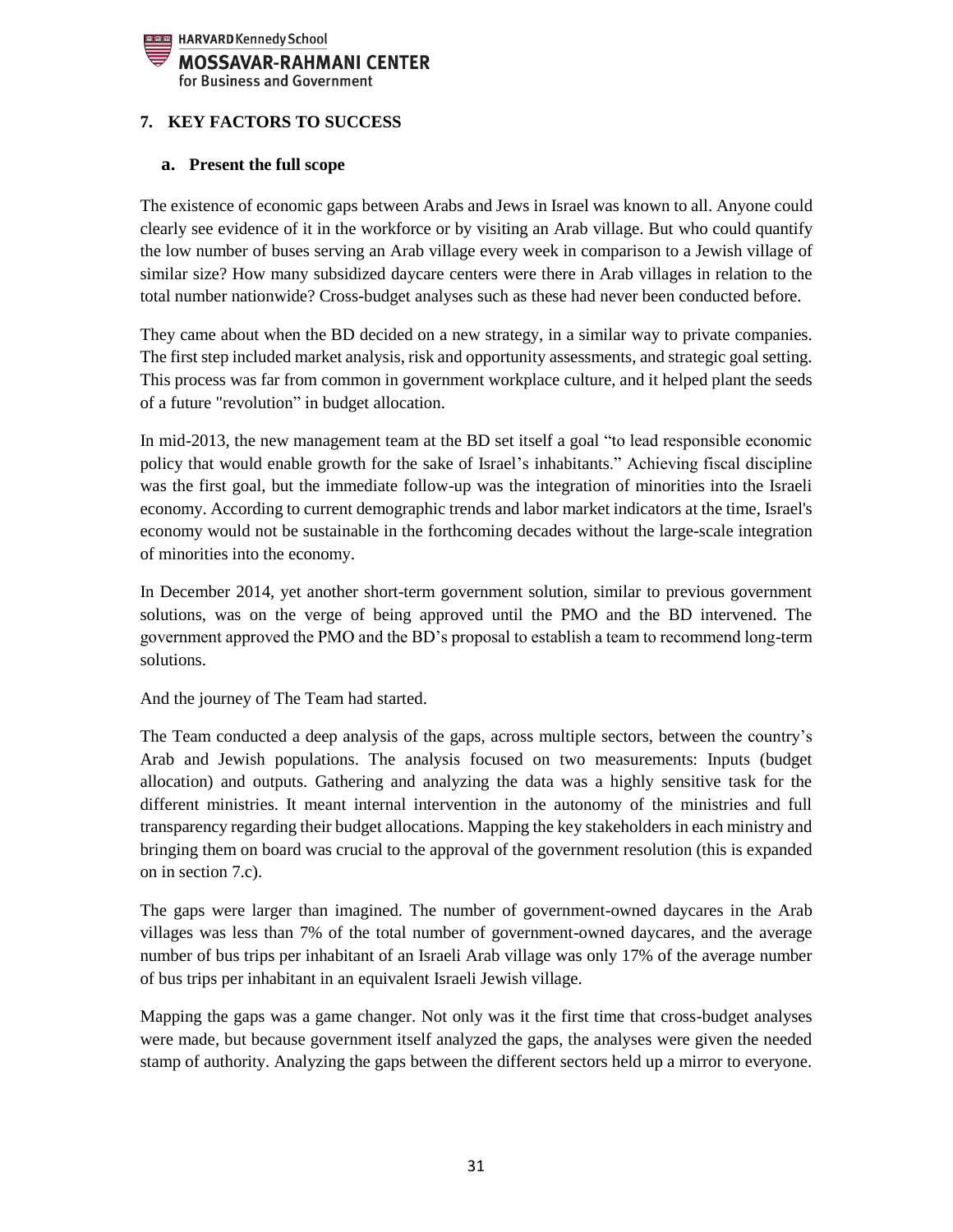

With the factual data on the asymmetries now out in the open, a dynamic of change was created. Given that a well-known entity had created the information using a professional data-driven approach, the asymmetries were no longer sustainable and had to be addressed.

# <span id="page-31-0"></span>**b. Bundle strategies**

 $\overline{a}$ 

Plans to improve the economic level of specific sectors had not been very successful in the past. Israel's society, like other societies, is comprised of varied household income levels that in many cases share similar obstacles to economic progress. Dealing with one group without changing the entire system does not sufficiently close the gaps over the long run, as discrepancies between groups might re-occur. A more systemic change that deals with all sub-sectors with similar characteristics was more likely to help all parts of the population and assist the overall national economy.

In addition, because the Israeli Arab political parties had always had a minor impact on decision making, making a change in budget allocation to channel resources to Israeli Arabs seemed difficult. Although the Joint List, an alliance made by the four main Arab political parties ahead of the March 2015 elections, came third in terms of party size, gaining 11% of the total seats (14 out of 120) in the Knesset, it did not become a member of the coalition that formed the government, so its influence on the decision-making process is minor-to-negligible (see section  $5.a$ ).<sup>55</sup> Therefore, those who were potentially the biggest proponents of a new budget resolution could not make it happen.

The solution came from the notion of bundling. Creating an appealing "package" to include all the population sub-groups that suffer from the same symptoms would incentivize key players to support The Plan and decrease the risk of it devolving into different personal interests. Instead of explicitly allocating funds to Israeli Arabs, part of the resolution bundled benefits for all lowincome households, of which the former constitute a significant part. However, the segment of lowincome families contains many members of the two Ultra-Orthodox parties, as well as other lowincome groups with representation in the government, and they are an essential part of the day-today decision-making process.

This bundling approach appeared in several places in Resolution 922, including the creation of a new statutory committee and a change in the formula for government support to municipalities, mentioned earlier. A similar bundling strategy helped achieve reform in the education budget. Schools have three main revenue streams: government, municipality, and fees paid by parents. Government support is the most significant piece. Until The Plan came into force, the budget was allocated relatively equally across school districts. At first glance, this seems like equitable distribution, but broader analyses of school district revenue revealed massive inequalities in total

<sup>&</sup>lt;sup>55</sup> As an anecdote, in the 70 years of Israel's existence, an Arab party has never been part of the coalition making up the Israeli government.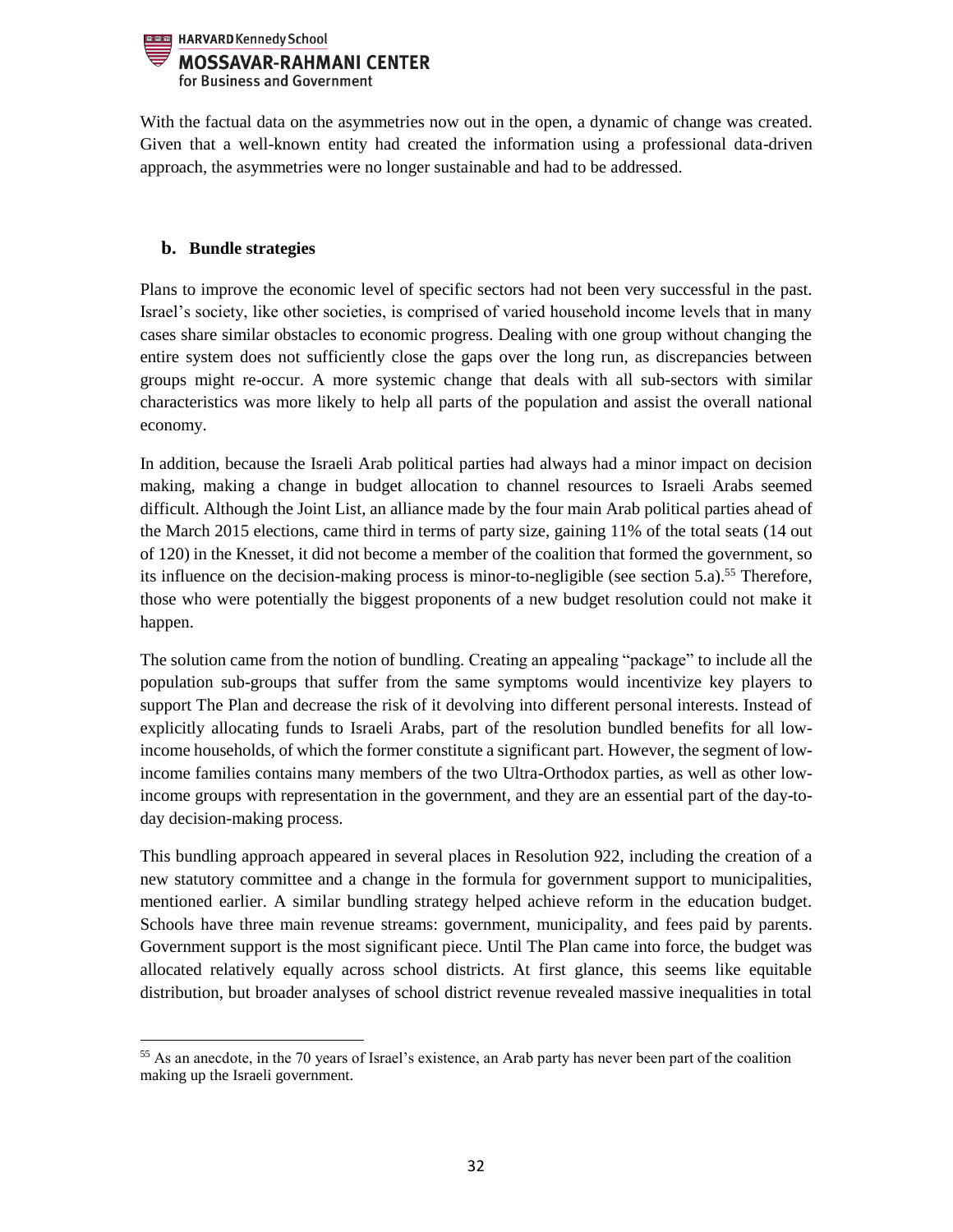

revenue. While a school in an impoverished area received the same government funds as a school in a wealthy area, the impoverished areas received almost no additional revenue streams in comparison to the enormous revenue from parents and municipalities in wealthy ones.

This is where The Plan intervened with differentiated allocation, allocating relatively higher government support to schools in areas with a lower socioeconomic status. This compensated for the asymmetric funding from the municipalities and parents.

## <span id="page-32-0"></span>**c. Create a win-win mentality**

Since 1985, economic policy in Israel has been driven predominantly by the BD. Most economic resolutions were typically initiated without strong partnerships. The lack of cooperation could be seen in the way budget resolutions were approved despite specific ministry opposition. As a result, some reforms initiated by the BD were only partially implemented. In addition, in 2011, a social protest arose demanding a lower cost of living, and from that point on the public became more involved in economic matters. Any reform received a lot of attention from the public and the media, and thus the ministries in question; almost nothing could happen under the radar as it used to. Consequently, the BD's staff acknowledged the need for cooperation both in approving reforms and in ensuring their implementation.

Gaining allies and persuading those that might oppose a resolution was done gently and precisely, tremendously more diplomatically compared to other reforms. Instead of creating a plan alone, the Team built a network of partners.

In the first stage, the Team analyzed the key players. They mapped the relevant stakeholders onto a spectrum that extended from support at the one end to likely opposition at the other. Next, they determined the precise order in which each player would be exposed to The Plan.

The Team employed a "circles strategy" that started with key, influential stakeholders who shared similar values and held top positions to create an initial coalition; it continued by adding partners who had been positively influenced by the initial coalition; next, the coalition gained support from external players such as NGOs, academia, and other external supporters; and last, the coalition confronted those hardest to convince.

The Team started by creating a **first circle**. Here the focus was on ministries which, based on the Team's experience, shared a similar understanding of microeconomics, and bringing them on board would help create a domino effect of support from other ministries. The Team started by gaining support from the Finance Minister and eventually this initial coalition radiated out to include the Ministries of Education, Transportation, and the Economy.

I. The first circle of stakeholders

As a starting point, the Team focused on ministries that in their experience shared a similar understanding of microeconomics. They knew that bringing them on board would help create a domino effect of support from other ministries. The Team started by gaining support from the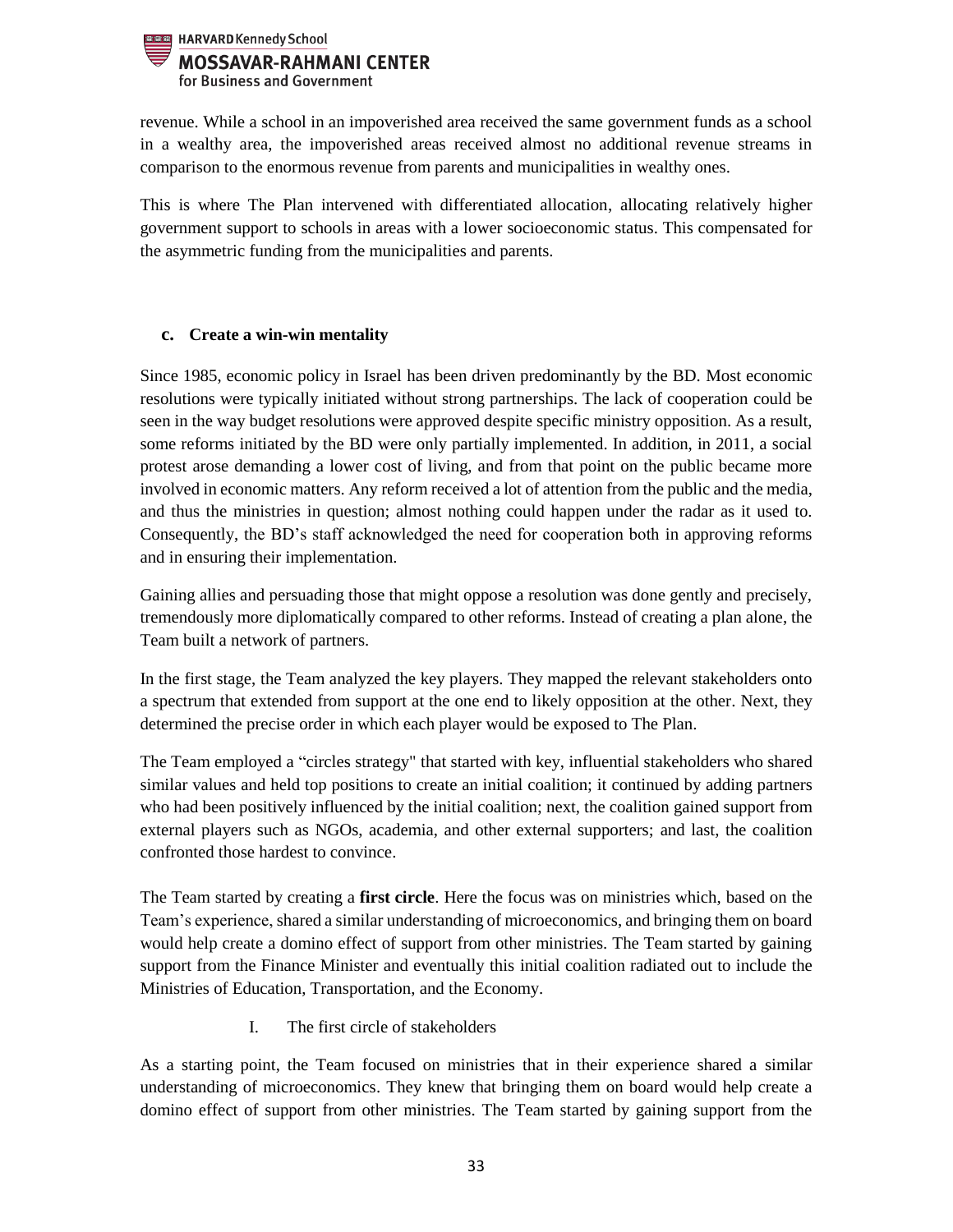## HARVARD Kennedy School **MOSSAVAR-RAHMANI CENTER** for Business and Government

Minister of Finance and this early coalition went on to include the Ministries of Education, Transportation, and the Economy.

# **The Minister of Finance**

Moshe Kahlon, the head of independent political party Kulanu<sup>56</sup>, possessed political power both in his capacity as Finance Minister and because the government would not have a majority without his party. His philosophy is a free market economy that is compassionate to the poor. In his view, the state has a central role to play in creating equal opportunities and reducing inequality. Upon taking office, the Finance Minister gave his support to the BD to move forward with The Plan, and during the dialogue with the Arab leadership, he played a significant role in creating trust between the Ministry of Finance and the Arab leadership in Israel.

II. The second circle of stakeholders

This circle of stakeholders included ministries that were potentially influenced by the first circle and, with the right incentives, would be willing to support the prospective Plan. These ministries included Housing, the Interior, Public Security, Tourism, Sports and Culture, and the Water and Wastewater Authority.

# **The President**

Israel's President, Reuven Rivlin, decided to take on the vital role of being the key public figure for this reform. Israel's President does not hold executive power, nor is he part of the government. Although Mr. Rivlin had been an elected MK of the leading right-wing party for many years, in the non-partisan presidential role, it was particularly important to him to represent all segments in the Israeli population. This was a risky step for a President to take in such a public manner as he would have no direct say in the process or its results. Rivlin's role in The Plan took different forms. He organized meetings at the presidential residence, mentioned The Plan in many of his speeches, and helped create trust between the Arab population and governmental institutions.

The following is an excerpt from a speech he gave to support the aims of The Plan:

In the 1990s, Israeli society comprised a clear and firm majority, with minority groups alongside it. A large secular Zionist majority, and beside it three minority groups: a national-religious minority, an Arab minority, and a Haredi minority. Although this pattern remains frozen in the minds of much of the Israeli public, in the press, in the political system, all the while, the reality has changed. Today, first-grade classrooms are composed of about 38% secular Jews, about 15% national religious Jews, about one-quarter Arabs, and close to a quarter Ultra-Orthodox. While it is true that numbers and definitions are dynamic, neither identities nor birthrates remain static over time. But one thing is clear, the demographic processes that are restructuring or redesigning the shape of Israeli society, have, in fact, created a 'new Israeli order'. 57

 $\overline{a}$ 

<sup>56</sup> In the 2015 elections, Kulanu gained 10 seats, one of which is held by a Druze MK

<sup>57</sup> Reuven Rivlin, IDC conference in June 2015.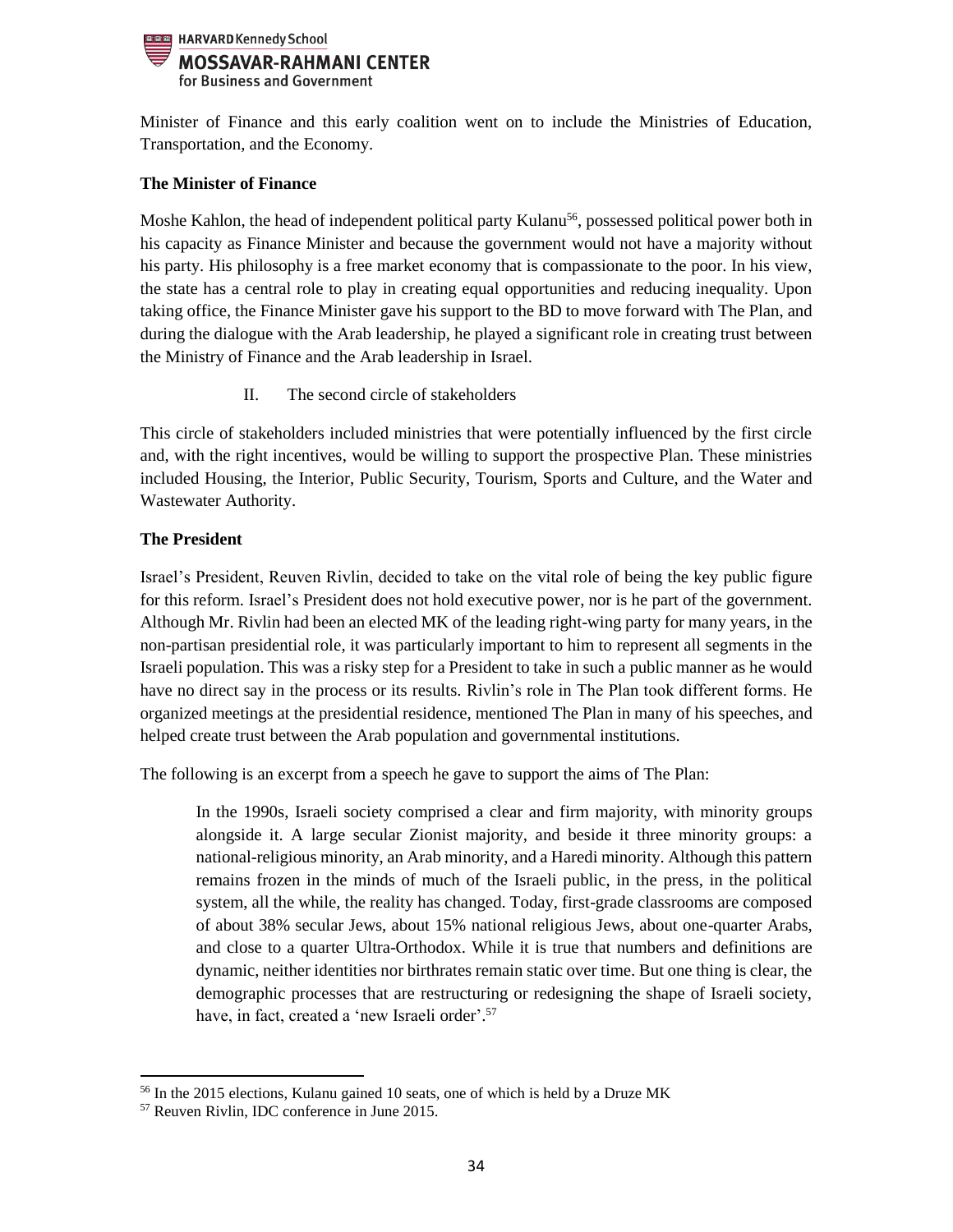

# **The Prime Minister**

Prime Minister Benjamin Netanyahu, now in his fourth term in office, had previously served as Minister of Finance. His economic viewpoint emphasizes a small budget, low deficit, low taxes, and the encouragement of employment while minimizing welfare. The discussion with him about the importance of The Plan and its structure was very direct and professional. It centered on the need for integration and its benefits rather than ideas of justice or equality.

Strong levels of professional trust on economic matters were built between the Prime Minister and the BD over the years. The track record of the BD in fiscal parameters and the liberalization of the Israeli economy contributed to a shared understanding that helped the Prime Minister support The Plan.

# **The NGOs**

External support came in the shape of NGOs. For many years they had worked strongly on Arab integration into Israeli society and could contribute data to the Team. The two major NGOs that helped the Team were Sikkuy<sup>58</sup> which advocates the advancement of civic equality and Nazarethbased Injaz<sup>59</sup> dedicated to building professional infrastructure and mutual trust between local Arab authorities and central government and its officials. The involvement of NGOs in creating and implementing policy is unusual, and it was important for the Team to justify their importance in the process.

The last piece of the puzzle required that the support of the third and final circle be gained. This was the most complicated, as it included the Arab leadership and the remaining government ministries.

III. The third circle of stakeholders

The Team focused on bringing on board the Israeli Arab leadership (led by the head of the Joint List and the Committee of Local Authorities) by creating trust and cooperation, and persuading the last ministries.

# **Israeli Arab Leadership**

 $\overline{a}$ 

The trust was created through intense dialogue, one-on-one meetings, occasional gatherings in the presidential residence and the chamber of the Minister of Finance, and on-the-ground visits to the Arab localities.

All players clearly identified the Arabs' preference to focus on socioeconomic issues. As Rudnitzky and Radai found, "Israeli Arab citizens are interested first and foremost in issues related to their

<sup>&</sup>lt;sup>58</sup> Sikkuy is a shared organization of Jewish and Arab citizens, working to implement full equality on all levels between the Arab Palestinian and Jewish citizens of Israel. www.sikkuy.org.il/en/

<sup>&</sup>lt;sup>59</sup> Injaz is also a shared organization of Jewish and Arab citizens, with the goal of advancing the competence, integrity and effectiveness of elected officials and senior employees in Arab local authorities. https://injaz.org.il (Website currently Hebrew only; English version to be published shortly)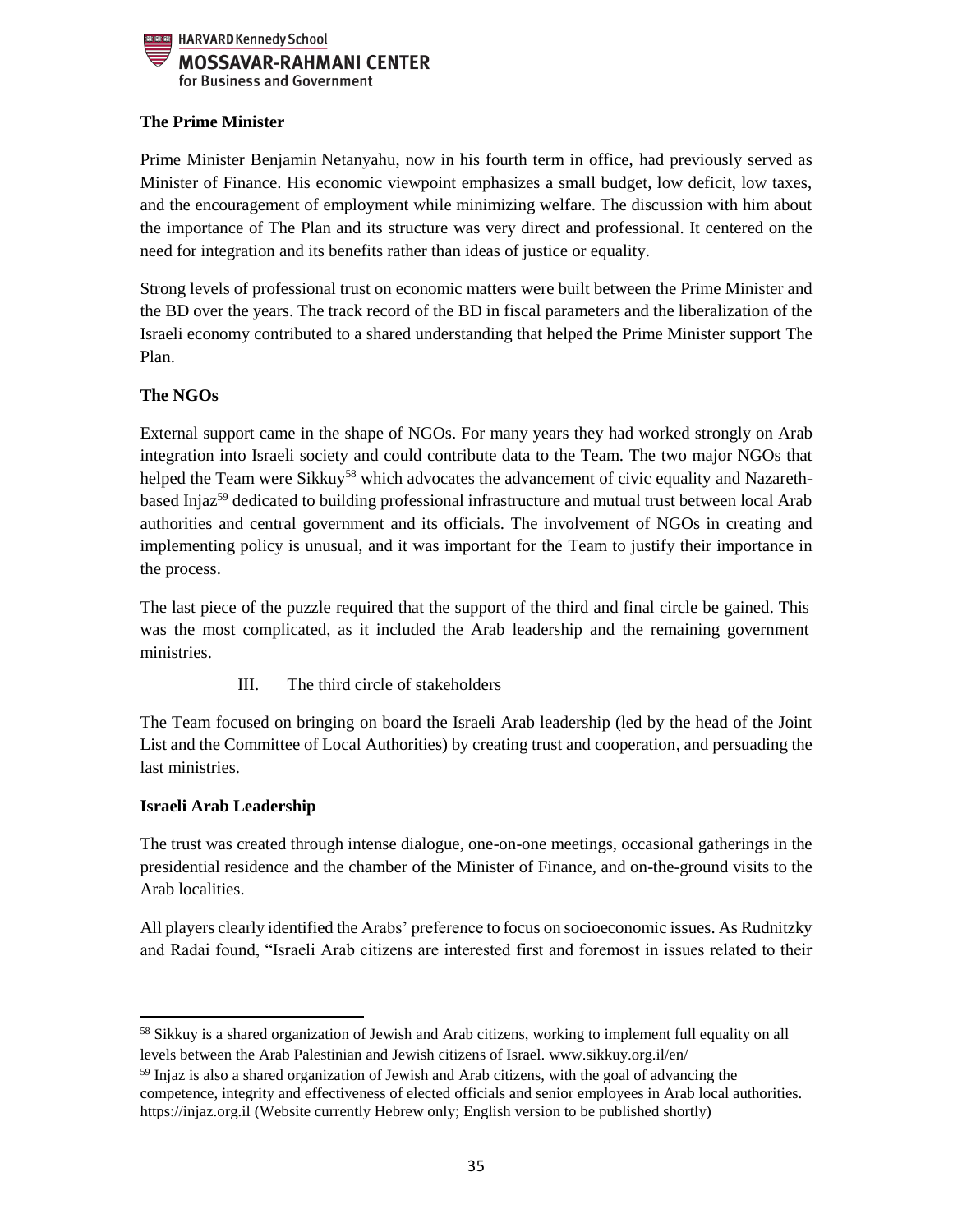

daily lives, and less preoccupied with external issues such as the peace process or matters related to the Palestinian territories."<sup>60</sup>

The Plan was opposed by various members of the Israeli Arab leadership, including a few Arab MKs, NGOs, and Arab mayors. The opponents argued against collaboration with the current rightwing government.

After a process that extended over six months, the Team built trust between themselves and the Arab leadership. From that point on, agreement on major parts of The Plan became possible, and both parties could participate in government meetings.

## **Last ministries to bring on board**

The fact that the process had reached completion with most players on board along with the approval of the Prime Minister and the Minister of Finance, and a diverse group of stakeholders now anticipating The Plan's approval, made it difficult for the final dissenters to continue opposing The Plan. However, it was important to create the broadest possible consensus, so negotiations continued to take place during and between the cabinet meetings, and between the Team and the opposing ministers until compromise was reached with most.

# <span id="page-35-0"></span>**d. Keep a low-profile**

 $\overline{a}$ 

Achieving profound change required tremendous effort behind the scenes, making sure that things got done. Any misstep in the process could have ended The Plan. Israeli Arab society was not the top priority for the government and working under the radar was necessary. Keeping The Plan quiet and without public visibility, and ensuring each key player felt personal ownership for The Plan, were crucial parts of The Plan's success.

First, aware of the possible reluctance of some players, the Team decided to involve only the most relevant ministries as they began to build The Plan, gaining their official support and fully developing each component of The Plan before persuading potentially oppositional parties. When The Plan began to gain momentum and public visibility, the players who were involved and at the forefront, participated in events at the President's Residence and began to receive credit for The Plan in the media.

Second, the public plays a significant role in the ability of the government to implement any reform, and those promoting a reform should either use public support to their advantage or keep it under wraps to avoid premature media and public visibility, which might impact the reform plan. If The Plan had leaked to the media, an uninformed and heated debate would have arisen, which likely would have stopped its progress. The Team therefore decided to keep the process low profile for as long as it could. In general, politicians would prefer to approve a resolution that did not harm

<sup>60</sup> Arik Rudnitzky and Itamar Radai, *Citizenship, Identity, and Political Participation: Measuring the Attitudes of the Arab Citizens in Israel* (Jerusalem: Bayan, the Konrad-Adenauer-Stiftung (KAS) Israel, 2017) (Hebrew). https://dayan.org/content/citizenship-identity-and-political-participation-measuringattitudes-arab-citizens-israel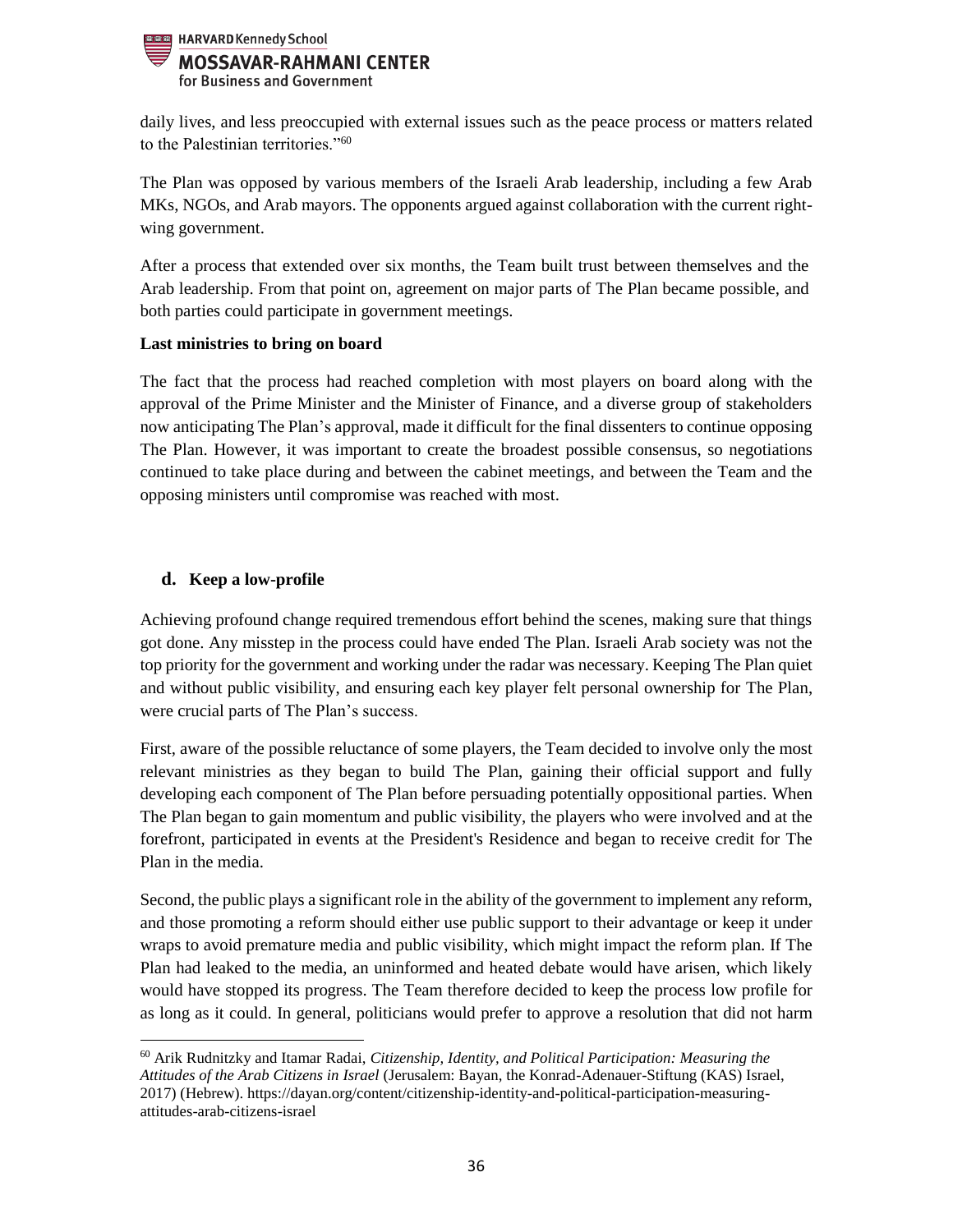

them electorally, and this could only be achieved if the media was silent. Journalists who asked to report on the upcoming plan were refused details. It was crucial for the success of the process to report to the media after the fact, rather than before.

## <span id="page-36-0"></span>**e. Reframe the setting**

Historian and publicist Dr. Gadi Taub, wrote that The Plan was driven by self-interest rather than good intentions:

… Both the nationalistic government and the winds of opposition that frequently rail against it for "fascism" or "apartheid" are politically and emotionally preoccupied with depicting relations between Jews and Arabs as a zero-sum game. What's good for the Zionist state is bad for the Arabs and vice versa. In reality, however, life together means mutual dependence, and sometimes what's good for one sector of the population depends on what's good for another.<sup>61</sup>

Changing the previous way of thinking and arguments that were not appealing enough in the past, and bringing discussions to the "home field," helped those who opposed The Plan look at it from a different perspective. The framing strategy for The Plan was to use the lens of economic risks and opportunities rather than focusing on discrimination and other non-economic measures. The risks were analyzed and presented through Debt-to-GDP ratio. Under a "Business as Usual" scenario, in which the employment rate of the Arab and Ultra-Orthodox societies remains as it is today, the Team found a Debt-to-GDP ratio of 170%, which is unsustainable. The opportunities were framed by referencing the dramatic boost immigration from the Soviet Union in the 90's gave to the Israeli economy.

Since the early 1990s, the government had created many five-year plans, allocating budget for many categories without strategic plans and targets. In practice, these plans have had no real impact, and the gap between population groups has not changed over recent decades. Instead of trying to address issues of discrimination in the next five-year plan, the Team's method was to create a "business plan" for integration. Like a business plan in the private sector, the first step is to analyze the market (the gap), the second is to set goals, and the third is to outline the steps needed to reach these goals. The budget allocation method marks percentages of the approved budget for various categories, rather than fixing a set amount. Although this does not guarantee a fixed number, it creates a mechanism which ensures execution of the allocation. In the mass public transit example, 40% of future funds to new public transportation would be allocated to Arab localities, until parity is reached in transportation access. This critical change should sustain implementation in the long run as well.

<sup>61</sup> Gadi Taub, "The Arabs will accept," *Haaretz,* 14 January 2016 (Hebrew).

 $\overline{\phantom{a}}$ 

[https://www.haaretz.co.il/opinions/.premium-1.2821576.](https://www.haaretz.co.il/opinions/.premium-1.2821576) "Why Israel Will and Must Help Its Arab Citizens Catch Up"

<sup>[</sup>English (premium service) https://www.haaretz.com/opinion/.premium-why-israel-must-help-its-arabcitizens-1.5390761]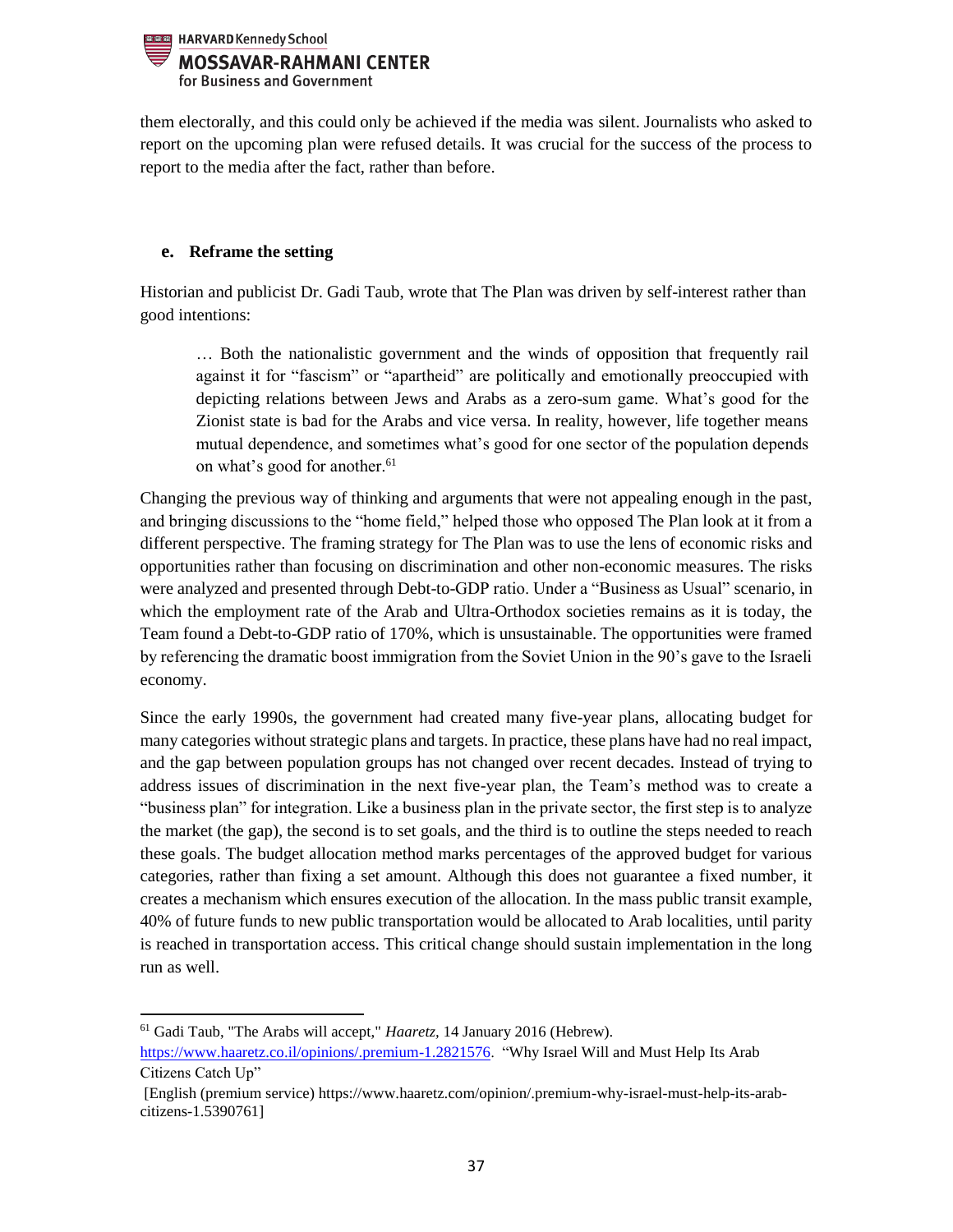

The Team reframed The Plan by emphasizing to each player those elements with which they could most resonate. In other words, each stakeholder would be better able to identify with a narrative that fit their point of view. For several parties, The Plan could be framed as a path to economic growth, creating security, modernizing the population, lowering fertility rates, and increasing levels of productivity. For other parties, The Plan was a step towards social solidarity, equality between societies in Israel, and inclusive growth. For economic organizations, this would be the path to inclusive and meaningful growth, and for the jurists, this could be a serious corrective measure addressing the inequality among people who are entitled to the same civil rights. For the Arab public, this could be seen as an honest, non-patronizing gesture with the goal of genuine, beneficial economic growth coming from a place of cooperation.

As Taub said,

If we had to rely on a love of justice alone, then the current right-wing government, the most right-wing of governments in Israel's history, would most likely not have been the one to try to rectify the years of injustice toward the Arab population. In this instance, however, the right thing to do also converged with what would benefit both populations. True, the victory of justice over expedience and of the weak over the strong may sound more romantic, but when expedience supports justice and the strong back the weak, it's more effective. So, while the bombast may continue, there is apparently no stopping the reform  $62$ 

 $\overline{\phantom{a}}$ 

<sup>62</sup> Taub, "The Arabs will accept."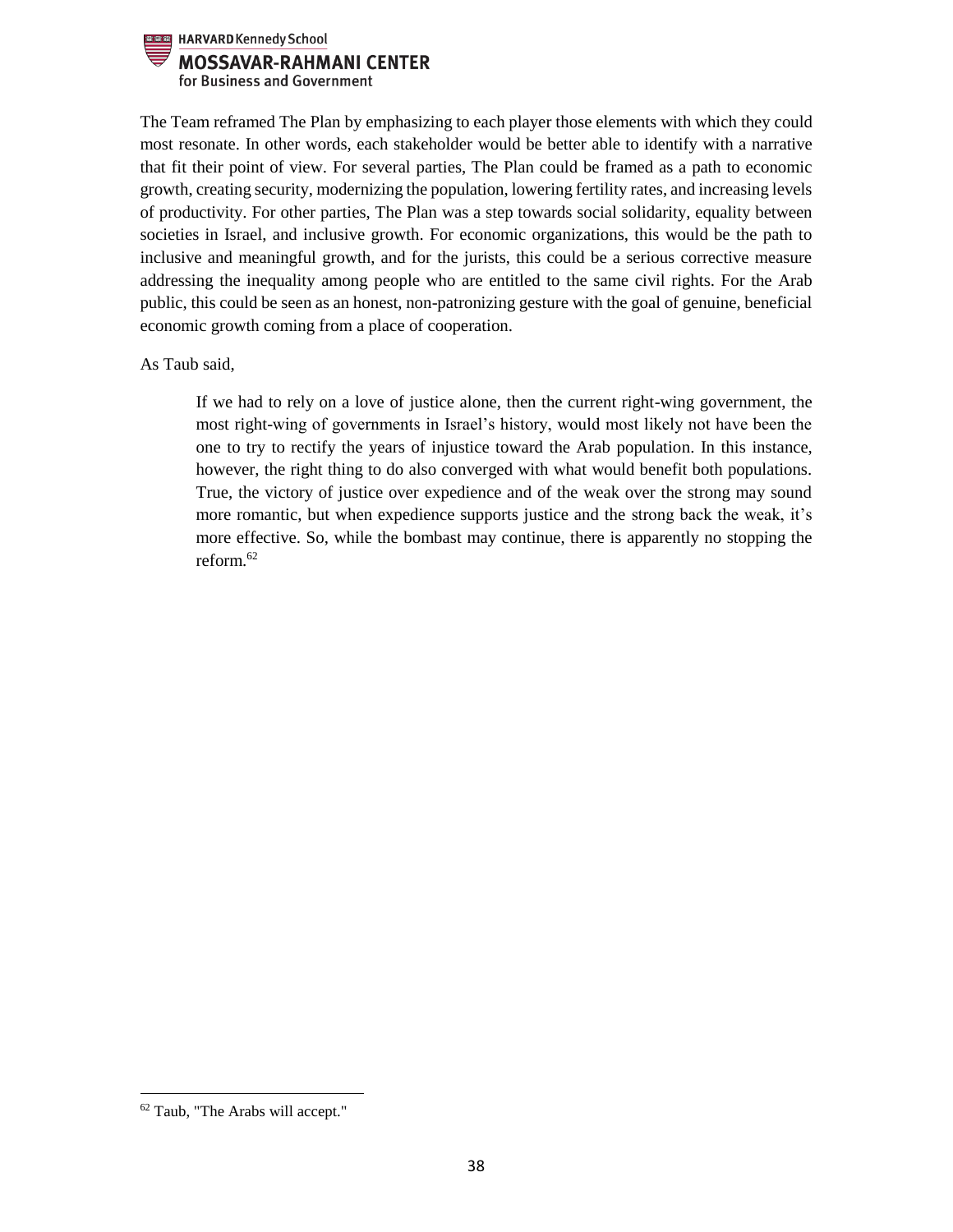

# <span id="page-38-0"></span>**8. FIRST FRUITS**

To implement The Plan, Government resolution 922 established a steering committee chaired by the Director General of the Ministry for Social Equality with its members drawn from all the government ministries participating in The Plan. The government also decided that the chairman of the Union of (Arab) Local Authorities, would also be a member of the implementation team. The implementation team monitors progress of The Plan, and in case of need provides solutions to barriers to implementation. The structure of the team creates an additional layer that expands the connection between the Arab municipalities and the various government ministries.

Many ask whether The Plan has been successfully implemented. Although 2017 was only the second year of implementation of a five-year plan, success can already be noted in four major fields – education, public transit, employment, and housing.

According to recent publications, the educational gap between Arab and Jewish students is shrinking. Recent results from the standard tests show an increase among Arab students on average test grades in different subjects:

In 5th grade math, the gap has reduced from an average of 48 points to an average of 23 points an improvement from 511 points to 550 points for Arab students compared with 559 and 573, respectively, for Jewish students;

In 8th grade science, the gap has reduced from an average of 47 points to an average of 16 points - an improvement from 520 points to 576 points for Arab students compared with 567 and 592, respectively, for Jewish students;

In 5th grade English, the gap has completely closed – there has been an improvement from 508 points to 540 points for Arab students compared with 530 and 539, respectively, for Jewish students.



Figure 13: 5<sup>th</sup> Grade English Test and 5<sup>th</sup> Grade Math Test. Source: National Authority for Measurement and Evaluation in Education.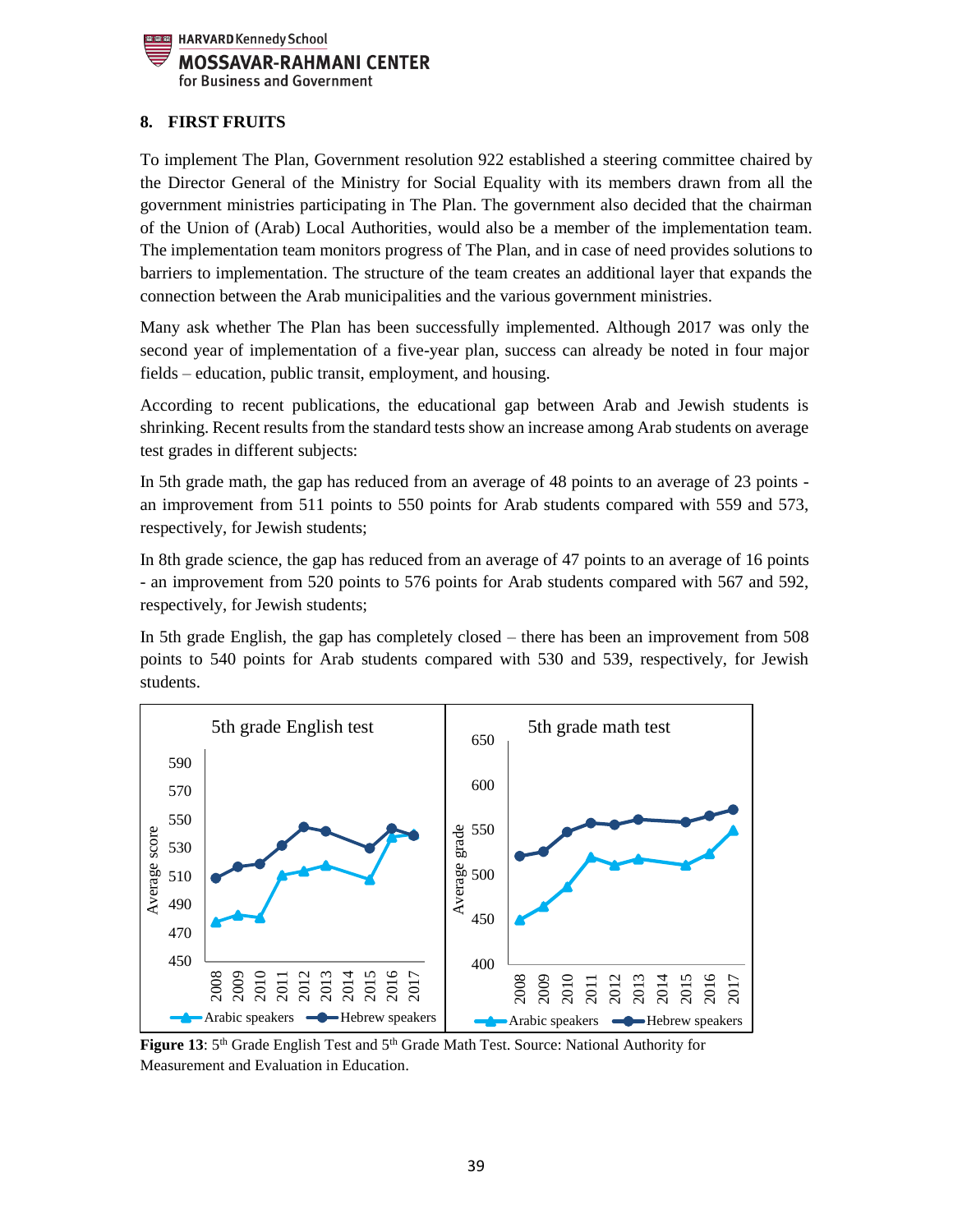

In the public transit sector, 341 new bus lines launched in Arab communities between 2015 and 2017, an increase of 22%, and the numbers of daily trips have increased by 47%, from 87,000 to 128,000. Compared with the starting point, this is a sharp increase, which can create better access to the labor market.

The rate of daycare launched since the approval of The Plan has increased by 7%.

In the housing sector, an enormous increase has been noted in the amount of planned housing. 27% of the approved units by the National Planning Authority were for the Arab population, while they comprise only 21% of the population. It is the first time in the history of Israel that this has happened.

In addition, a significant increase in housing units has been approved through the local planning committees for the Arab sector – from 8,600 units prior to The Plan to 16,500 units in 2016, and 26,000 units in 2017.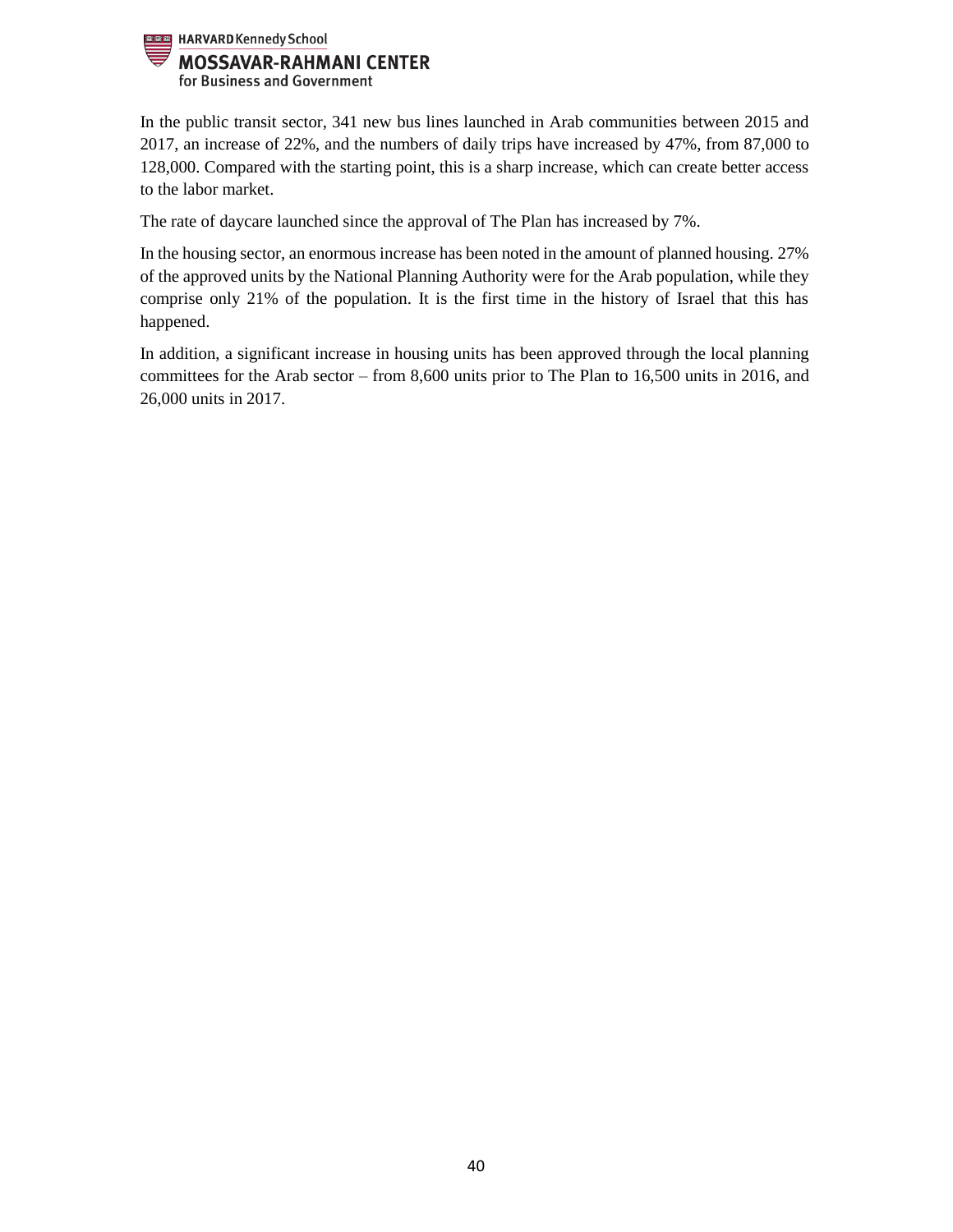

# <span id="page-40-0"></span>**9. NEXT STEPS**

The goal of successful integration was not new, as mentioned all those years ago by Ze'ev Jabotinsky, who emphasized the importance of Israeli Arabs economic and cultural integration. By framing the resolution as a step towards inclusive growth for the good of the national economy and setting aside issues such as those raised by the Head of the Fassuta municipality, the Team took The Plan through to government approval at the end of 2015. Although The Plan is a substantial milestone in the socioeconomic integration of the country's Arab citizens, further steps are needed. Both the Israeli government and Arab society should promote the following:

#### **The Role of the State**

Success in implementing and creating visible change in Israeli Arab society, in various areas, is critical, and the Ministry of Justice and Equality has been taking this role seriously. Frequent, continuous involvement is required both at the professional level and at the political level, and bureaucratic obstacles must be removed. It is also important to adopt an inclusive narrative that seeks to integrate Arab society in Israel's economy.

## **The Role of Israeli Arab Leadership**

Since the establishment of the State of Israel in 1948, Israeli Arabs have lived in a democratic country with a developed economy. Israeli Arabs have enjoyed the fruit of a global and progressive western economy, and do not want to be left behind.

The Plan has kickstarted the process to close the economic gap. In this new reality, Israeli Arab leadership has real opportunity to advance the Arab citizens even further by setting game-changing targets.

Indeed, for The Plan to fully succeed over time, much now depends on Israeli Arab leadership. It could, for example, ensure that local and regional leadership is developed on a professional, success-oriented basis rather than by family affiliation. It could also do more to equalize the imbalances inherent in a male-dominated social structure, which would allow more Israeli Arab women to take up professional positions in a progressive social structure to which civil society in Israel aspires.

Finally, it is important to adopt the Or Commission's recommendation to avoid blurred loyalty to the State of Israel, and to clearly adopt a narrative of integration.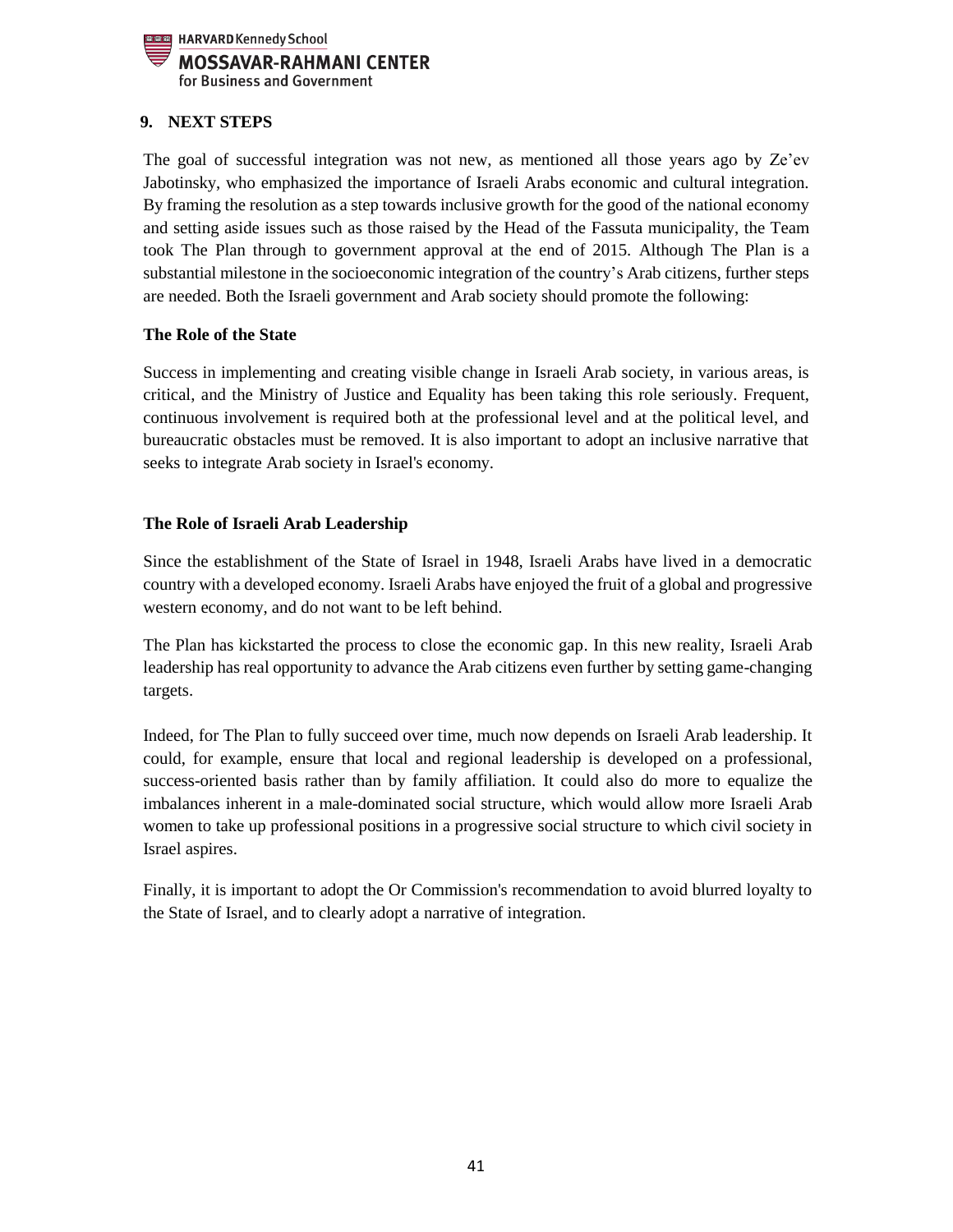

## <span id="page-41-0"></span>**10. BIBLIOGRAPHY**

120 Days Report. "Gaps in the Supply of Planning and Public Institutions by Sector." Azaiza, Faisal, Khawla Abu-Baker, Rachel Hertz-Lazarowit, and As'ad Ghanem, *Arab Women in Israel, Current Status and Future Trends.* Tel Aviv: Ramot, 2009 (Hebrew).

<http://www.text.org.il/index.php?book=0904122>

Chief Economist Department, Israel's Ministry of Finance, "Debt to GDP ratio."

- Cohen, Raanan. S*trangers in their Home: Arabs, Jews, State*. Tel Aviv: Dyonon-Tel Aviv University, 2006 (Hebrew).
- Elran, Meir and Gabi Sheffer, eds. "Military Service in Israel: Challenges, Alternatives and Meanings" *Institute for National Security Studies* no. 148 (September 2015), [http://www.inss.org.il/he/wp](http://www.inss.org.il/he/wp-content/uploads/sites/2/systemfiles/memo148271382385.pdf)[content/uploads/sites/2/systemfiles/memo148271382385.pdf.](http://www.inss.org.il/he/wp-content/uploads/sites/2/systemfiles/memo148271382385.pdf)

Gopher, Uri. "Analysis of the Parliamentary Activities of Arab Members of Knesset." *Abraham Fund Initiatives* (2012).<http://www.abrahamfund.org/webfiles/fck/km.pdf>

Haj Yihya, Muhammad. "On the patriarchal character of society, inequality between women and men and violence against women in the family: the case of Palestinian society." *Adalah Newsletter* 20 (November 2005),

[https://www.adalah.org/uploads/oldfiles/newsletter/heb/nov05/fet.pdf.](https://www.adalah.org/uploads/oldfiles/newsletter/heb/nov05/fet.pdf)

- Halperin, Eran. "The Psychology of 922" PowerPoint presentation. The Applied Center for the Psychology of Social Change, IDC Herzliya, December 2017.
- Hermann, Tamar, Chanan Cohen, Fadi Omer, Ella Heller, and Tzipy Lazar-Shohef. *Jews and Arabs: A Limited Partnership.* Jerusalem: The Israel Democracy Institute, November, 2017 (Hebrew).
- Hilu, Nadia. "The 2013 Local Elections in Arab Localities: Characteristics and Results," *INSS Insight* no. 482, (November 5, 2013) (Hebrew).

[http://www.inss.org.il/he/publication/%D7%94%D7%91%D7%97%D7%99%D7%A8%](http://www.inss.org.il/he/publication/%D7%94%D7%91%D7%97%D7%99%D7%A8%D7%95%D7%AA-%D7%94%D7%9E%D7%A7%D7%95%D7%9E%D7%99%D7%95%D7%AA-2013-%D7%91%D7%99%D7%99%D7%A9%D7%95%D7%91%D7%99%D7%9D-%D7%94%D7%A2%D7%A8%D7%91%D7%99%D7%99%D7%9D-%D7%9E/) [D7%95%D7%AA-](http://www.inss.org.il/he/publication/%D7%94%D7%91%D7%97%D7%99%D7%A8%D7%95%D7%AA-%D7%94%D7%9E%D7%A7%D7%95%D7%9E%D7%99%D7%95%D7%AA-2013-%D7%91%D7%99%D7%99%D7%A9%D7%95%D7%91%D7%99%D7%9D-%D7%94%D7%A2%D7%A8%D7%91%D7%99%D7%99%D7%9D-%D7%9E/)

[%D7%94%D7%9E%D7%A7%D7%95%D7%9E%D7%99%D7%95%D7%AA-2013-](http://www.inss.org.il/he/publication/%D7%94%D7%91%D7%97%D7%99%D7%A8%D7%95%D7%AA-%D7%94%D7%9E%D7%A7%D7%95%D7%9E%D7%99%D7%95%D7%AA-2013-%D7%91%D7%99%D7%99%D7%A9%D7%95%D7%91%D7%99%D7%9D-%D7%94%D7%A2%D7%A8%D7%91%D7%99%D7%99%D7%9D-%D7%9E/) [%D7%91%D7%99%D7%99%D7%A9%D7%95%D7%91%D7%99%D7%9D-](http://www.inss.org.il/he/publication/%D7%94%D7%91%D7%97%D7%99%D7%A8%D7%95%D7%AA-%D7%94%D7%9E%D7%A7%D7%95%D7%9E%D7%99%D7%95%D7%AA-2013-%D7%91%D7%99%D7%99%D7%A9%D7%95%D7%91%D7%99%D7%9D-%D7%94%D7%A2%D7%A8%D7%91%D7%99%D7%99%D7%9D-%D7%9E/) [%D7%94%D7%A2%D7%A8%D7%91%D7%99%D7%99%D7%9D-%D7%9E](http://www.inss.org.il/he/publication/%D7%94%D7%91%D7%97%D7%99%D7%A8%D7%95%D7%AA-%D7%94%D7%9E%D7%A7%D7%95%D7%9E%D7%99%D7%95%D7%AA-2013-%D7%91%D7%99%D7%99%D7%A9%D7%95%D7%91%D7%99%D7%9D-%D7%94%D7%A2%D7%A8%D7%91%D7%99%D7%99%D7%9D-%D7%9E/)

Ifat Media Analysis (2018). "Topics on which the Arab MK's appeared in the media."

- Israel Central Bureau of Statistics, "Demographic trends percentage out of total population," "Employment Rate in a "Business as Usual" scenario, and "Average spend per capita of local authorities on services divided into socioeconomic clusters in NIS" (2013).
- Jamal, Amal. *Arab Civil Society in Israel: New Elites Social Capital and Oppositional Consciousness*. Israel: Hakibbutz Hameuhad, 2017 (Hebrew). http://www.kotar.co.il/KotarApp/Viewer.aspx?nBookID=104226721#125.9998.6.default
- Knesset Data and Research Center. "Number of Cases of Major Violent Crimes Based on the Suspect's Religion, 2006-2016."
- Knesset Israel. "The Declaration of the Founding of the State of Israel." May 194 [https://www.knesset.gov.il/docs/eng/megilat\\_eng.html](https://www.knesset.gov.il/docs/eng/megilat_eng.html)
- Ephraim Lavie. *The Arab-Palestinian Society in the State of Israel.* Tel Aviv: Institute for National Security Studies, June 2016 (Hebrew). http://www.inss.org.il/he/wpcontent/uploads/sites/2/systemfiles/IsraelandArabSociety072794085.pdf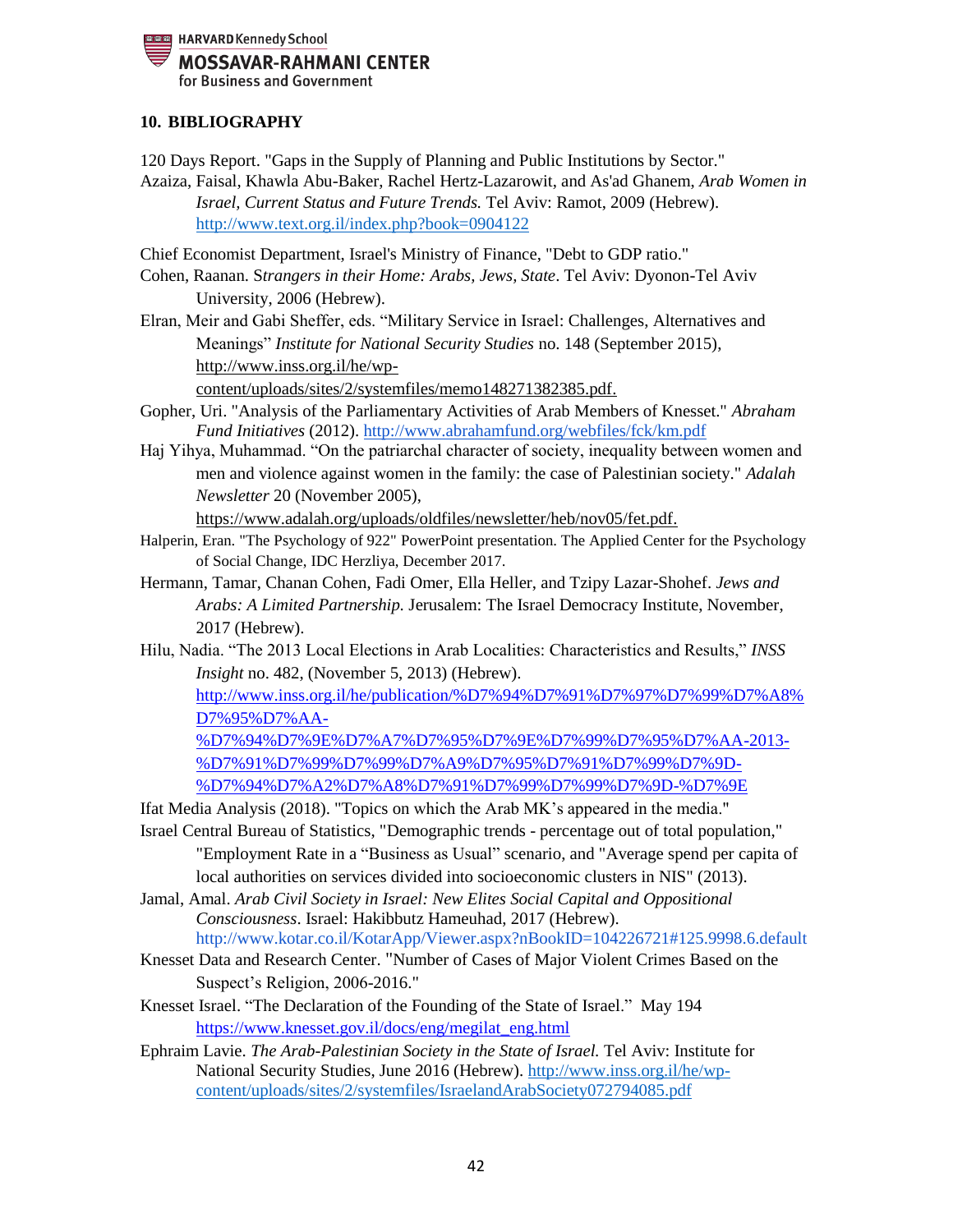**READ HARVARD Kennedy School** 

## **MOSSAVAR-RAHMANI CENTER**

for Business and Government

43 Institute, June 2010 (Hebrew). [https://www.idi.org.il/media/4923/%D7%97%D7%91%D7%A8%D7%94-](https://www.idi.org.il/media/4923/%D7%97%D7%91%D7%A8%D7%94-%D7%90%D7%96%D7%A8%D7%97%D7%99%D7%AA-%D7%95%D7%9E%D7%92%D7%96%D7%A8-%D7%A9%D7%9C%D7%99%D7%A9%D7%99-%D7%91%D7%99%D7%A9%D7%A8%D7%90%D7%9C.pdf) [%D7%90%D7%96%D7%A%D7%97%D7%99%D7%AA-](https://www.idi.org.il/media/4923/%D7%97%D7%91%D7%A8%D7%94-%D7%90%D7%96%D7%A8%D7%97%D7%99%D7%AA-%D7%95%D7%9E%D7%92%D7%96%D7%A8-%D7%A9%D7%9C%D7%99%D7%A9%D7%99-%D7%91%D7%99%D7%A9%D7%A8%D7%90%D7%9C.pdf) [%D7%95%D7%9E%D7%92%D7%96%D7%A8-](https://www.idi.org.il/media/4923/%D7%97%D7%91%D7%A8%D7%94-%D7%90%D7%96%D7%A8%D7%97%D7%99%D7%AA-%D7%95%D7%9E%D7%92%D7%96%D7%A8-%D7%A9%D7%9C%D7%99%D7%A9%D7%99-%D7%91%D7%99%D7%A9%D7%A8%D7%90%D7%9C.pdf) [%D7%A9%D7%9C%D7%99%D7%A9%D7%99-](https://www.idi.org.il/media/4923/%D7%97%D7%91%D7%A8%D7%94-%D7%90%D7%96%D7%A8%D7%97%D7%99%D7%AA-%D7%95%D7%9E%D7%92%D7%96%D7%A8-%D7%A9%D7%9C%D7%99%D7%A9%D7%99-%D7%91%D7%99%D7%A9%D7%A8%D7%90%D7%9C.pdf) [%D7%91%D7%99%D7%A9%D7%A8%D7%90%D7%9C.pdf.](https://www.idi.org.il/media/4923/%D7%97%D7%91%D7%A8%D7%94-%D7%90%D7%96%D7%A8%D7%97%D7%99%D7%AA-%D7%95%D7%9E%D7%92%D7%96%D7%A8-%D7%A9%D7%9C%D7%99%D7%A9%D7%99-%D7%91%D7%99%D7%A9%D7%A8%D7%90%D7%9C.pdf) Shirley Marom, *The Importance of the Hebrew Language for Integration and Advancement of The Arab Population in the Employment Market.* Israel: Department of Publications, Ministry of Education, 2014. (Hebrew). [http://cms.education.gov.il/NR/rdonlyres/F489CADF-99FB-426D-92D7-](http://cms.education.gov.il/NR/rdonlyres/F489CADF-99FB-426D-92D7-AE8AAB1E5694/183414/15.pdf) [AE8AAB1E5694/183414/15.pdf](http://cms.education.gov.il/NR/rdonlyres/F489CADF-99FB-426D-92D7-AE8AAB1E5694/183414/15.pdf) Ministry of Economy. "Percentage of Children Ages 0-3 Who Attend Supervised Daycare Kindergartens." Ministry of Education (Israel). "Hebrew as a second language for Arabic-speaking students." *National Authority for Measurement and Assessment in Education (RAMA)* (October 5, 2017 (Hebrew). [http://meyda.education.gov.il/files/Rama/Alda\\_Takzir\\_2017.pdf](http://meyda.education.gov.il/files/Rama/Alda_Takzir_2017.pdf)  Ministry of Transportation. "Mileage a week per person." Moe, Terry M. and Michael Caldwell. "The Institutional Foundations of Democratic Government: A Comparison of Presidential and Parliamentary Systems." *Journal of Institutional and Theoretical Economics (JITE)* 150, no. 1 *(*March 1994): 171-195. Pavel, Tal. *Annual Report of Arab Media in Israel, 2012.* Ariel: Institute for the Study of New Media, Society and Politics, Ariel University, 2013 (Hebrew). http://aunmedia.org/sites/default/files/research/mediareport2012.pdf Rekhess, Elie (ed.), *Arab Society in Israel: A Compendium.* (Neve Ilan, Israel): Abraham Fund Initiatives, 2009 (Hebrew). Rubinstein, Amnon and Tomer Kenneth. *Multiculturalism in the IDF.* Herzliya: IDC Herzliya, May 2017 (Hebrew). Rudnitzky, Arik and Itamar Radai. *Citizenship, Identity, and Political Participation: Measuring the Attitudes of the Arab Citizens in Israel.* Jerusalem: Bayan, the Konrad-Adenauer-Stiftung (KAS) Israel, 2017 (Hebrew). https://dayan.org/content/citizenship-identity-andpolitical-participation-measuring-attitudes-arab-citizens-israel Shanbel, Nurit and Arie Nadler. "A Needs-Based Model of Reconciliation: Satisfying the Differential Emotional Needs of Victim and Perpetrator as a Key to Promoting Reconciliation." *Journal of Personality and Social Psychology* 94, no.1 (January 2008):  $116 - 132.$ Sharabi, Hisham. *Neopatriarchy: A Theory of Distorted Change in Arab Society*. Oxford: Oxford University Press, 1988. Smooha, Sammy. *Still Playing by the Rules: Index of Arab-Jewish Relations in Israel, 2015*. Haifa: Pardes, 2017. Taub, Gadi. "The Arabs will accept." *Haaretz*. 14 January 2016 (Hebrew). <https://www.haaretz.co.il/opinions/.premium-1.2821576> Tufecki, Zeynep. *Twitter and Tear Gas: The Power and Fragility of Networked Protest***.**  Connecticut: Yale University Press, 2017.

Nissan Limor. *Civil Society and the Third Sector in Israel.* Jerusalem: The Israel Democracy